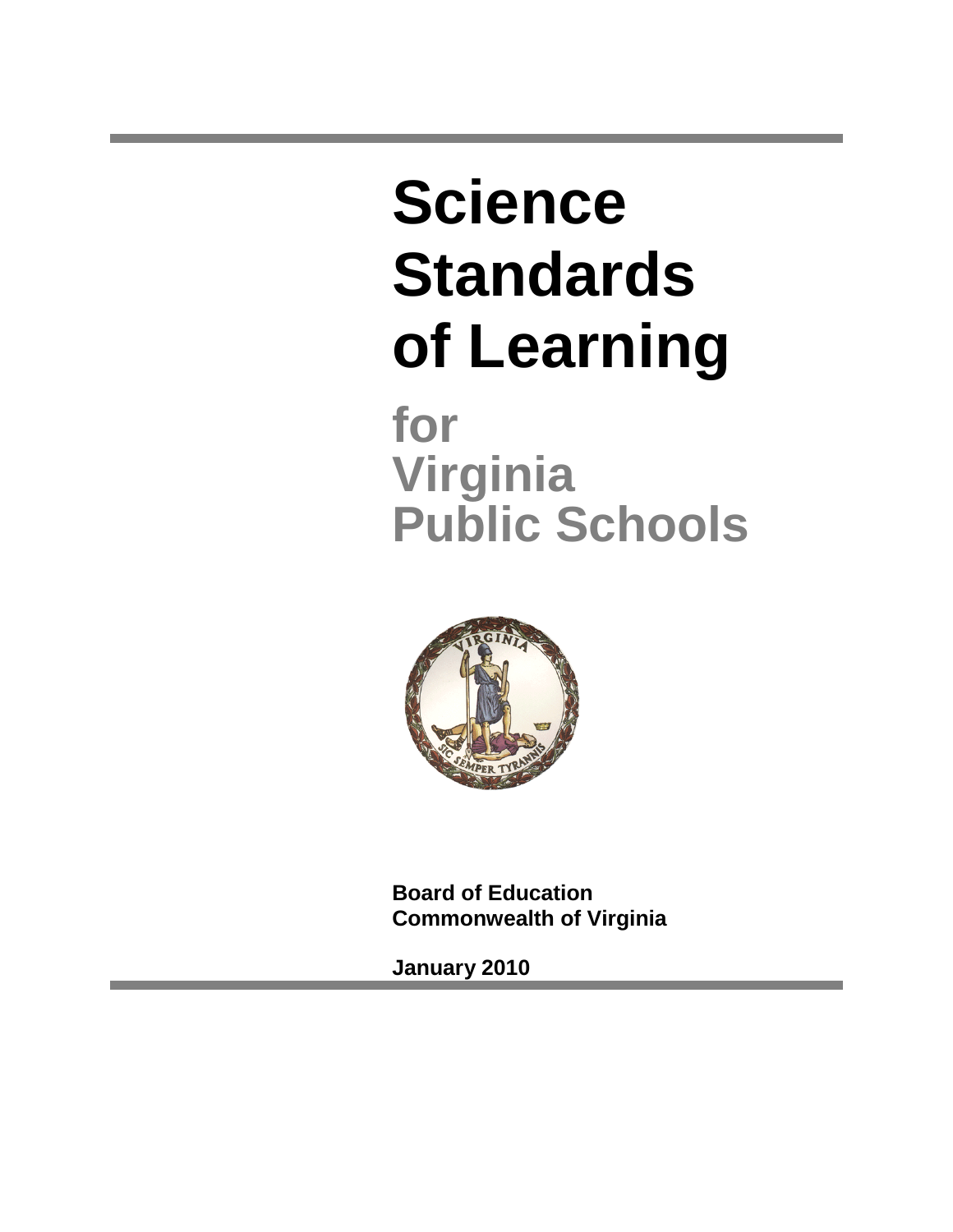# **Science Standards of Learning**

## **for Virginia Public Schools**

#### **Adopted in January 2010 by the Board of Education**

Mark E. Emblidge, President Ella P. Ward, Vice President Thomas M. Brewster Billy K. Cannaday Isis M. Castro David L. Johnson K. Rob Krupicka Virginia L. McLaughlin Eleanor B. Saslaw

#### **Superintendent of Public Instruction**

Patricia I. Wright

Commonwealth of Virginia Board of Education Post Office Box 2120 Richmond, VA 23218-2120

January 2010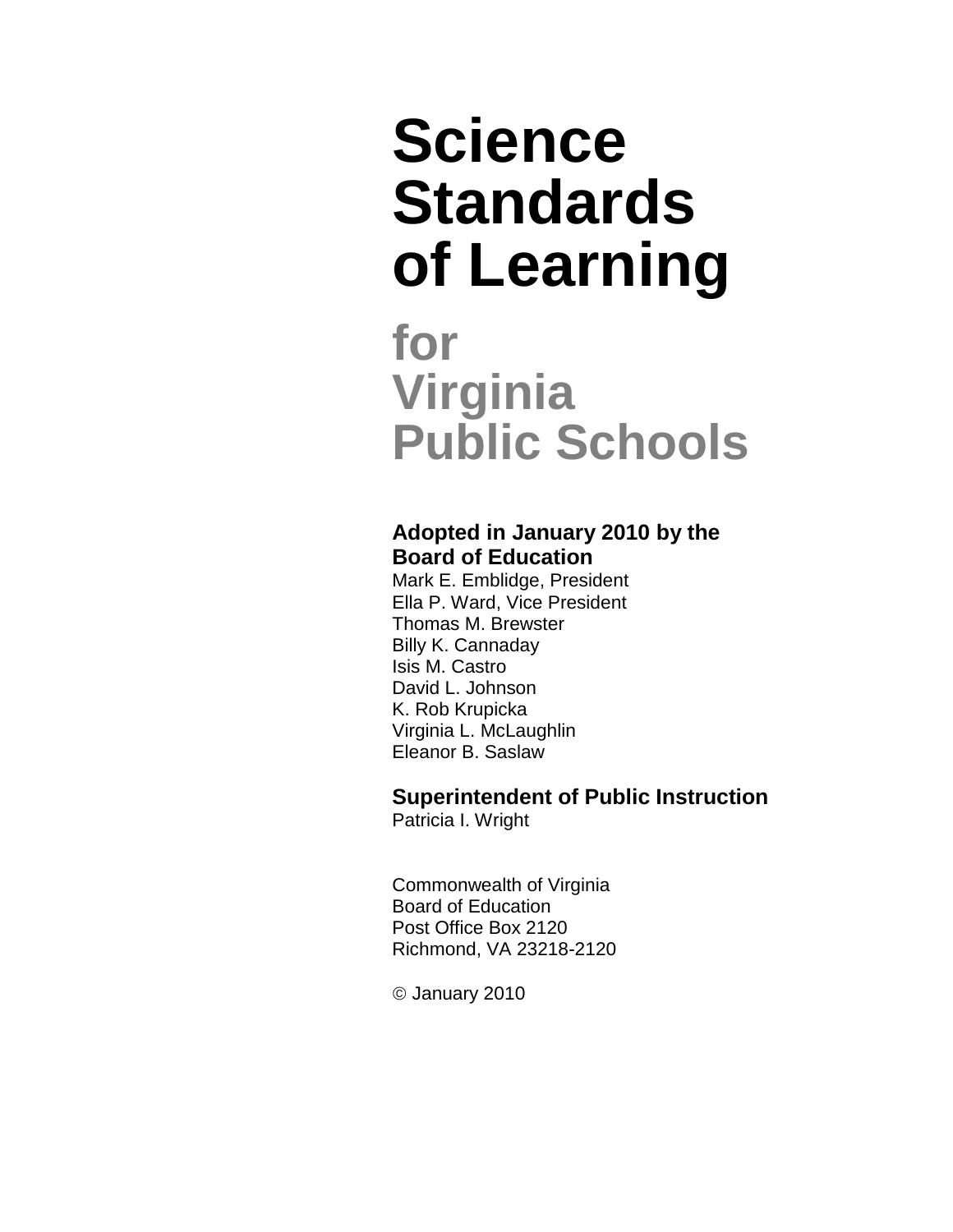Copyright © 2010 by the Virginia Department of Education P. O. Box 2120 Richmond, Virginia 23218-2120 [http://www.doe.virginia.gov](http://www.doe.virginia.gov/)

All rights reserved. Reproduction of these materials for instructional purposes in public school classrooms in Virginia is permitted.

#### **Superintendent of Public Instruction**

Patricia I. Wright

**Assistant Superintendent for Instruction** Linda M. Wallinger

**Office of Middle and High School Instructional Services** Paula J. Klonowski, Science Coordinator

#### **Office of Elementary Instructional Services**

Mark R. Allan, Director Barbara P. Young, Science Specialist

#### **Notice to Reader**

The Virginia Department of Education does not unlawfully discriminate on the basis of race, color, sex, national origin, age, or disability in employment or in its educational programs or services.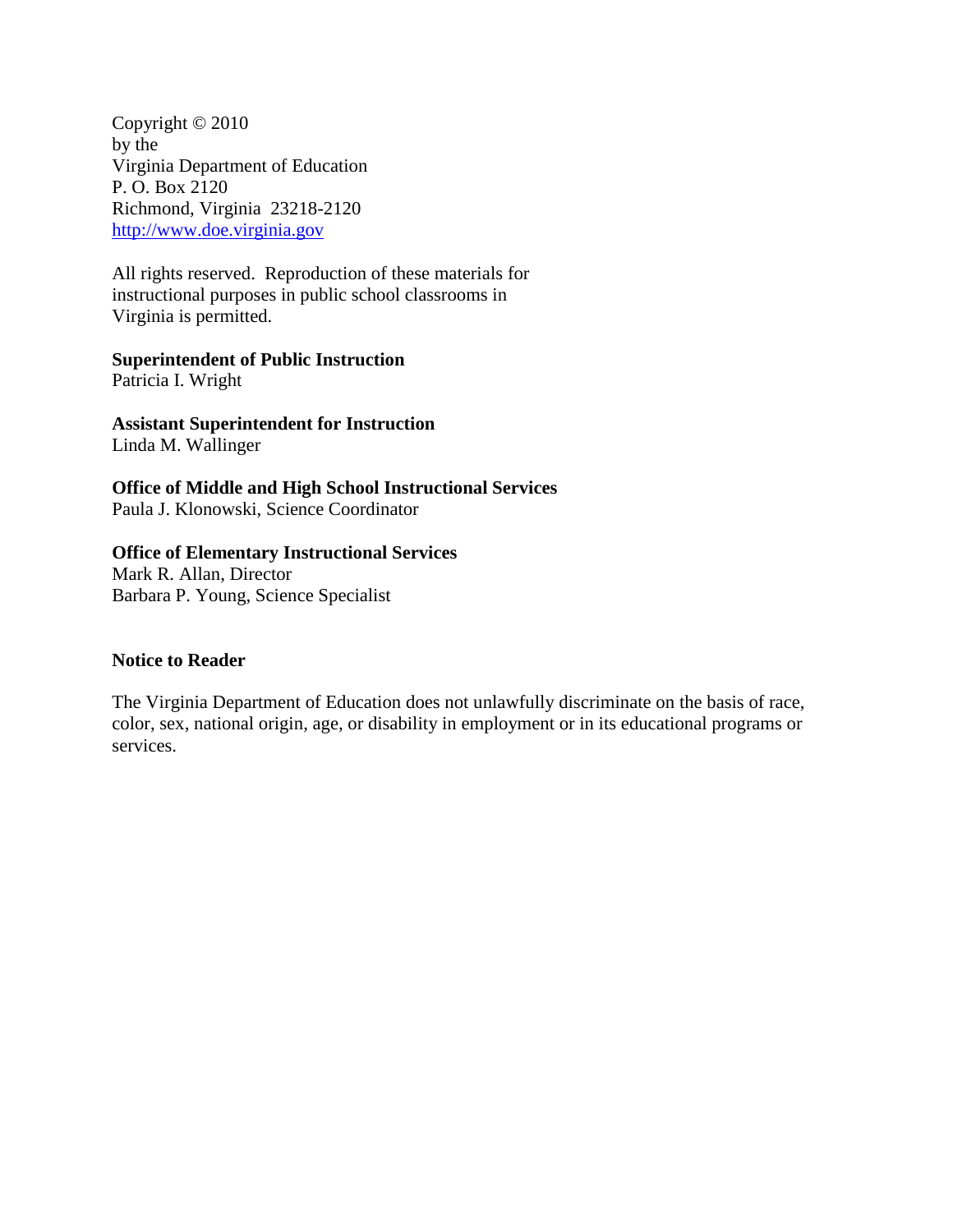#### **Preface**

The Standards of Learning in this publication represent a significant development in public education in Virginia. These standards focus on the scientific knowledge and skills all students need for the future, and they have been aligned with national expectations for postsecondary success.

The Standards of Learning provide a framework for instructional programs designed to raise the academic achievement of all students in Virginia and are an important part of Virginia's efforts to provide challenging educational programs in the public schools.

The Standards of Learning set reasonable targets and expectations for what teachers must teach and students must learn. The standards are not intended to encompass the entire curriculum for a given grade level or course or to prescribe how the content should be taught; the standards are to be incorporated into a broader, locally designed curriculum. Teachers are encouraged to go beyond the standards and select instructional strategies and assessment methods appropriate for their students.

The Standards of Learning are recognized as a model for other states. They were developed through a series of public hearings and the efforts of parents, teachers, representatives from higher education, and business and industry leaders. The standards set clear, concise, and measurable academic expectations for young people. Parents are encouraged to work with their children to help them achieve these academic standards.

A major goal of Virginia's educational agenda is to create an excellent statewide system of public education that meets the needs of all young people in Virginia. These Standards of Learning chart the course for achieving that objective.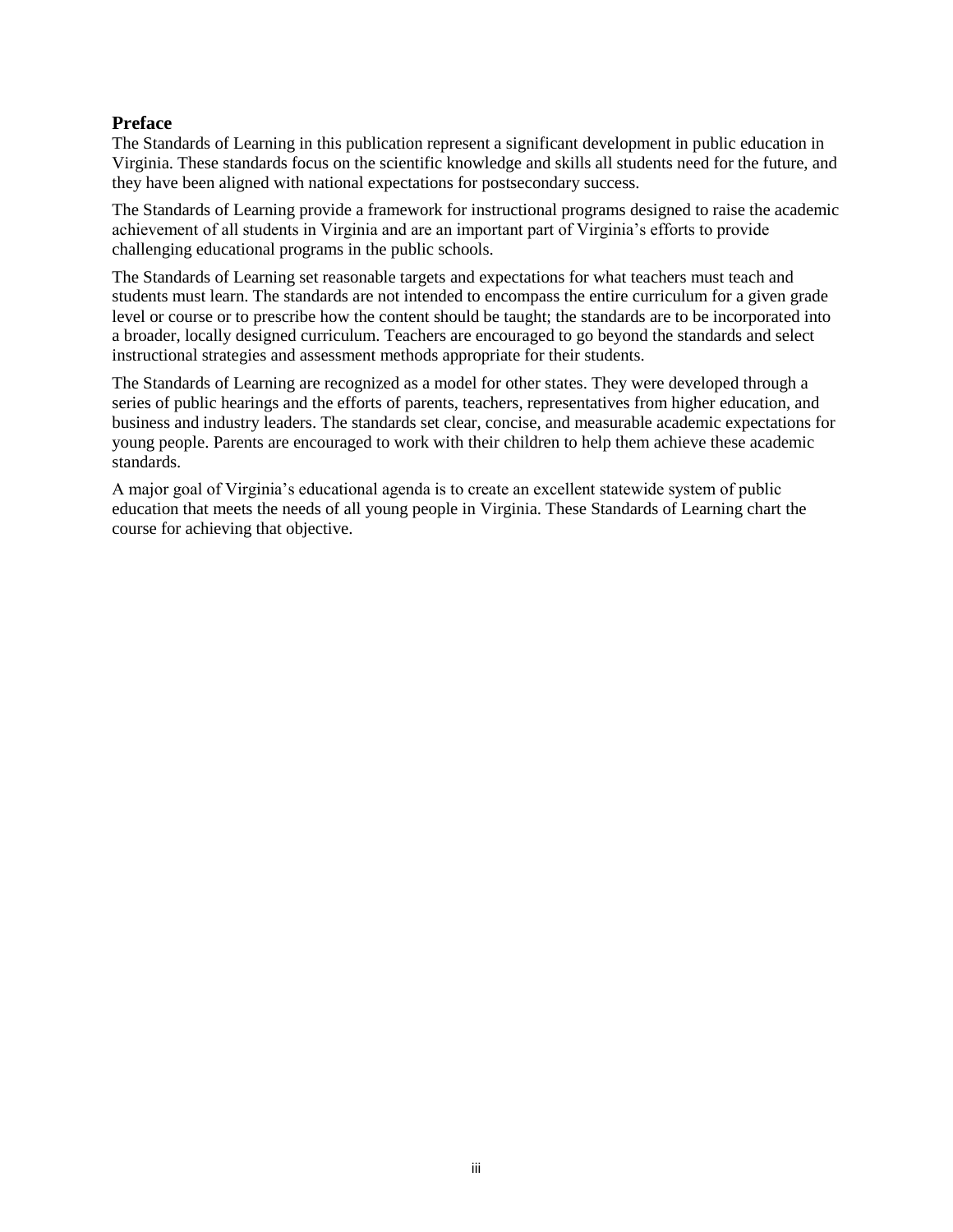#### **Introduction**

The *Science Standards of Learning* for Virginia Public Schools identify academic content for essential components of the science curriculum at different grade levels. Standards are identified for kindergarten through grade five, for middle school, and for a core set of high school courses — Earth Science, Biology, Chemistry, and Physics. Throughout a student's science schooling from kindergarten through grade six, content strands, or topics are included. The Standards of Learning in each strand progress in complexity as they are studied at various grade levels in grades K-6, and are represented indirectly throughout the high school courses. These strands are

- Scientific Investigation, Reasoning, and Logic;
- Force, Motion, and Energy;
- Matter;
- Life Processes:
- Living Systems;
- Interrelationships in Earth/Space Systems;
- Earth Patterns, Cycles, and Change; and
- Earth Resources.

Five key components of the science standards that are critical to implementation and necessary for student success in achieving science literacy are 1) Goals; 2) K-12 Safety; 3) Instructional Technology; 4) Investigate and Understand; and 5) Application. It is imperative to science instruction that the local curriculum consider and address how these components are incorporated in the design of the kindergarten through high school science program.

#### **Goals**

The purposes of scientific investigation and discovery are to satisfy humankind's quest for knowledge and understanding and to preserve and enhance the quality of the human experience. Therefore, as a result of science instruction, students will be able to achieve the following objectives:

- 1. Develop and use an experimental design in scientific inquiry.
- 2. Use the language of science to communicate understanding.
- 3. Investigate phenomena using technology.
- 4. Apply scientific concepts, skills, and processes to everyday experiences.
- 5. Experience the richness and excitement of scientific discovery of the natural world through the collaborative quest for knowledge and understanding.
- 6. Make informed decisions regarding contemporary issues, taking into account the following:
	- public policy and legislation;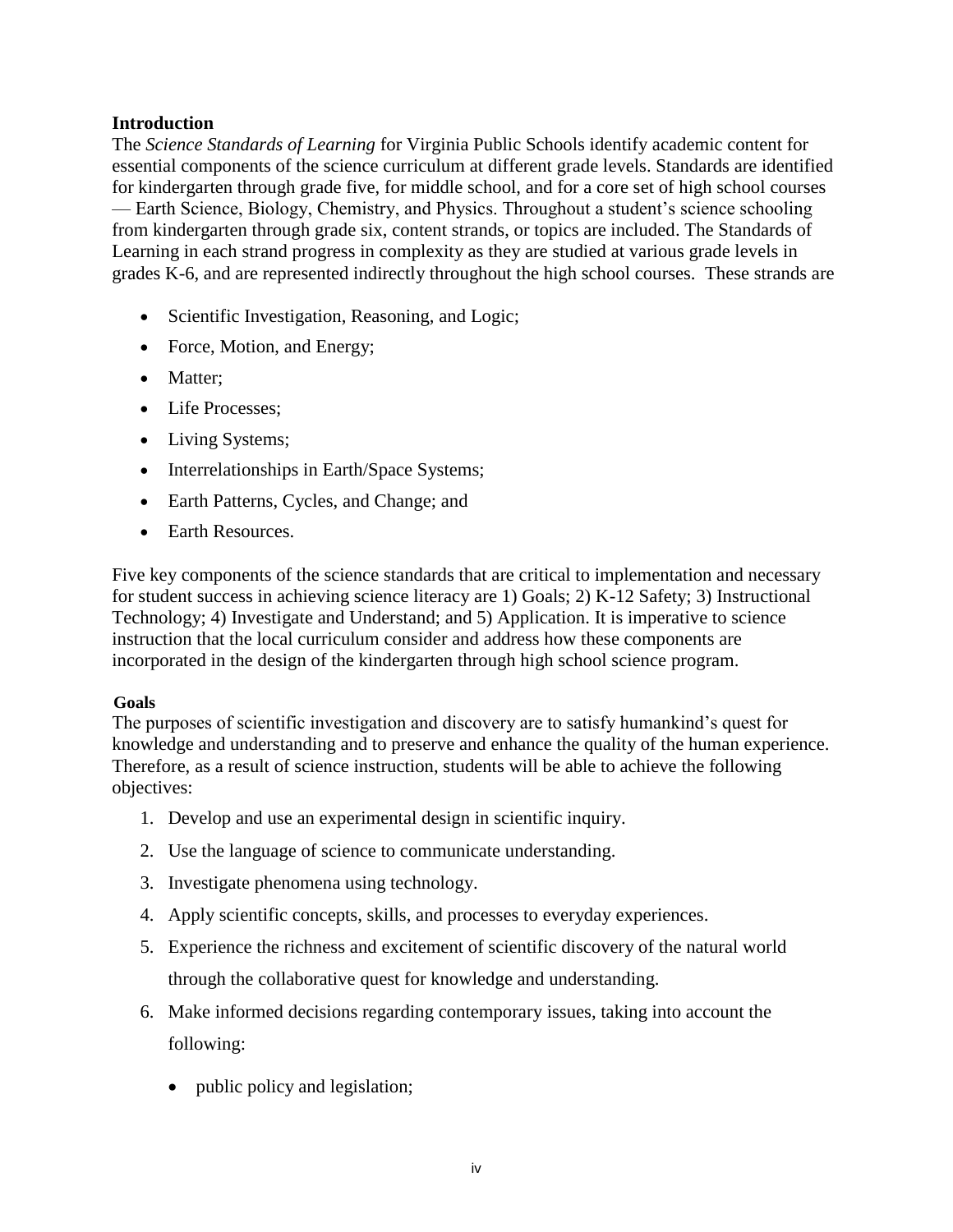- economic costs/benefits;
- validation from scientific data and the use of scientific reasoning and logic;
- respect for living things;
- personal responsibility; and
- history of scientific discovery.
- 7. Develop scientific dispositions and habits of mind including:
	- curiosity;
	- demand for verification;
	- respect for logic and rational thinking;
	- consideration of premises and consequences;
	- respect for historical contributions;
	- attention to accuracy and precision; and
	- patience and persistence.
- 8. Develop an understanding of the interrelationship of science with technology,

engineering and mathematics.

9. Explore science-related careers and interests.

#### **K-12 Safety**

In implementing the *Science Standards of Learning*, teachers must be certain that students know how to follow safety guidelines, demonstrate appropriate laboratory safety techniques, and use equipment safely while working individually and in groups.

Safety must be given the highest priority in implementing the K-12 instructional program for science. Correct and safe techniques, as well as wise selection of experiments, resources, materials, and field experiences appropriate to age levels, must be carefully considered with regard to the safety precautions for every instructional activity. Safe science classrooms require thorough planning, careful management, and constant monitoring of student activities. Class enrollment should not exceed the designed capacity of the room.

Teachers must be knowledgeable of the properties, use, and proper disposal of all chemicals that may be judged as hazardous prior to their use in an instructional activity. Such information is referenced through Materials Safety Data Sheets (MSDS). The identified precautions involving the use of goggles, gloves, aprons, and fume hoods must be followed as prescribed.

While no comprehensive list exists to cover all situations, the following should be reviewed to avoid potential safety problems. Appropriate safety procedures should be used in the following situations: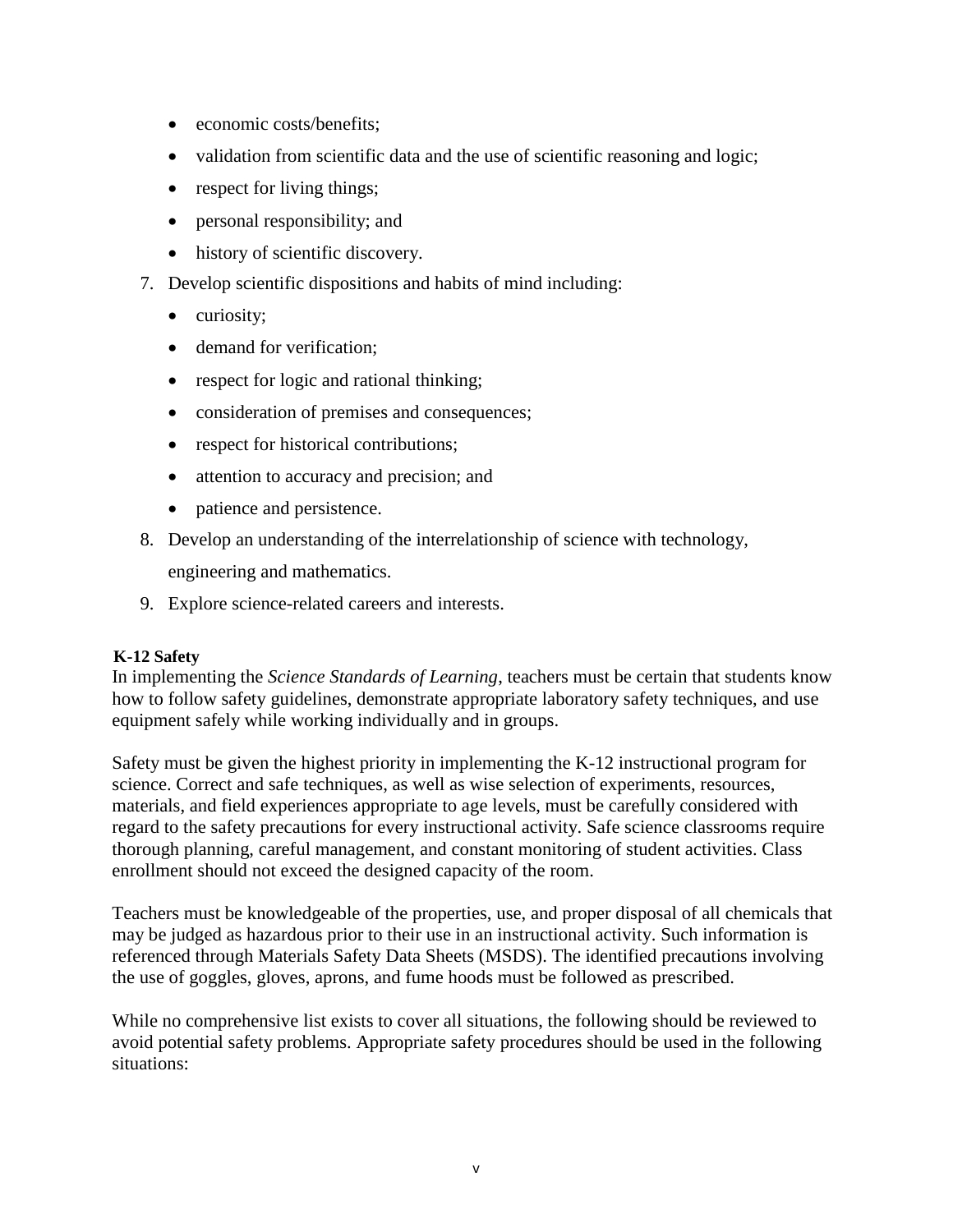- observing wildlife; handling living and preserved organisms; and coming in contact with natural hazards, such as poison ivy, ticks, mushrooms, insects, spiders, and snakes;
- engaging in field activities in, near, or over bodies of water;
- handling glass tubing and other glassware, sharp objects, and labware;
- handling natural gas burners, Bunsen burners, and other sources of flame/heat;
- working in or with direct sunlight (sunburn and eye damage);
- using extreme temperatures and cryogenic materials;
- handling hazardous chemicals including toxins, carcinogens, and flammable and explosive materials;
- producing acid/base neutralization reactions/dilutions;
- producing toxic gases;
- generating/working with high pressures;
- working with biological cultures including their appropriate disposal and recombinant DNA;
- handling power equipment/motors;
- working with high voltage/exposed wiring; and
- working with laser beam, UV, and other radiation.

The use of human body fluids or tissues is generally prohibited for classroom lab activities. Further guidance from the following sources may be referenced:

- OSHA (Occupational Safety and Health Administration);
- ISEF (International Science and Engineering Fair) rules; and
- public health departments' and school divisions' protocols.

#### **Instructional Technology**

The use of current and emerging technologies is essential to the K-12 science instructional program. Specifically, technology must accomplish the following:

- Assist in improving every student's functional literacy. This includes improved communication through reading/information retrieval (the use of telecommunications), writing (word processing), organization and analysis of data (databases, spreadsheets, and graphics programs), presentation of one's ideas (presentation software), and resource management (project management software).
- Be readily available and regularly used as an integral and ongoing part of the delivery and assessment of instruction.
- Include instrumentation oriented toward the instruction and learning of science concepts, skills, and processes. Technology, however, should not be limited to traditional instruments of science, such as microscopes, labware, and data-collecting apparatus, but should also include computers, robotics, video-microscopes, graphing calculators,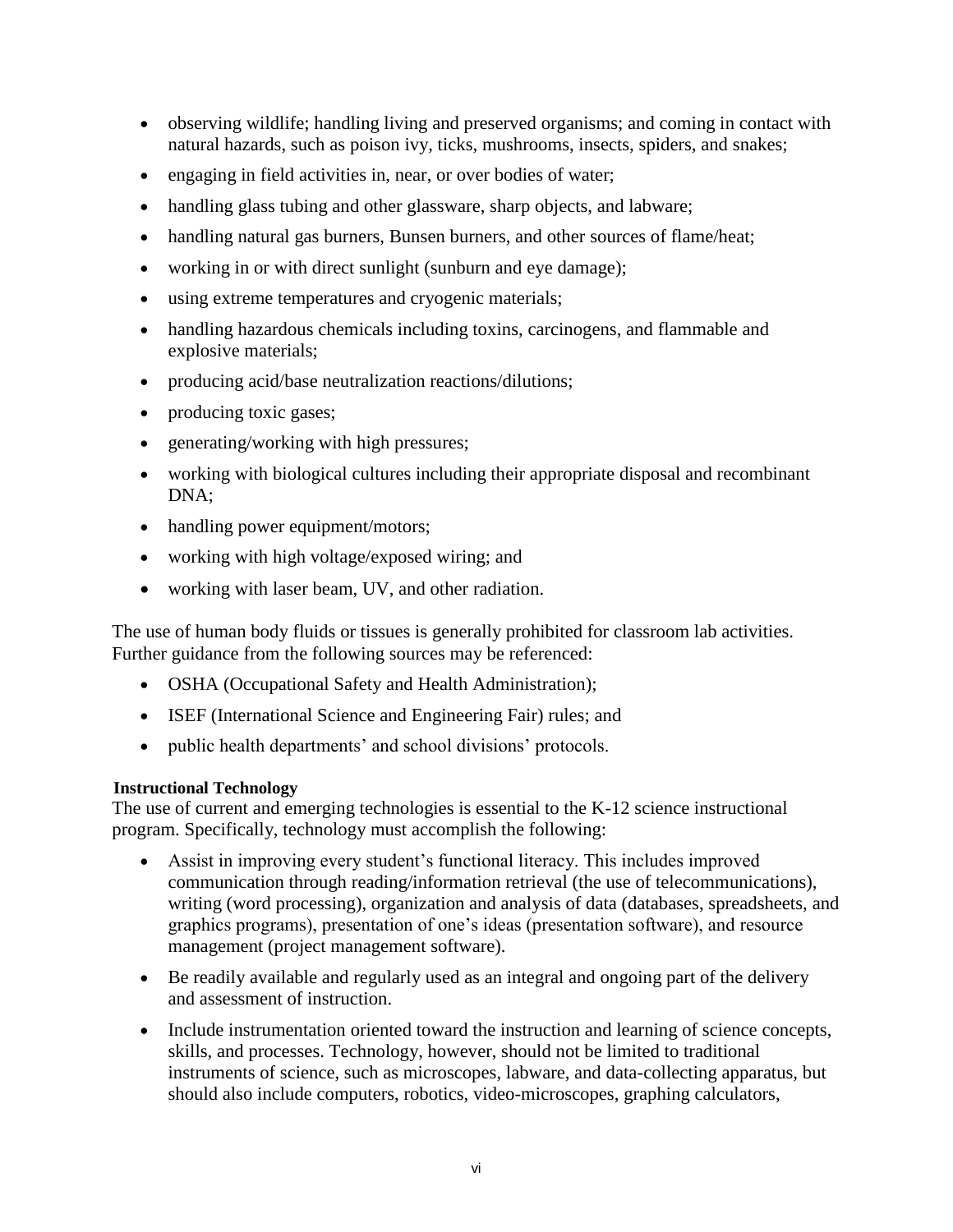probeware, geospatial technologies, online communication, software and appropriate hardware, as well as other emerging technologies.

 Be reflected in the "instructional strategies" generally developed at the school division level.

In most cases, the application of technology in science should remain "transparent" unless it is the actual focus of the instruction. One must expect students to "do as a scientist does" and not simply hear about science if they are truly expected to explore, explain, and apply scientific concepts, skills, and processes.

As computer/technology skills are essential components of every student's education, it is important that teaching these skills is a shared responsibility of teachers of all disciplines and grade levels.

#### **Investigate and Understand**

Many of the standards in the *Science Standards of Learning* begin with the phrase "Students will investigate and understand." This phrase was chosen to communicate the range of rigorous science skills and knowledge levels embedded in each standard. Limiting a standard to one observable behavior, such as "describe" or "explain," would have narrowed the interpretation of what was intended to be a rich, highly rigorous, and inclusive content standard.

"Investigate" refers to scientific methodology and implies systematic use of the following inquiry skills:

- observing;
- classifying and sequencing;
- communicating;
- measuring;
- predicting;
- hypothesizing;
- inferring:
- defining, controlling, and manipulating variables in experimentation;
- designing, constructing, and interpreting models; and
- interpreting, analyzing, and evaluating data.

"Understand" refers to various levels of knowledge application. In the *Science Standards of Learning*, these knowledge levels include the ability to:

- recall or recognize important information, key definitions, terminology, and facts;
- explain the information in one's own words, comprehend how the information is related to other key facts, and suggest additional interpretations of its meaning or importance;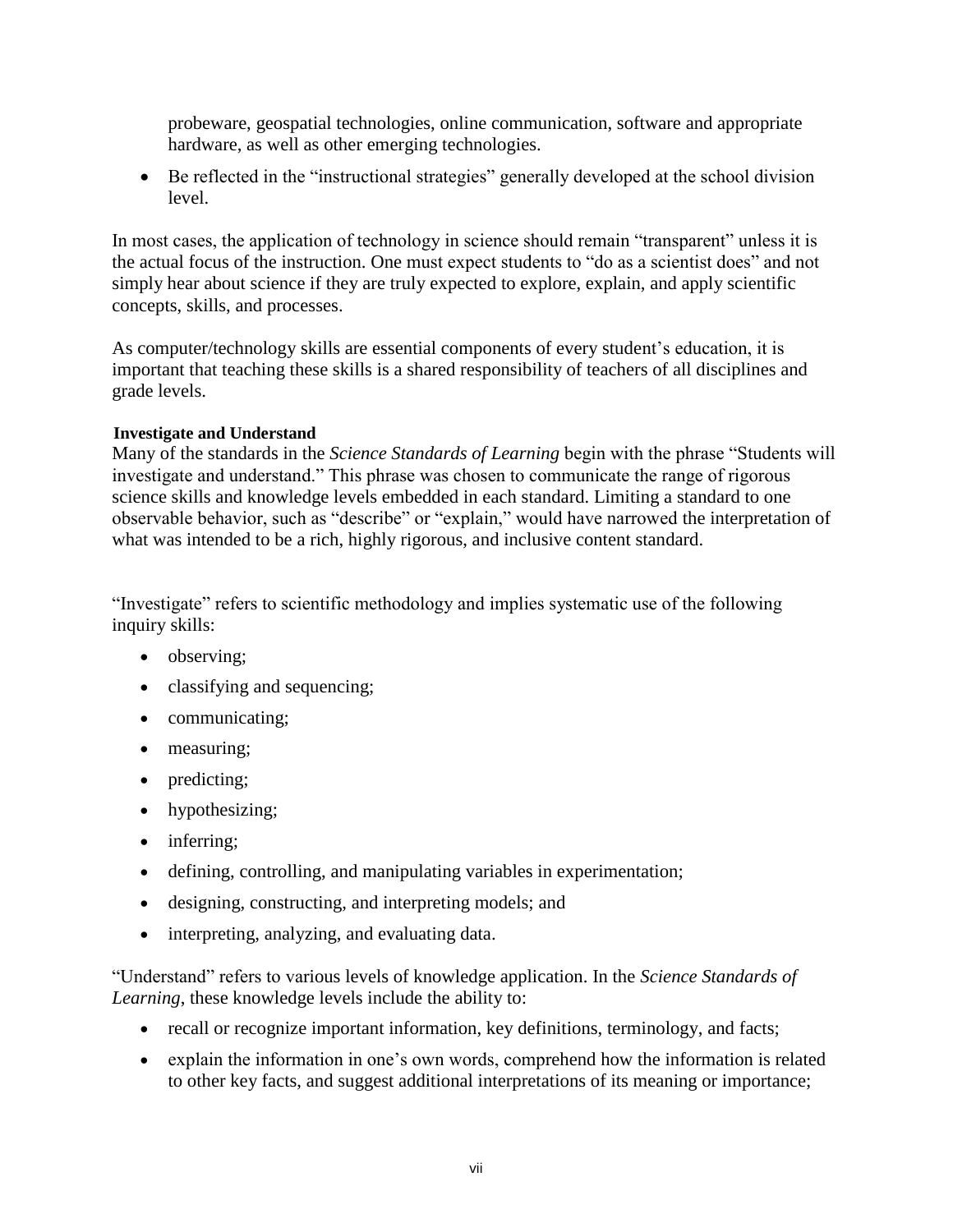- apply the facts and principles to new problems or situations, recognizing what information is required for a particular situation, using the information to explain new phenomena, and determining when there are exceptions;
- analyze the underlying details of important facts and principles, recognizing the key relations and patterns that are not always readily visible;
- arrange and combine important facts, principles, and other information to produce a new idea, plan, procedure, or product; and
- make judgments about information in terms of its accuracy, precision, consistency, or effectiveness.

Therefore, the use of "investigate and understand" allows each content standard to become the basis for a broad range of teaching objectives, which the school division will develop and refine to meet the intent of the *Science Standards of Learning*.

#### **Application**

Science provides the key to understanding the natural world. The application of science to relevant topics provides a context for students to build their knowledge and make connections across content and subject areas. This includes applications of science among technology, engineering, and mathematics, as well as within other science disciplines. Various strategies can be used to facilitate these applications and to promote a better understanding of the interrelated nature of these four areas.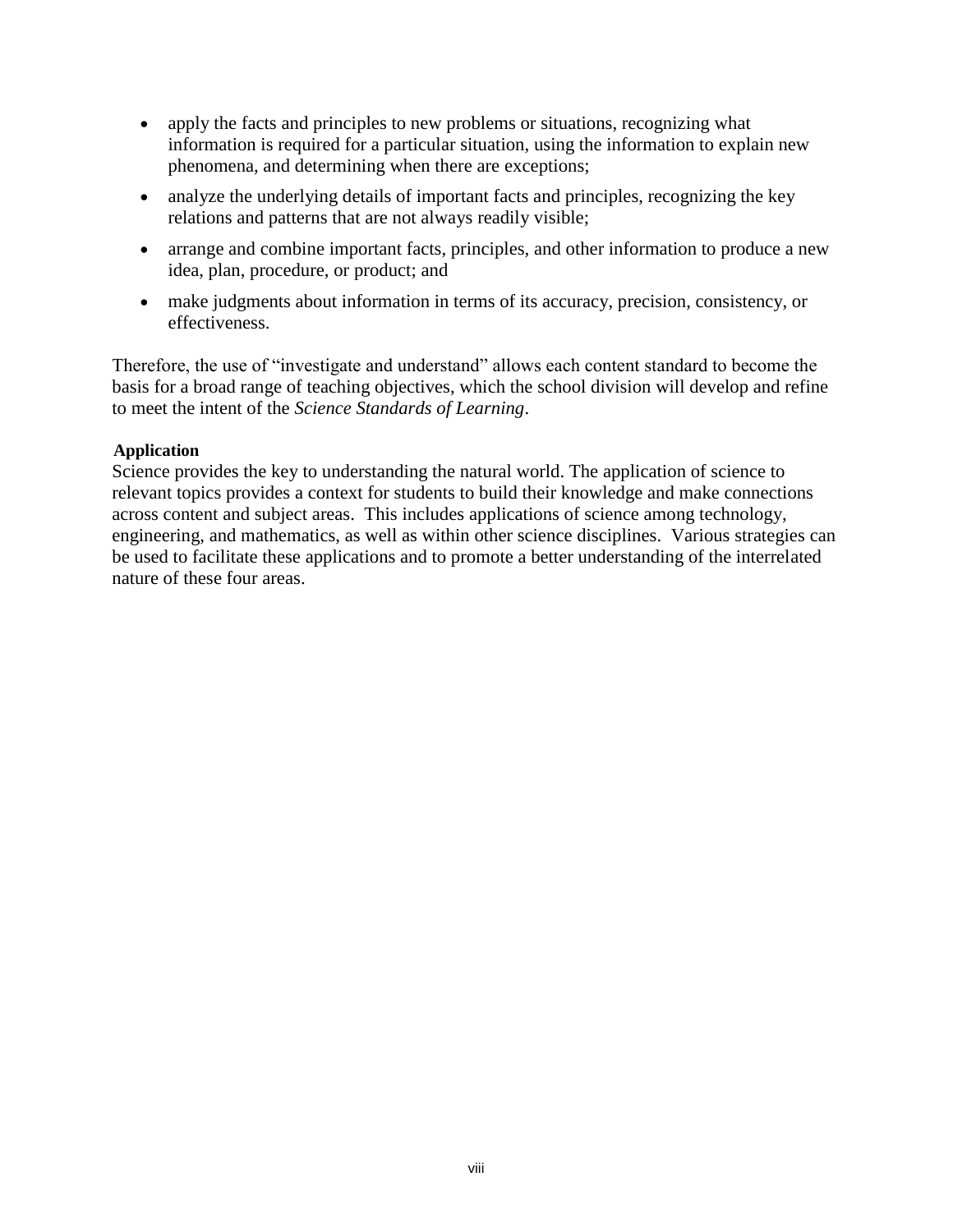### **Kindergarten**

The kindergarten standards stress the use of basic science skills to explore common materials, objects, and living things and will begin the development of an understanding that scientific knowledge is based on evidence. Emphasis is placed on using the senses to gather information. Students are expected to develop skills in posing simple questions, measuring, sorting, classifying, and communicating information about the natural world. The science skills are an important focus as students learn about life processes and properties of familiar materials, such as magnets and water. Through phenomena including shadows, patterns of weather, and plant growth, students are introduced to the concept of change. The significance of natural resources and conservation is introduced in the kindergarten standards.

#### **Scientific Investigation, Reasoning, and Logic**

- K.1 The student will demonstrate an understanding of scientific reasoning, logic, and the nature of science by planning and conducting investigations in which
	- a) basic characteristics or properties of objects are identified by direct observation;
	- b) observations are made from multiple positions to achieve different perspectives;
	- c) a set of objects is sequenced according to size;
	- d) a set of objects is separated into two groups based on a single physical characteristic;
	- e) nonstandard units are used to measure the length, mass, and volume of common objects;
	- f) observations and predictions are made for an unseen member in a sequence of objects;
	- g) a question is developed and predictions are made from one or more observations;
	- h) observations are recorded;
	- i) picture graphs are constructed;
	- j) unusual or unexpected results in an activity are recognized; and
	- k) objects are described both pictorially and verbally.
- K.2 The student will investigate and understand that humans have senses that allow them to seek, find, take in, and react or respond to information in order to learn about their surroundings. Key concepts include
	- a) the five senses and corresponding sensing organs; and
	- b) sensory descriptors used to describe common objects and phenomena.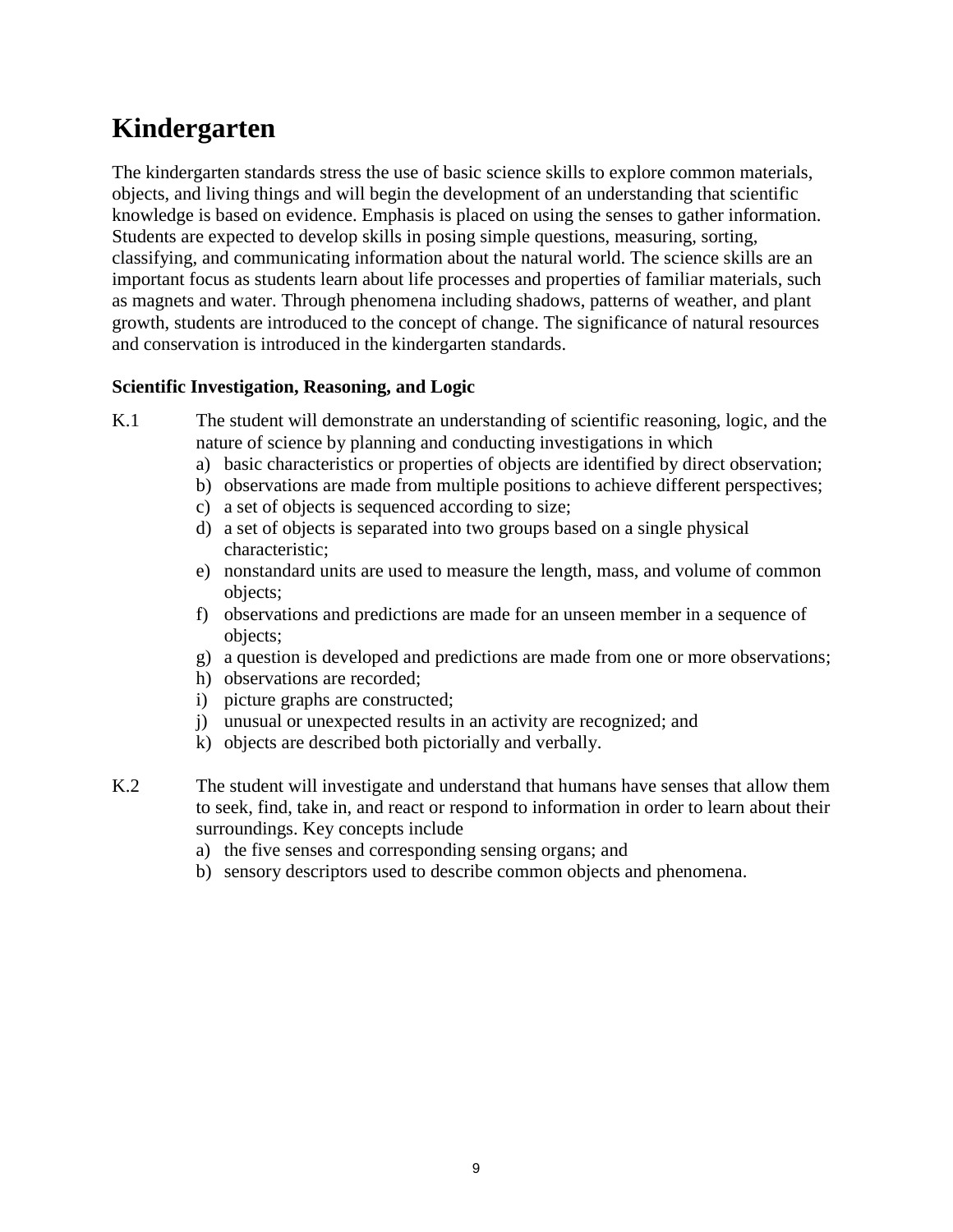#### **Force, Motion, and Energy**

- K.3 The student will investigate and understand that magnets have an effect on some materials, make some things move without touching them, and have useful applications. Key concepts include
	- a) magnetism and its effects; and
	- b) useful applications of magnetism.

#### **Matter**

- K.4 The student will investigate and understand that the position, motion, and physical properties of an object can be described. Key concepts include
	- a) colors of objects;
	- b) shapes and forms of objects;
	- c) textures and feel of objects;
	- d) relative sizes and weights of objects; and
	- e) relative positions and speed of objects.
- K.5 The student will investigate and understand that water flows and has properties that can be observed and tested. Key concepts include
	- a) water occurs in different phases;
	- b) water flows downhill; and
	- c) some materials float in water, while others sink.

#### **Life Processes**

- K.6 The student will investigate and understand the differences between living organisms and nonliving objects. Key concepts include
	- a) all things can be classified as living or nonliving; and
	- b) living organisms have certain characteristics that distinguish them from nonliving objects including growth, movement, response to the environment, having offspring, and the need for food, air, and water.
- K.7 The student will investigate and understand basic needs and life processes of plants and animals. Key concepts include
	- a) animals need adequate food, water, shelter, air, and space to survive;
	- b) plants need nutrients, water, air, light, and a place to grow to survive;
	- c) plants and animals change as they grow, have varied life cycles, and eventually die; and
	- d) offspring of plants and animals are similar but not identical to their parents or to one another.

#### **Interrelationships in Earth/Space Systems**

- K.8 The student will investigate and understand that shadows occur when light is blocked by an object. Key concepts include
	- a) shadows occur in nature when sunlight is blocked by an object; and
	- b) shadows can be produced by blocking artificial light sources.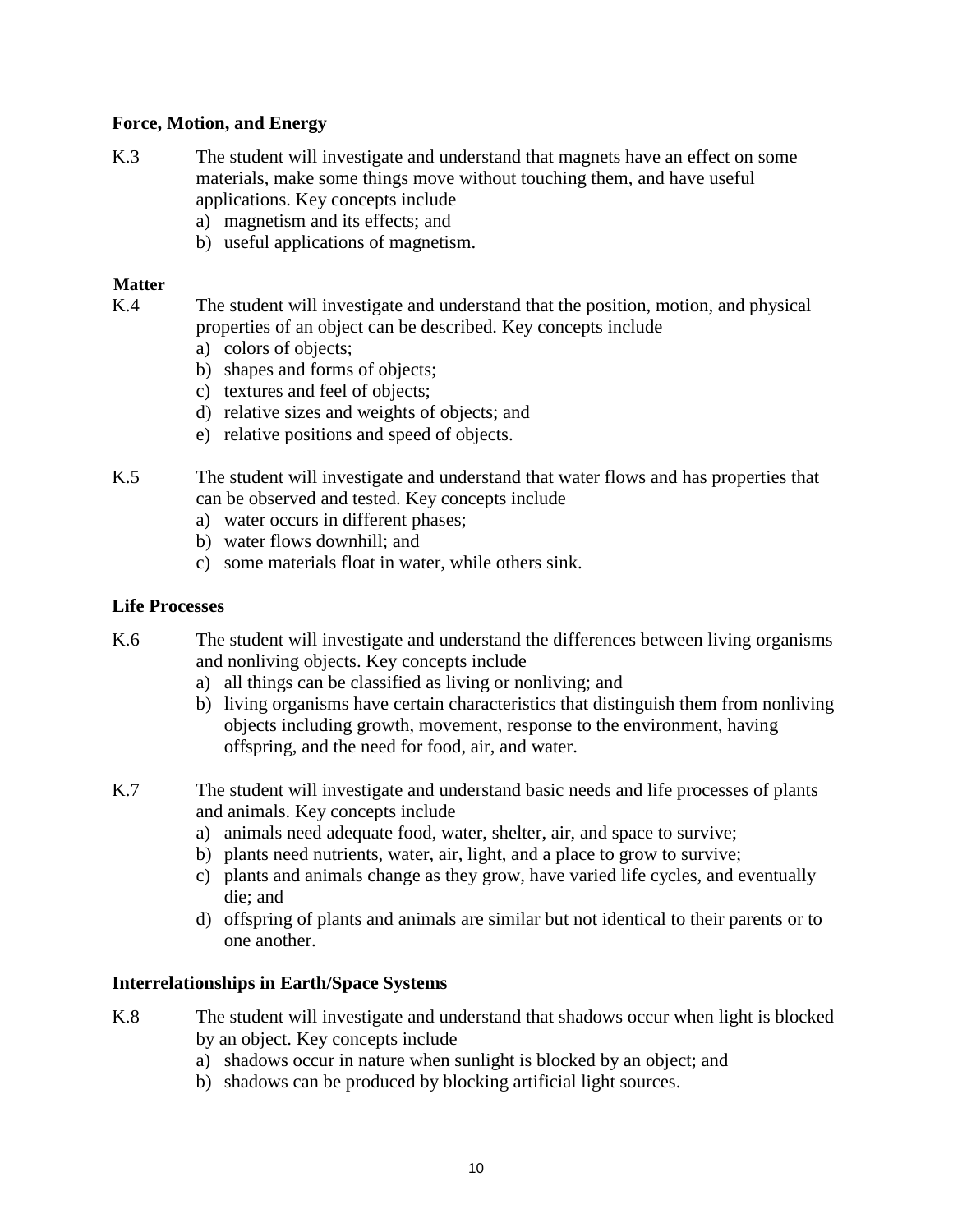#### **Earth Patterns, Cycles, and Change**

- K.9 The student will investigate and understand that there are simple repeating patterns in his/her daily life. Key concepts include
	- a) weather observations;
	- b) the shapes and forms of many common natural objects including seeds, cones, and leaves; and
	- c) animal and plant growth.
- K.10 The student will investigate and understand that change occurs over time and rates may be fast or slow. Key concepts include
	- a) natural and human-made things may change over time; and
	- b) changes can be observed and measured.

#### **Earth Resources**

- K.11 The student will investigate and understand that materials can be reused, recycled, and conserved. Key concepts include
	- a) materials and objects can be used over and over again;
	- b) everyday materials can be recycled; and
	- c) water and energy conservation at home and in school helps ensure resources are available for future use.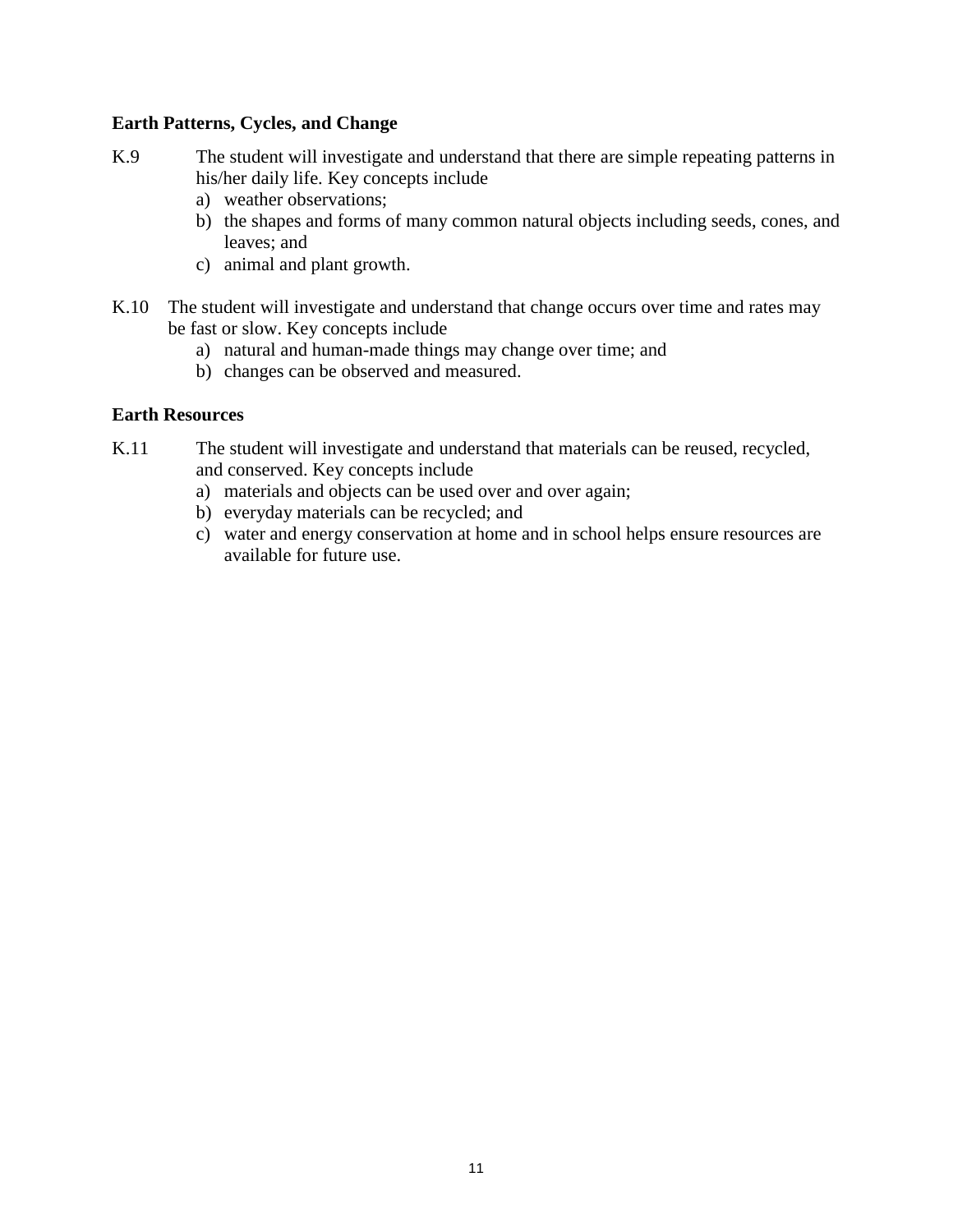### **Grade One**

The first-grade standards continue to stress basic science skills in understanding familiar objects and events. Students are expected to begin conducting simple experiments and be responsible for some of the planning. Students are introduced to the concept of classifying plants and animals based on simple characteristics. Emphasis is placed on the relationships among objects and their interactions with one another. Students are expected to know the basic relationships between the sun and Earth, and between seasonal changes and plant and animal activities. Students will also begin to develop an understanding of moving objects, simple solutions, and important natural resources.

#### **Scientific Investigation, Reasoning, and Logic**

- 1.1 The student will demonstrate an understanding of scientific reasoning, logic, and the nature of science by planning and conducting investigations in which
	- a) the senses are used to observe differences in physical properties;
	- b) observations are made from multiple positions to achieve a variety of perspectives and are repeated to ensure accuracy;
	- c) objects or events are classified and arranged according to characteristics or properties;
	- d) simple tools are used to enhance observations;
	- e) length, mass, volume, and temperature are measured using nonstandard units;
	- f) inferences are made and conclusions are drawn about familiar objects and events;
	- g) a question is developed from one or more observations;
	- h) predictions are made based on patterns of observations;
	- i) observations and data are recorded, analyzed, and communicated orally and with simple graphs, pictures, written statements, and numbers; and
	- j) simple investigations and experiments are conducted to answer questions.

#### **Force, Motion, and Energy**

- 1.2 The student will investigate and understand that moving objects exhibit different kinds of motion. Key concepts include
	- a) objects may have straight, circular, and back-and-forth motions;
	- b) objects may vibrate and produce sound; and
	- c) pushes or pulls can change the movement of an object.

#### **Matter**

- 1.3 The student will investigate and understand how different common materials interact with water. Key concepts include
	- a) some liquids will separate when mixed with water, but others will not;
	- b) some solids will dissolve in water, but others will not; and
	- c) some substances will dissolve more readily in hot water than in cold water.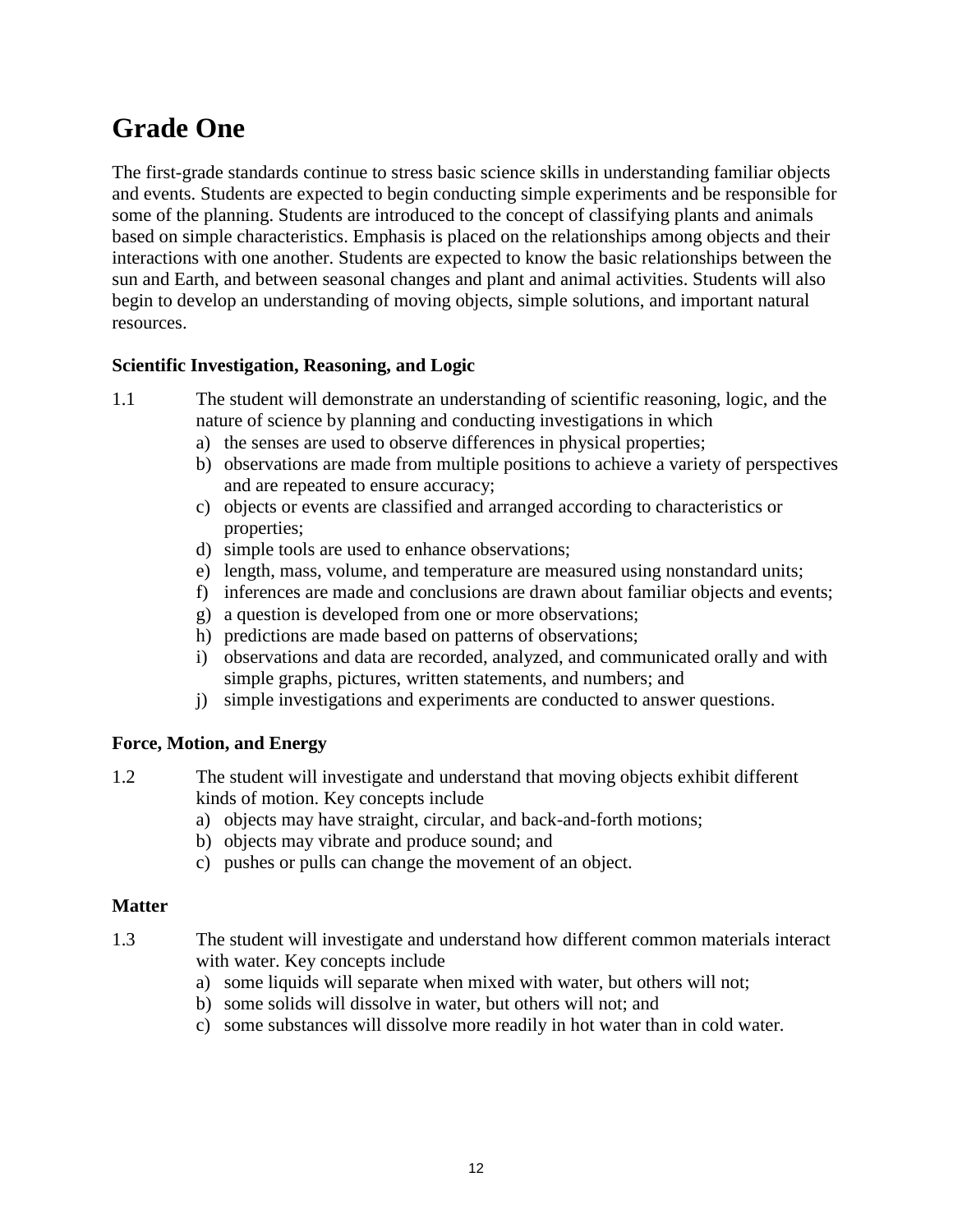#### **Life Processes**

- 1.4 The student will investigate and understand that plants have basic life needs and functional parts and can be classified according to certain characteristics. Key concepts include
	- a) plants need nutrients, air, water, light, and a place to grow;
	- b) basic parts of plants; and
	- c) plants can be classified based on a variety of characteristics.
- 1.5 The student will investigate and understand that animals, including humans, have basic needs and certain distinguishing characteristics. Key concepts include
	- a) basic needs include adequate air, food, water, shelter, and space (habitat);
	- b) animals, including humans, have many different physical characteristics; and
	- c) animals can be classified according to a variety of characteristics.

#### **Interrelationships in Earth/Space Systems**

- 1.6 The student will investigate and understand the basic relationships between the sun and Earth. Key concepts include
	- a) the sun is the source of energy and light that warms the land, air, and water; and
	- b) the sun's relative position in the morning is east and in the late afternoon is west.

#### **Earth Patterns, Cycles, and Change**

- 1.7 The student will investigate and understand weather and seasonal changes. Key concepts include
	- a) changes in temperature, light, and precipitation affect plants and animals, including humans;
	- b) there are relationships between daily and seasonal changes; and
	- c) changes in temperature, light, and precipitation can be observed and recorded over time.

#### **Earth Resources**

- 1.8 The student will investigate and understand that natural resources are limited. Key concepts include
	- a) identification of natural resources;
	- b) factors that affect air and water quality; and
	- c) recycling, reusing, and reducing consumption of natural resources.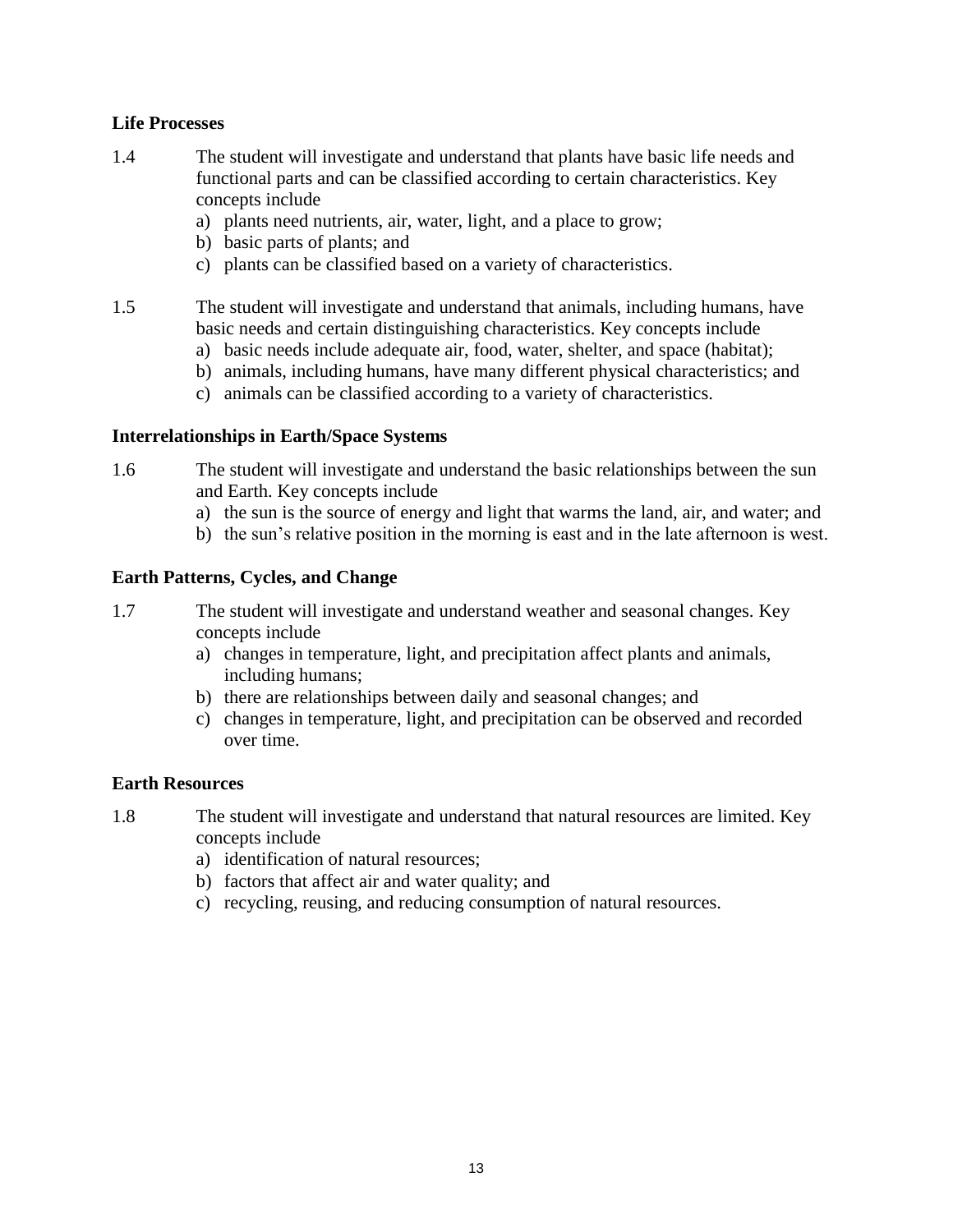### **Grade Two**

The second-grade standards continue to focus on using a broad range of science skills in understanding the natural world. Making detailed observations, drawing conclusions, and recognizing unusual or unexpected data are stressed as skills needed for using and validating information. Measurement in both English and metric units is stressed. The idea of living systems is introduced through habitats and the interdependence of living and nonliving things. The concept of change is explored in phases of matter, life cycles, weather patterns, and seasonal effects on plants and animals.

#### **Scientific Investigation, Reasoning, and Logic**

- 2.1 The student will demonstrate an understanding of scientific reasoning, logic, and the nature of science by planning and conducting investigations in which
	- a) observations and predictions are made and questions are formed;
	- b) observations are differentiated from personal interpretation;
	- c) observations are repeated to ensure accuracy;
	- d) two or more characteristics or properties are used to classify items;
	- e) length, volume, mass, and temperature are measured in metric units and standard English units using the proper tools;
	- f) time is measured using the proper tools;
	- g) conditions that influence a change are identified and inferences are made;
	- h) data are collected and recorded, and bar graphs are constructed using numbered axes;
	- i) data are analyzed, and unexpected or unusual quantitative data are recognized;
	- j) conclusions are drawn;
	- k) observations and data are communicated;
	- l) simple physical models are designed and constructed to clarify explanations and show relationships; and
	- m) current applications are used to reinforce science concepts.

#### **Force, Motion, and Energy**

- 2.2 The student will investigate and understand that natural and artificial magnets have certain characteristics and attract specific types of metals. Key concepts include
	- a) magnetism, iron, magnetic/nonmagnetic, poles, attract/repel; and
	- b) important applications of magnetism.

#### **Matter**

2.3 The student will investigate and understand basic properties of solids, liquids, and gases. Key concepts include

- a) identification of distinguishing characteristics of solids, liquids, and gases;
- b) measurement of the mass and volume of solids and liquids; and
- c) changes in phases of matter with the addition or removal of energy.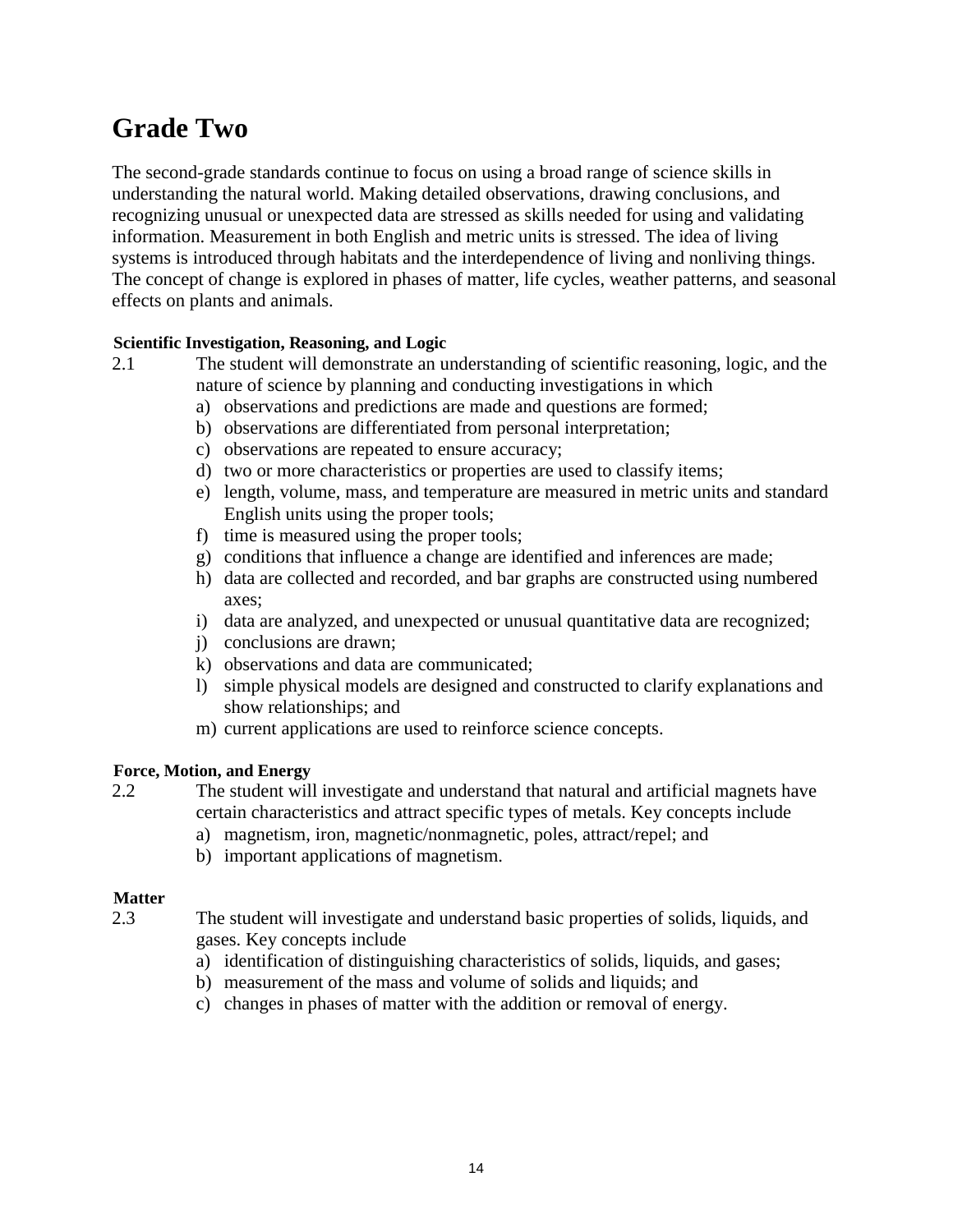#### **Life Processes**

- 2.4 The student will investigate and understand that plants and animals undergo a series of orderly changes as they mature and grow. Key concepts include
	- a) animal life cycles; and
	- b) plant life cycles.

#### **Living Systems**

- 2.5 The student will investigate and understand that living things are part of a system. Key concepts include
	- a) living organisms are interdependent with their living and nonliving surroundings;
	- b) an animal's habitat includes adequate food, water, shelter or cover, and space;
	- c) habitats change over time due to many influences; and
	- d) fossils provide information about living systems that were on Earth years ago.

#### **Interrelationships in Earth/Space Systems**

- 2.6 The student will investigate and understand basic types, changes, and patterns of weather. Key concepts include
	- a) identification of common storms and other weather phenomena;
	- b) the uses and importance of measuring, recording, and interpreting weather data; and
	- c) the uses and importance of tracking weather data over time.

#### **Earth Patterns, Cycles, and Change**

2.7 The student will investigate and understand that weather and seasonal changes affect plants, animals, and their surroundings. Key concepts include

- a) effects of weather and seasonal changes on the growth and behavior of living things; and
- b) weathering and erosion of land surfaces.

#### **Earth Resources**

2.8 The student will investigate and understand that plants produce oxygen and food, are a source of useful products, and provide benefits in nature. Key concepts include

- a) important plant products are identified and classified;
- b) the availability of plant products affects the development of a geographic area;
- c) plants provide oxygen, homes, and food for many animals; and
- d) plants can help reduce erosion.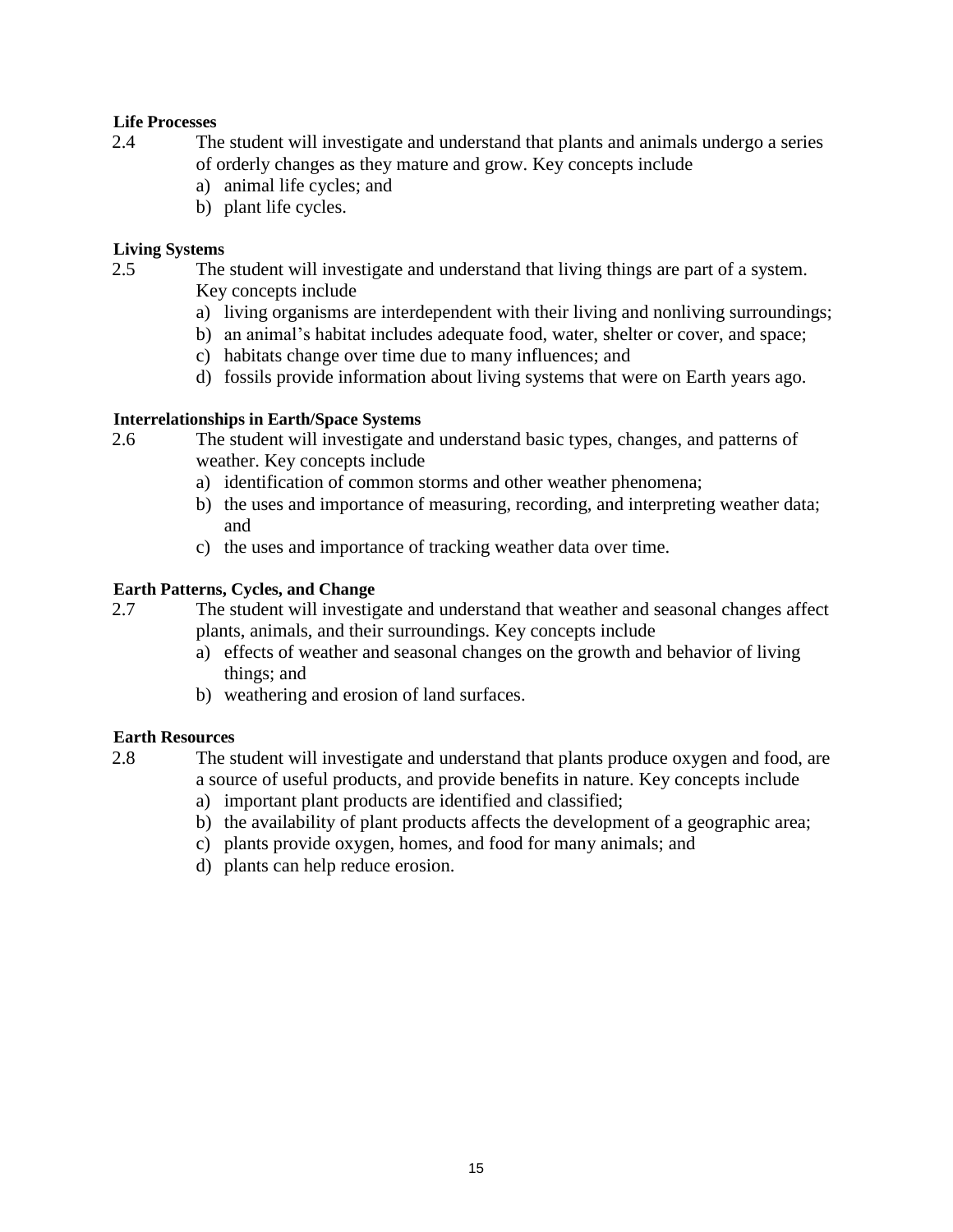### **Grade Three**

The third-grade standards place increasing emphasis on conducting investigations. Students are expected to be able to develop questions, formulate simple hypotheses, make predictions, gather data, and use the metric system with greater precision. Using information to make inferences and draw conclusions becomes more important. In the area of physical science, the standards focus on simple and compound machines, energy, and a basic understanding of matter. Behavioral and physical adaptations are examined in relation to the life needs of animals. The notion of living systems is further explored in aquatic and terrestrial food chains and diversity in ecosystems. Patterns in the natural world are demonstrated in terms of the phases of the moon, tides, seasonal changes, the water cycle, and animal and plant life cycles. Geological concepts are introduced through the investigation of the components of soil.

#### **Scientific Investigation, Reasoning, and Logic**

- 3.1 The student will demonstrate an understanding of scientific reasoning, logic, and the nature of science by planning and conducting investigations in which
	- a) observations are made and are repeated to ensure accuracy;
	- b) predictions are formulated using a variety of sources of information;
	- c) objects with similar characteristics or properties are classified into at least two sets and two subsets;
	- d) natural events are sequenced chronologically;
	- e) length, volume, mass, and temperature are estimated and measured in metric and standard English units using proper tools and techniques;
	- f) time is measured to the nearest minute using proper tools and techniques;
	- g) questions are developed to formulate hypotheses;
	- h) data are gathered, charted, graphed, and analyzed;
	- i) unexpected or unusual quantitative data are recognized;
	- j) inferences are made and conclusions are drawn;
	- k) data are communicated;
	- l) models are designed and built; and
	- m) current applications are used to reinforce science concepts.

#### **Force, Motion, and Energy**

3.2 The student will investigate and understand simple machines and their uses. Key concepts include

- a) purpose and function of simple machines;
- b) types of simple machines;
- c) compound machines; and
- d) examples of simple and compound machines found in the school, home, and work environments.

#### **Matter**

- 3.3 The student will investigate and understand that objects are made of materials that can be described by their physical properties. Key concepts include
	- a) objects are made of one or more materials;
	- b) physical properties remain the same as the material is changed in visible size; and
	- c) visible physical changes are identified.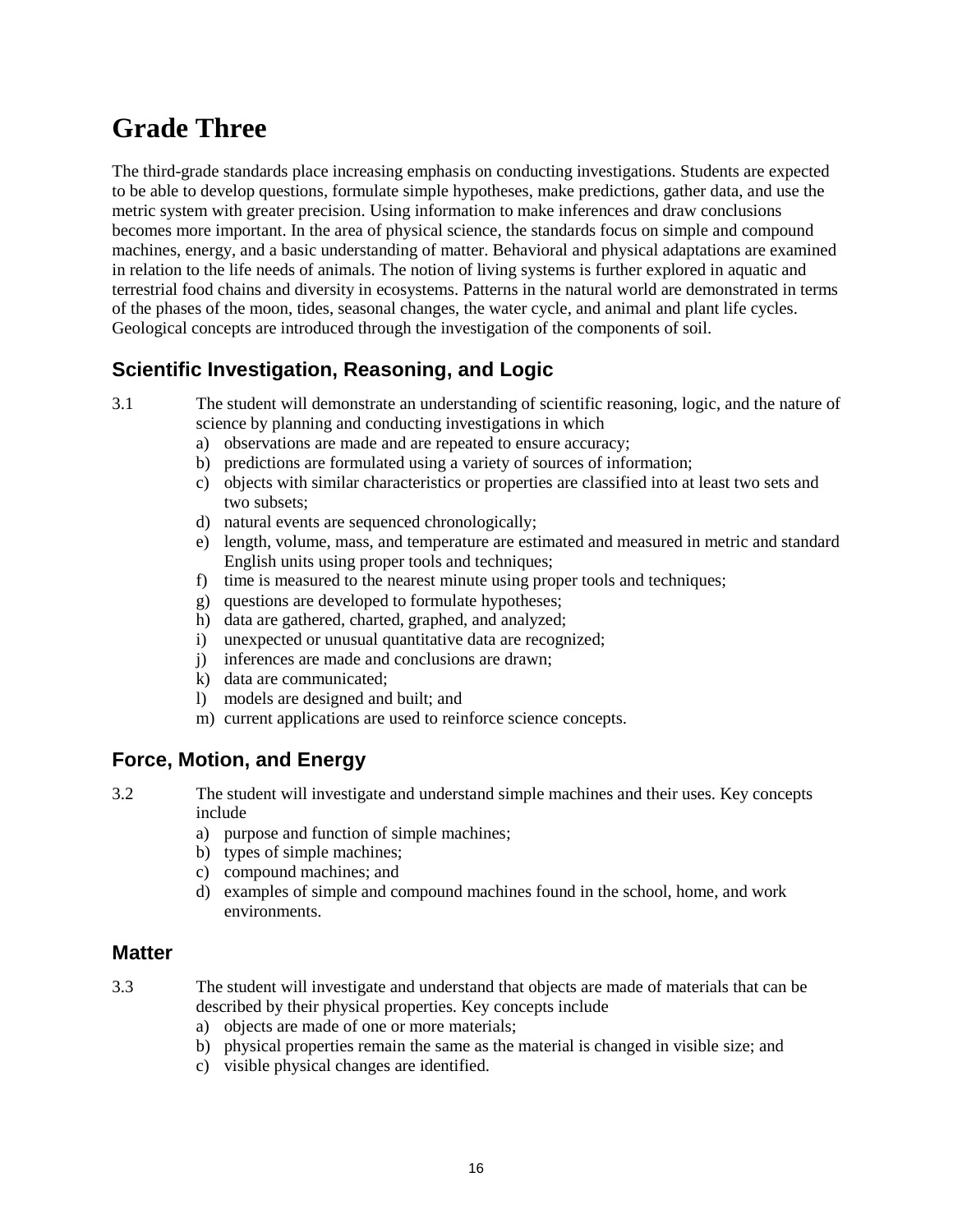#### **Life Processes**

- 3.4 The student will investigate and understand that adaptations allow animals to satisfy life needs and respond to the environment. Key concepts include
	- a) behavioral adaptations; and
	- b) physical adaptations.

#### **Living Systems**

- 3.5 The student will investigate and understand relationships among organisms in aquatic and terrestrial food chains. Key concepts include
	- a) producer, consumer, decomposer;
	- b) herbivore, carnivore, omnivore; and
	- c) predator and prey.
- 3.6 The student will investigate and understand that ecosystems support a diversity of plants and animals that share limited resources. Key concepts include
	- a) aquatic ecosystems;
	- b) terrestrial ecosystems;
	- c) populations and communities; and
	- d) the human role in conserving limited resources.

#### **Interrelationships in Earth/Space Systems**

3.7 The student will investigate and understand the major components of soil, its origin, and its importance to plants and animals including humans. Key concepts include

- a) soil provides the support and nutrients necessary for plant growth;
- b) topsoil is a natural product of subsoil and bedrock;
- c) rock, clay, silt, sand, and humus are components of soils; and
- d) soil is a natural resource and should be conserved.

#### **Earth Patterns, Cycles, and Change**

3.8 The student will investigate and understand basic patterns and cycles occurring in nature. Key concepts include

- a) patterns of natural events such as day and night, seasonal changes, simple phases of the moon, and tides;
- b) animal life cycles; and
- c) plant life cycles.
- 3.9 The student will investigate and understand the water cycle and its relationship to life on Earth. Key concepts include
	- a) there are many sources of water on Earth;
	- b) the energy from the sun drives the water cycle;
	- c) the water cycle involves several processes;
	- d) water is essential for living things; and
	- e) water on Earth is limited and needs to be conserved.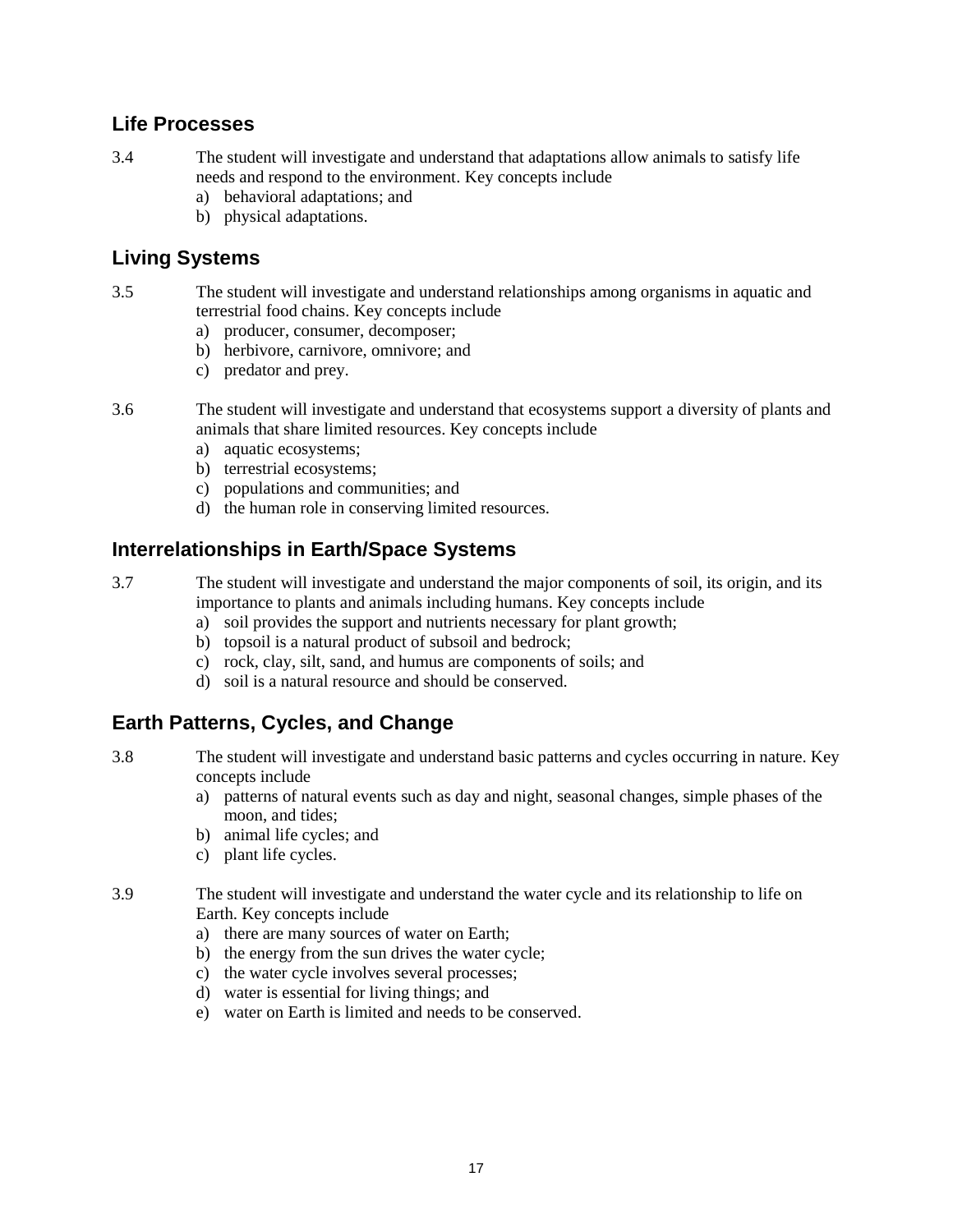#### **Earth Resources**

- 3.10 The student will investigate and understand that natural events and human influences can affect the survival of species. Key concepts include
	- a) the interdependency of plants and animals;
	- b) the effects of human activity on the quality of air, water, and habitat;
	- c) the effects of fire, flood, disease, and erosion on organisms; and
	- d) conservation and resource renewal.
- 3.11 The student will investigate and understand different sources of energy. Key concepts include
	- a) energy from the sun;
	- b) sources of renewable energy; and
	- c) sources of nonrenewable energy.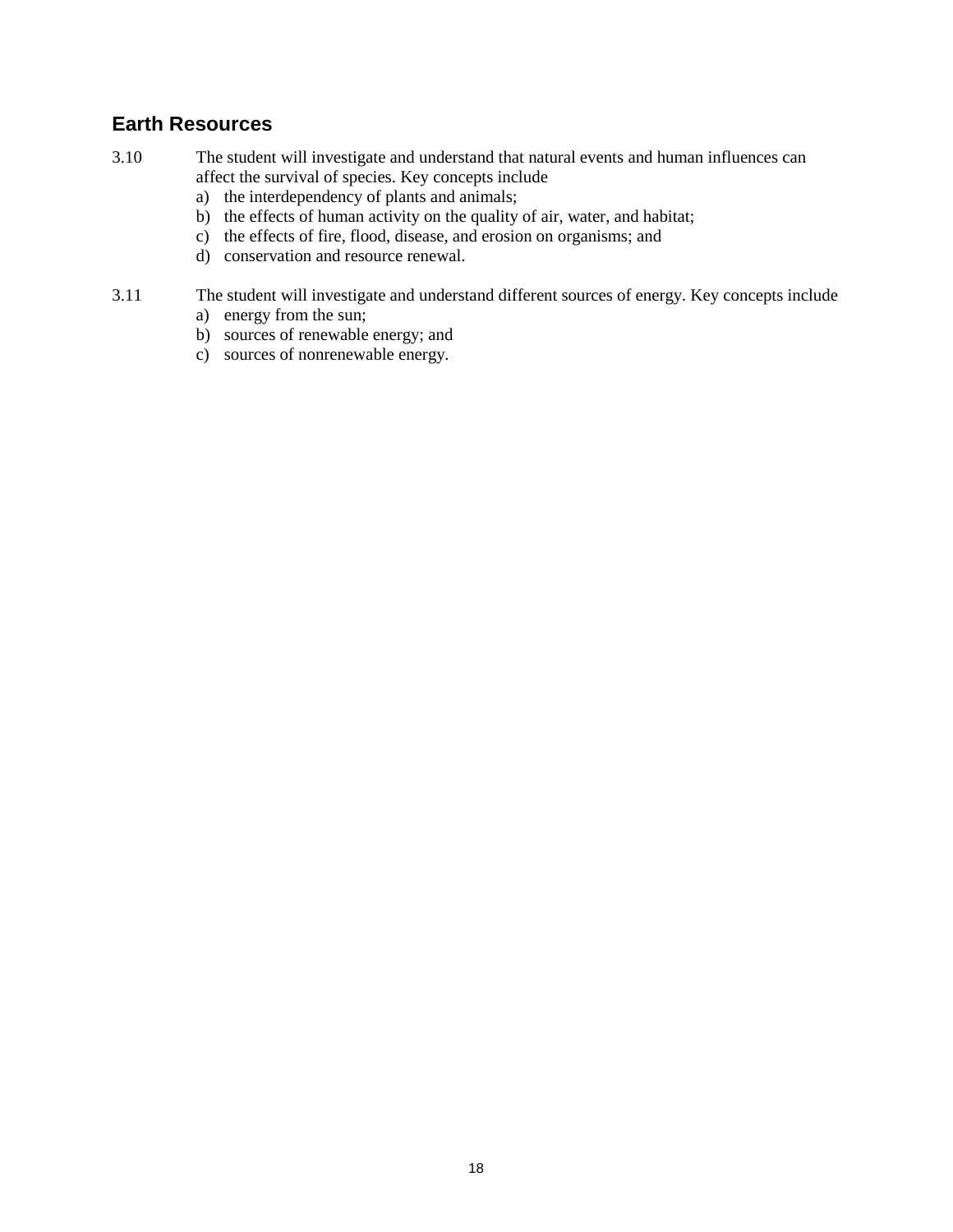### **Grade Four**

The fourth-grade standards stress the importance of using information, analyzing data, and validating experimental results. Defining variables in experimentation is emphasized, and making simple predictions from picture, bar, and basic line graphs is underscored. Questioning and hypothesizing become more detailed at this level. Students are introduced to basic principles of electricity and to the concept of motion. Students explore basic information about our solar system and investigate the interactions among Earth, the moon, and the sun. Students explore basic plant anatomy, plant adaptations, and investigate relationships among plants and animals and their environments. In examining weather phenomena and conditions, students identify various factors, make predictions based on data, and evaluate the results. The importance of natural resources in Virginia is emphasized.

#### **Scientific Investigation, Reasoning, and Logic**

4.1 The student will demonstrate an understanding of scientific reasoning, logic, and the nature of science by planning and conducting investigations in which

- a) distinctions are made among observations, conclusions, inferences, and predictions;
- b) objects or events are classified and arranged according to characteristics or properties;
- c) appropriate instruments are selected and used to measure length, mass, volume, and temperature in metric units;
- d) appropriate instruments are selected and used to measure elapsed time;
- e) predictions and inferences are made, and conclusions are drawn based on data from a variety of sources;
- f) independent and dependent variables are identified;
- g) constants in an experimental situation are identified;
- h) hypotheses are developed as cause and effect relationships;
- i) data are collected, recorded, analyzed, and displayed using bar and basic line graphs;
- j) numerical data that are contradictory or unusual in experimental results are recognized;
- k) data are communicated with simple graphs, pictures, written statements, and numbers;
- l) models are constructed to clarify explanations, demonstrate relationships, and solve needs; and
- m) current applications are used to reinforce science concepts.

#### **Force, Motion, and Energy**

4.2 The student will investigate and understand characteristics and interactions of moving objects. Key concepts include

- a) motion is described by an object's direction and speed;
- b) changes in motion are related to force and mass;
- c) friction is a force that opposes motion; and
- d) moving objects have kinetic energy.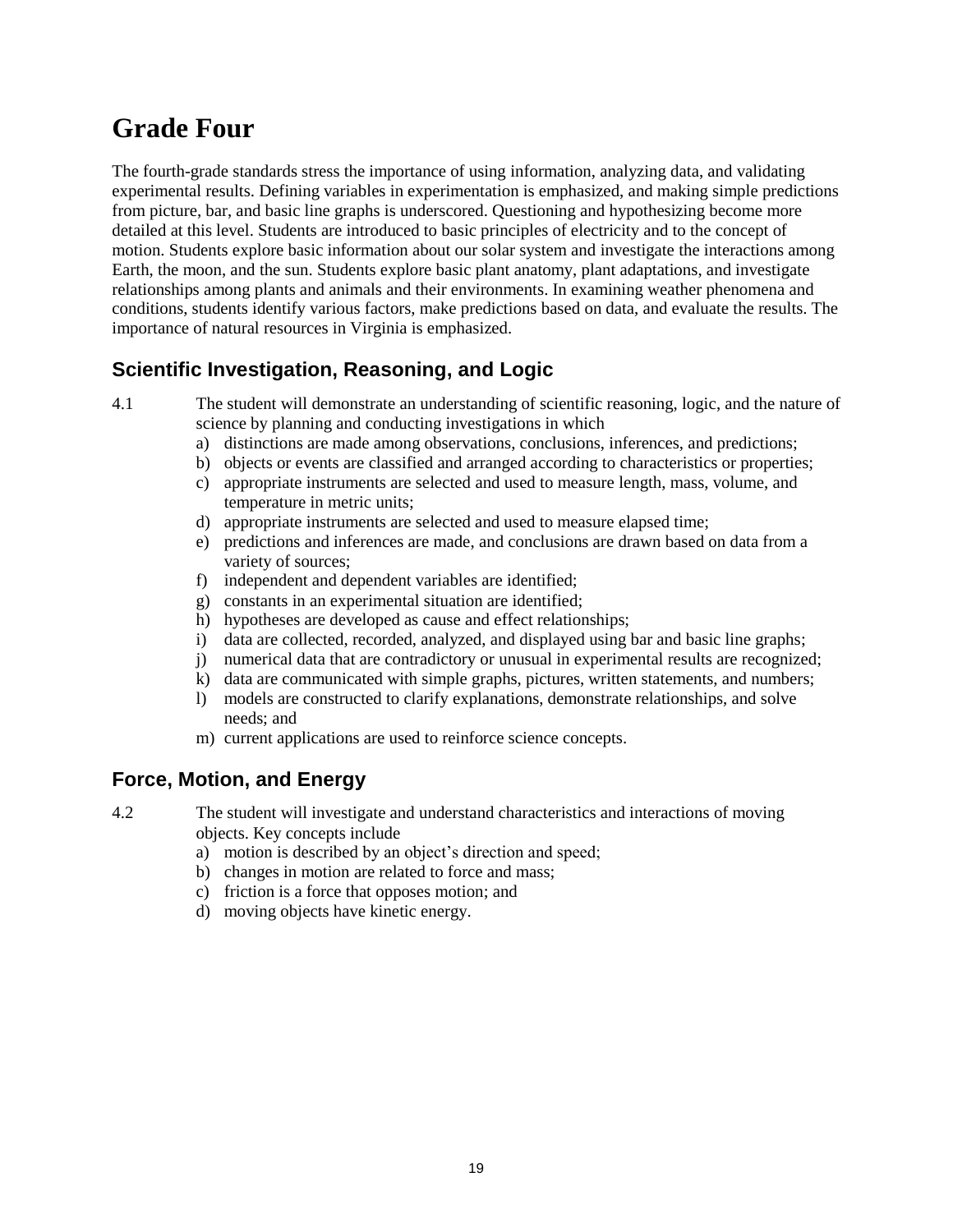- 4.3 The student will investigate and understand the characteristics of electricity. Key concepts include
	- a) conductors and insulators;
	- b) basic circuits:
	- c) static electricity;
	- d) the ability of electrical energy to be transformed into light and motion, and to produce heat;
	- e) simple electromagnets and magnetism; and
	- f) historical contributions in understanding electricity.

#### **Life Processes**

4.4 The student will investigate and understand basic plant anatomy and life processes. Key concepts include

- a) the structures of typical plants and the function of each structure;
- b) processes and structures involved with plant reproduction;
- c) photosynthesis; and
- d) adaptations allow plants to satisfy life needs and respond to the environment.

#### **Living Systems**

4.5 The student will investigate and understand how plants and animals, including humans, in an ecosystem interact with one another and with the nonliving components in the ecosystem. Key concepts include

- a) plant and animal adaptations;
- b) organization of populations, communities, and ecosystems and how they interrelate;
- c) flow of energy through food webs;
- d) habitats and niches;
- e) changes in an organism's niche at various stages in its life cycle; and
- f) influences of human activity on ecosystems.

#### **Interrelationships in Earth/Space Systems**

4.6 The student will investigate and understand how weather conditions and phenomena occur and can be predicted. Key concepts include

- a) weather phenomena;
- b) weather measurements and meteorological tools; and
- c) use of weather measurements and weather phenomena to make weather predictions.

#### **Earth Patterns, Cycles, and Change**

- 4.7 The student will investigate and understand the organization of the solar system. Key concepts include
	- a) the planets in the solar system;
	- b) the order of the planets in the solar system; and
	- c) the relative sizes of the planets.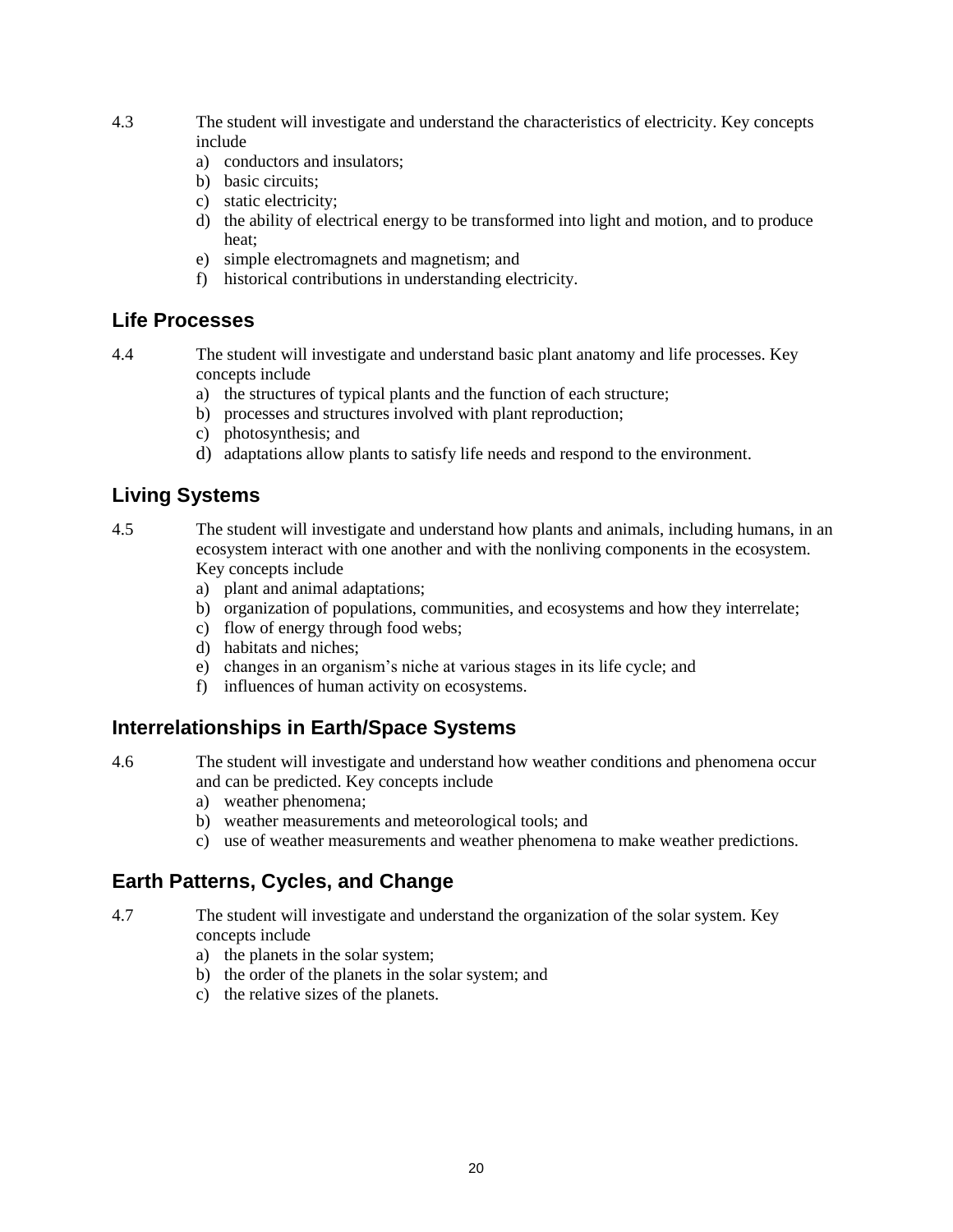- 4.8 The student will investigate and understand the relationships among Earth, the moon, and the sun. Key concepts include
	- a) the motions of Earth, the moon, and the sun;
	- b) the causes for Earth's seasons;
	- c) the causes for the phases of the moon;
	- d) the relative size, position, age, and makeup of Earth, the moon, and the sun; and
	- e) historical contributions in understanding the Earth-moon-sun system.

#### **Earth Resources**

- 4.9 The student will investigate and understand important Virginia natural resources. Key concepts include
	- a) watersheds and water resources;
	- b) animals and plants;
	- c) minerals, rocks, ores, and energy sources; and
	- d) forests, soil, and land.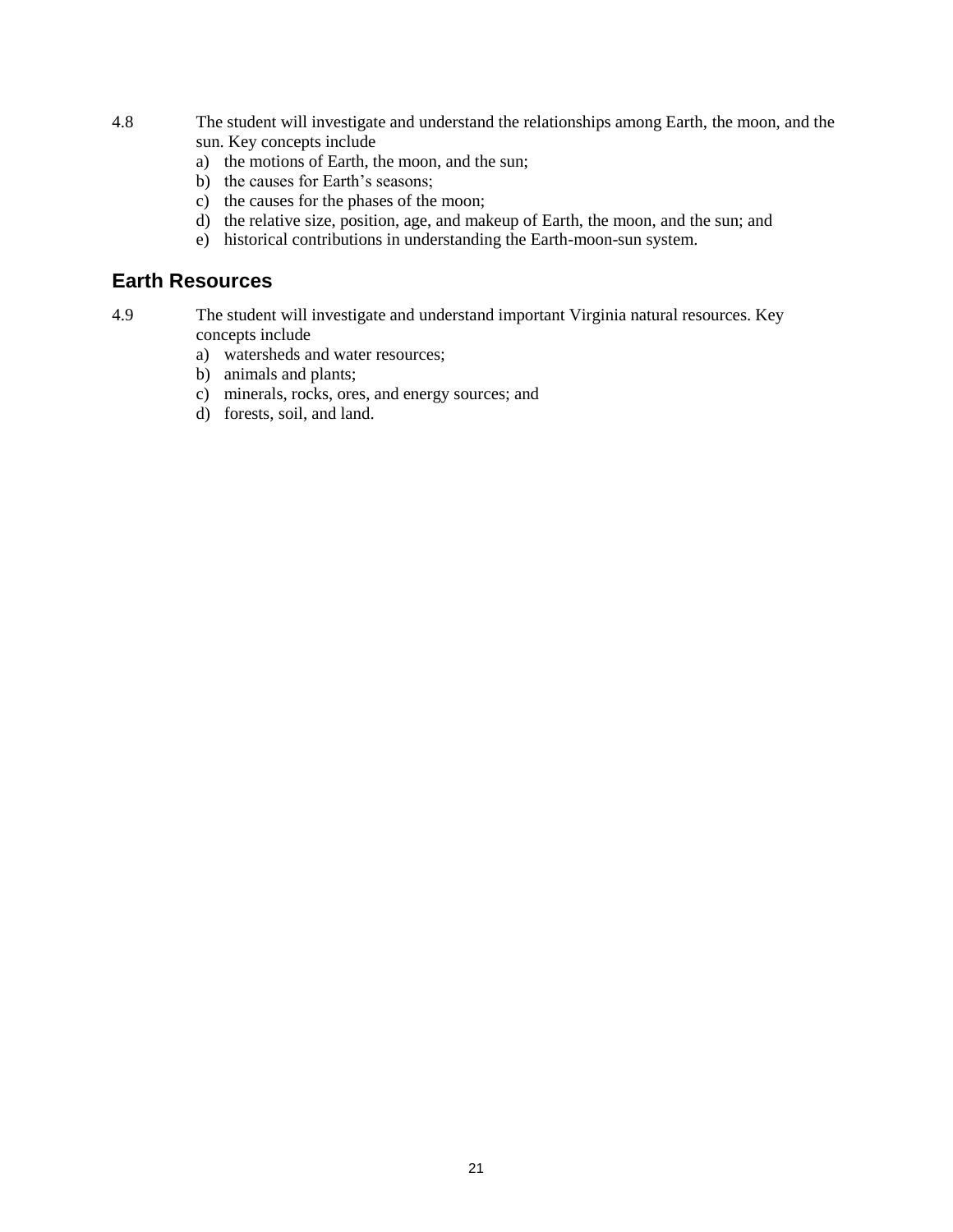### **Grade Five**

The fifth-grade standards emphasize the importance of selecting appropriate instruments for measuring and recording observations. The organization, analysis, and application of data continue to be an important focus of classroom inquiry. Science skills from preceding grades, including questioning, using and validating evidence, and systematic experimentation, are reinforced at this level. Students are introduced to more detailed concepts of sound and light and the tools used for studying them. Key concepts of matter, including those about atoms, molecules, elements, and compounds, are studied, and the properties of matter are defined in greater detail. The cellular makeup of organisms and the distinguishing characteristics of groups of organisms are stressed. Students learn about the characteristics of the oceans and Earth's changing surface.

The fifth-grade standards focus on student growth in understanding the nature of science. This scientific view defines the idea that explanations of nature are developed and tested using observation, experimentation, models, evidence, and systematic processes. The nature of science includes the concepts that scientific explanations are based on logical thinking; are subject to rules of evidence; are consistent with observational, inferential, and experimental evidence; are open to rational critique; and are subject to refinement and change with the addition of new scientific evidence. The nature of science includes the concept that science can provide explanations about nature, can predict potential consequences of actions, but cannot be used to answer all questions.

#### **Scientific Investigation, Reasoning, and Logic**

- 5.1 The student will demonstrate an understanding of scientific reasoning, logic, and the nature of science by planning and conducting investigations in which
	- a) items such as rocks, minerals, and organisms are identified using various classification keys;
	- b) estimates are made and accurate measurements of length, mass, volume, and temperature are made in metric units using proper tools;
	- c) estimates are made and accurate measurements of elapsed time are made using proper tools;
	- d) hypotheses are formed from testable questions;
	- e) independent and dependent variables are identified;
	- f) constants in an experimental situation are identified;
	- g) data are collected, recorded, analyzed, and communicated using proper graphical representations and metric measurements;
	- h) predictions are made using patterns from data collected, and simple graphical data are generated;
	- i) inferences are made and conclusions are drawn;
	- j) models are constructed to clarify explanations, demonstrate relationships, and solve needs; and
	- k) current applications are used to reinforce science concepts.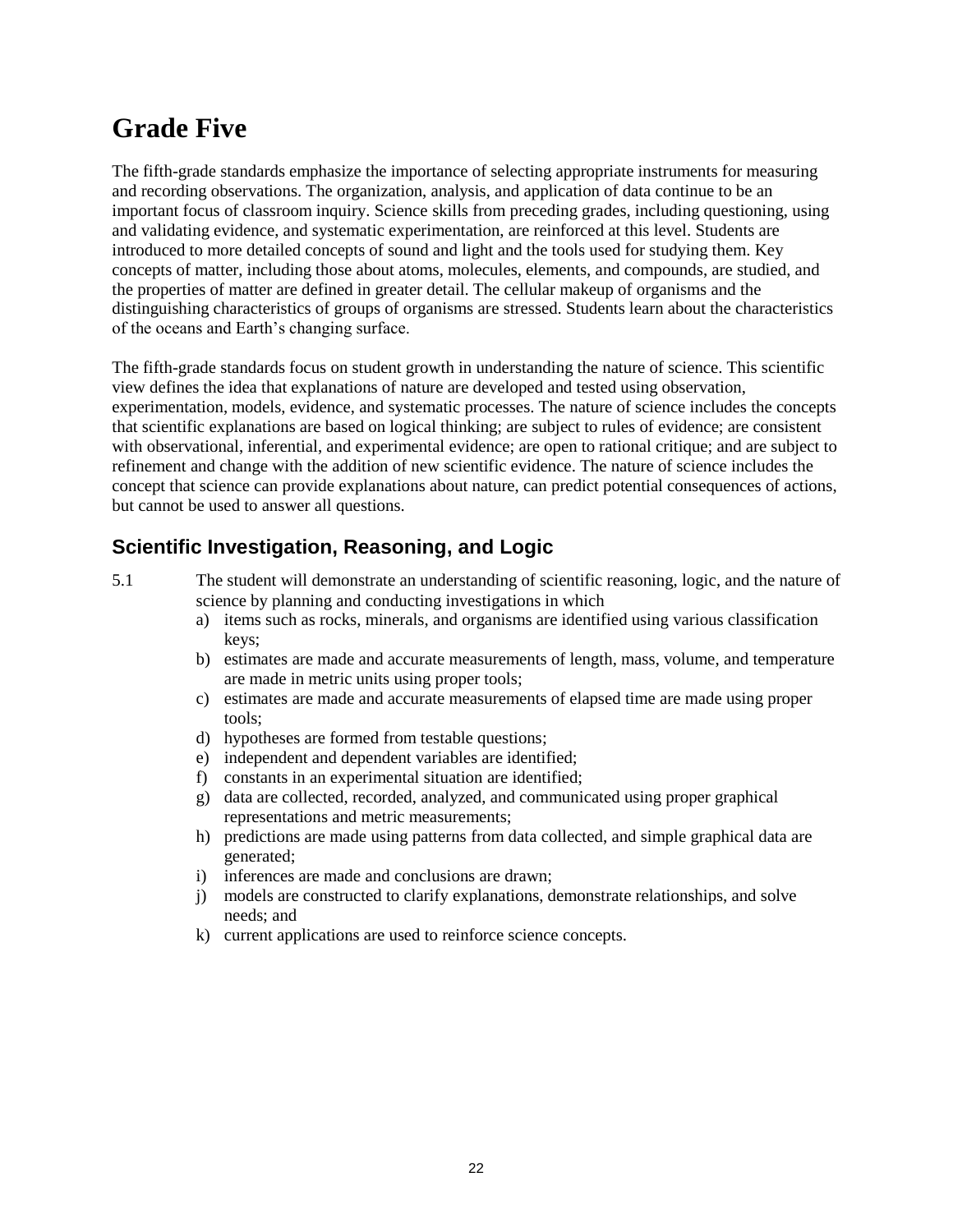#### **Force, Motion, and Energy**

- 5.2 The student will investigate and understand how sound is created and transmitted, and how it is used. Key concepts include
	- a) compression waves;
	- b) vibration, compression, wavelength, frequency, amplitude;
	- c) the ability of different media (solids, liquids, and gases) to transmit sound; and
	- d) uses and applications of sound waves.

5.3 The student will investigate and understand basic characteristics of visible light and how it behaves. Key concepts include

- a) transverse waves;
- b) the visible spectrum;
- c) opaque, transparent, and translucent;
- d) reflection of light from reflective surfaces; and
- e) refraction of light through water and prisms.

#### **Matter**

- 5.4 The student will investigate and understand that matter is anything that has mass and takes up space; and occurs as a solid, liquid, or gas. Key concepts include
	- a) distinguishing properties of each phase of matter;
	- b) the effect of temperature on the phases of matter;
	- c) atoms and elements;
	- d) molecules and compounds; and
	- e) mixtures including solutions.

#### **Living Systems**

- 5.5 The student will investigate and understand that organisms are made of one or more cells and have distinguishing characteristics that play a vital role in the organism's ability to survive and thrive in its environment. Key concepts include
	- a) basic cell structures and functions;
	- b) classification of organisms using physical characteristics, body structures, and behavior of the organism; and
	- c) traits of organisms that allow them to survive in their environment.

#### **Interrelationships in Earth/Space Systems**

- 5.6 The student will investigate and understand characteristics of the ocean environment. Key concepts include
	- a) geological characteristics;
	- b) physical characteristics; and
	- c) ecological characteristics.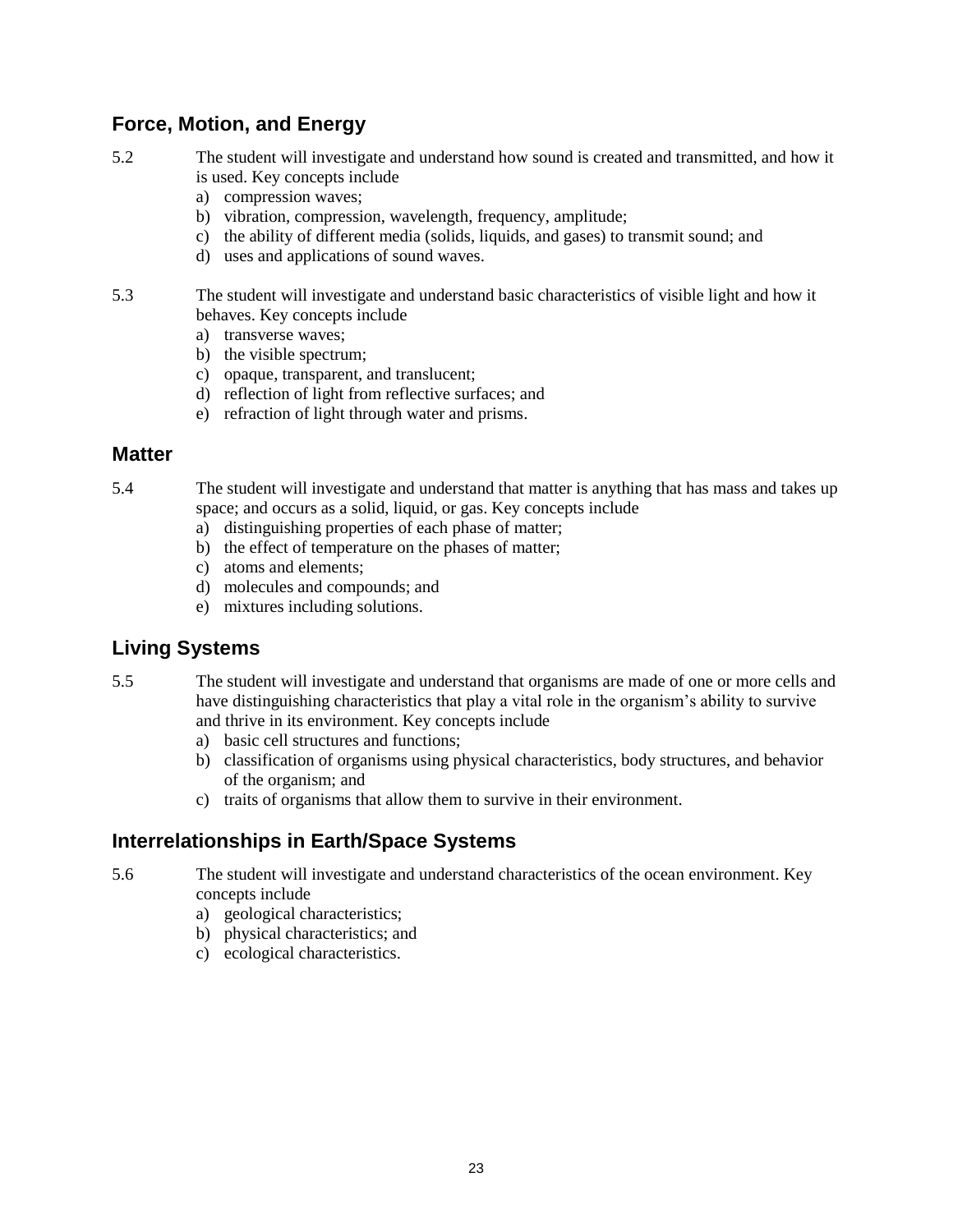#### **Earth Patterns, Cycles, and Change**

- 5.7 The student will investigate and understand how Earth's surface is constantly changing. Key concepts include
	- a) identification of rock types;
	- b) the rock cycle and how transformations between rocks occur;
	- c) Earth history and fossil evidence;
	- d) the basic structure of Earth's interior;
	- e) changes in Earth's crust due to plate tectonics;
	- f) weathering, erosion, and deposition; and
	- g) human impact.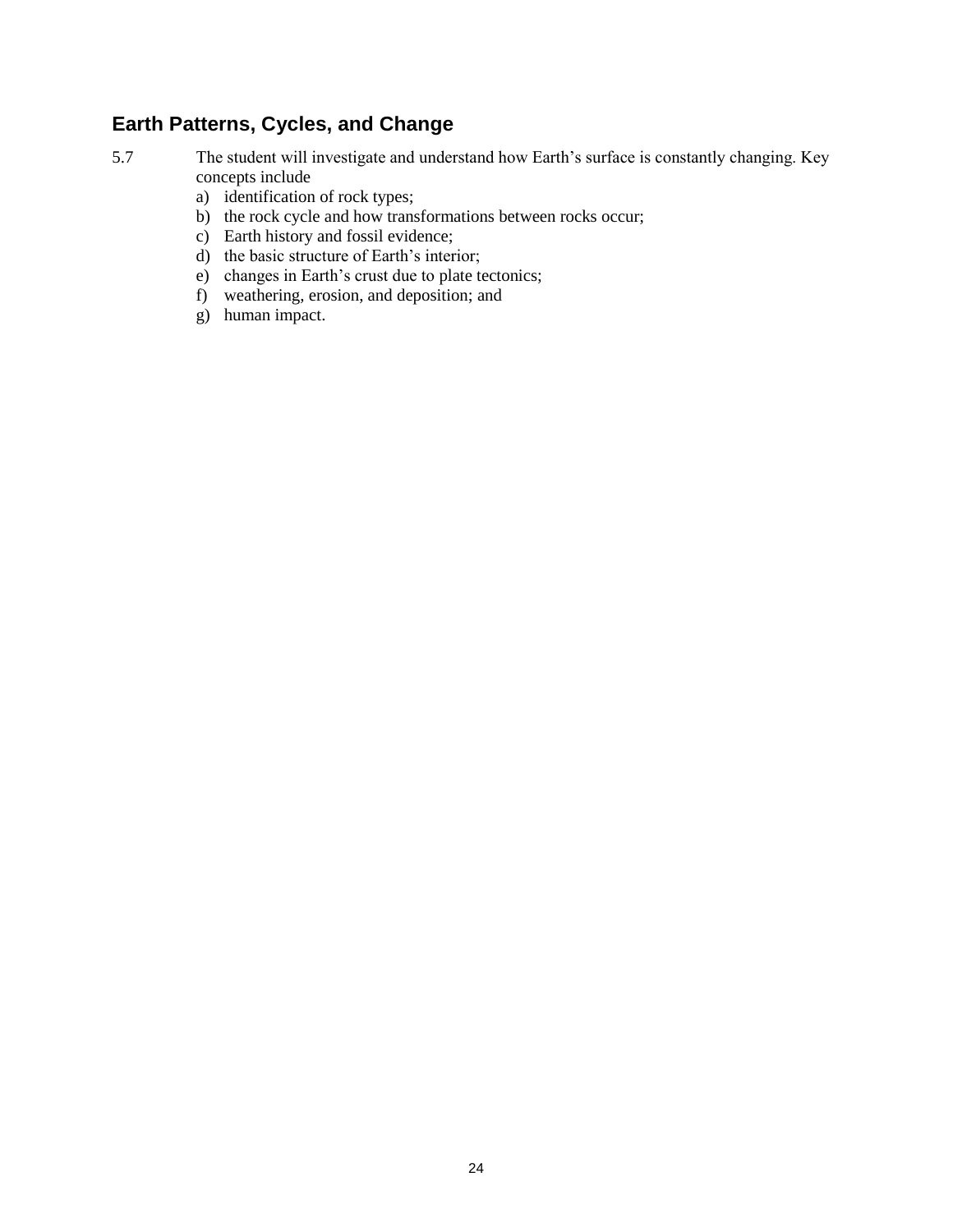## **Grade Six**

The sixth-grade standards continue to emphasize data analysis and experimentation. Methods are studied for testing the validity of predictions and conclusions. Scientific methodology, focusing on precision in stating hypotheses and defining dependent and independent variables, is strongly reinforced. The concept of change is explored through the study of transformations of energy and matter. The standards present an integrated focus on the role of the sun's energy in Earth's systems, on water in the environment, on air and atmosphere, and on basic chemistry concepts. A more detailed understanding of the solar system and space exploration becomes a focus of instruction. Natural resource management, its relation to public policy, and cost/benefit tradeoffs in conservation policies are introduced.

The sixth-grade standards continue to focus on student growth in understanding the nature of science. This scientific view defines the idea that explanations of nature are developed and tested using observation, experimentation, models, evidence, and systematic processes. The nature of science includes the concepts that scientific explanations are based on logical thinking; are subject to rules of evidence; are consistent with observational, inferential, and experimental evidence; are open to rational critique; and are subject to refinement and change with the addition of new scientific evidence. The nature of science includes the concept that science can provide explanations about nature and can predict potential consequences of actions, but cannot be used to answer all questions.

#### **Scientific Investigation, Reasoning, and Logic**

- 6.1 The student will demonstrate an understanding of scientific reasoning, logic, and the nature of science by planning and conducting investigations in which
	- a) observations are made involving fine discrimination between similar objects and organisms;
	- b) precise and approximate measurements are recorded;
	- c) scale models are used to estimate distance, volume, and quantity;
	- d) hypotheses are stated in ways that identify the independent and dependent variables;
	- e) a method is devised to test the validity of predictions and inferences;
	- f) one variable is manipulated over time, using many repeated trials;
	- g) data are collected, recorded, analyzed, and reported using metric measurements and tools;
	- h) data are analyzed and communicated through graphical representation;
	- i) models and simulations are designed and used to illustrate and explain phenomena and systems; and
	- j) current applications are used to reinforce science concepts.

#### **Force, Motion, and Energy**

6.2 The student will investigate and understand basic sources of energy, their origins, transformations, and uses. Key concepts include

- a) potential and kinetic energy;
- b) the role of the sun in the formation of most energy sources on Earth;
- c) nonrenewable energy sources;
- d) renewable energy sources; and
- e) energy transformations.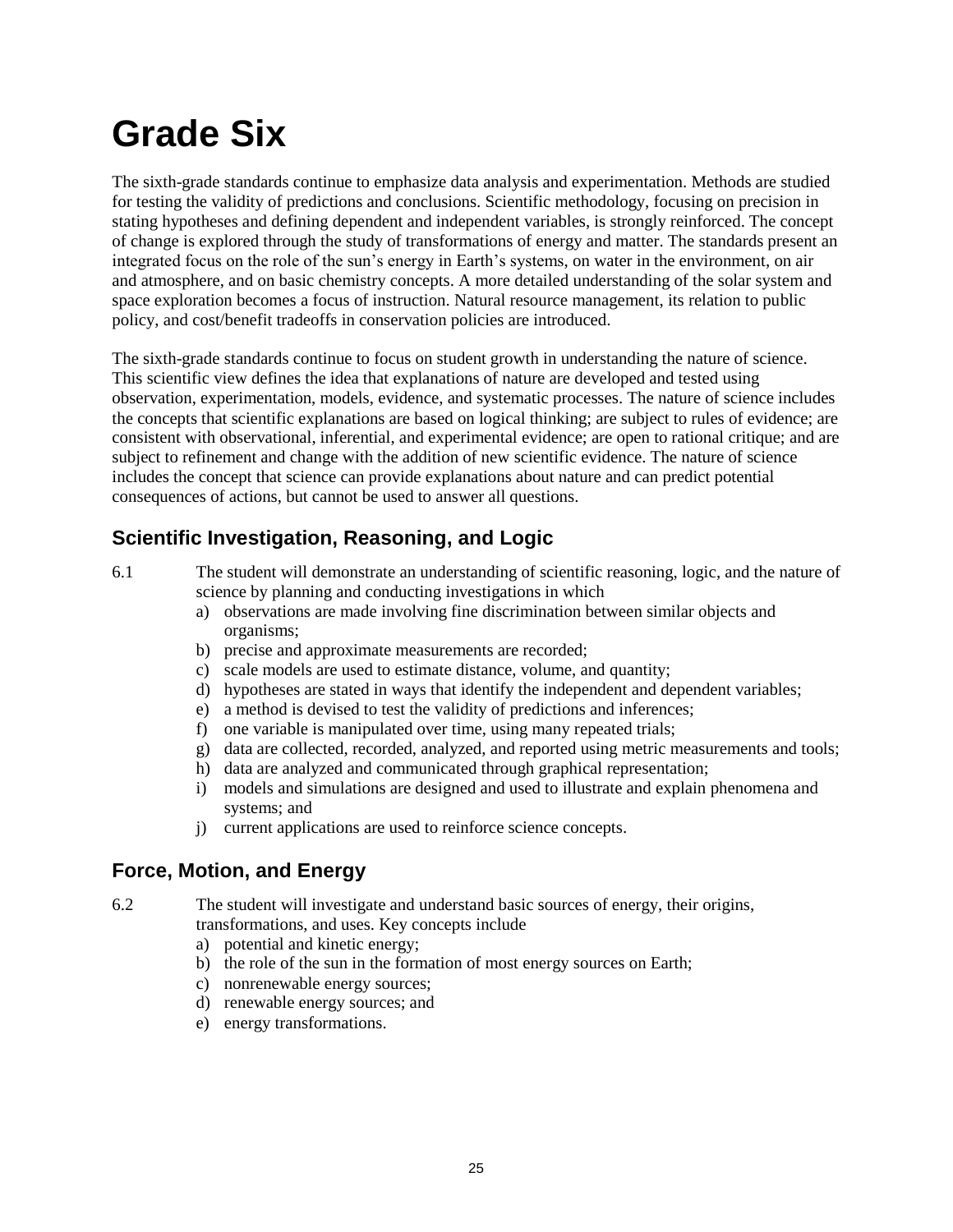- 6.3 The student will investigate and understand the role of solar energy in driving most natural processes within the atmosphere, the hydrosphere, and on Earth's surface. Key concepts include
	- a) Earth's energy budget;
	- b) the role of radiation and convection in the distribution of energy;
	- c) the motion of the atmosphere and the oceans;
	- d) cloud formation; and
	- e) the role of thermal energy in weather-related phenomena including thunderstorms and hurricanes.

#### **Matter**

6.4 The student will investigate and understand that all matter is made up of atoms. Key concepts include

- a) atoms consist of particles, including electrons, protons, and neutrons;
- b) atoms of a particular element are alike but are different from atoms of other elements;
- c) elements may be represented by chemical symbols;
- d) two or more atoms interact to form new substances, which are held together by electrical forces (bonds);
- e) compounds may be represented by chemical formulas;
- f) chemical equations can be used to model chemical changes; and
- g) a limited number of elements comprise the largest portion of the solid Earth, living matter, the oceans, and the atmosphere.

6.5 The student will investigate and understand the unique properties and characteristics of water and its roles in the natural and human-made environment. Key concepts include

- a) water as the universal solvent;
- b) the properties of water in all three phases;
- c) the action of water in physical and chemical weathering;
- d) the ability of large bodies of water to store thermal energy and moderate climate;
- e) the importance of water for agriculture, power generation, and public health; and
- f) the importance of protecting and maintaining water resources.

6.6 The student will investigate and understand the properties of air and the structure and dynamics of Earth's atmosphere. Key concepts include

- a) air as a mixture of gaseous elements and compounds;
- b) pressure, temperature, and humidity;
- c) atmospheric changes with altitude;
- d) natural and human-caused changes to the atmosphere and the importance of protecting and maintaining air quality;
- e) the relationship of atmospheric measures and weather conditions; and
- f) basic information from weather maps, including fronts, systems, and basic measurements.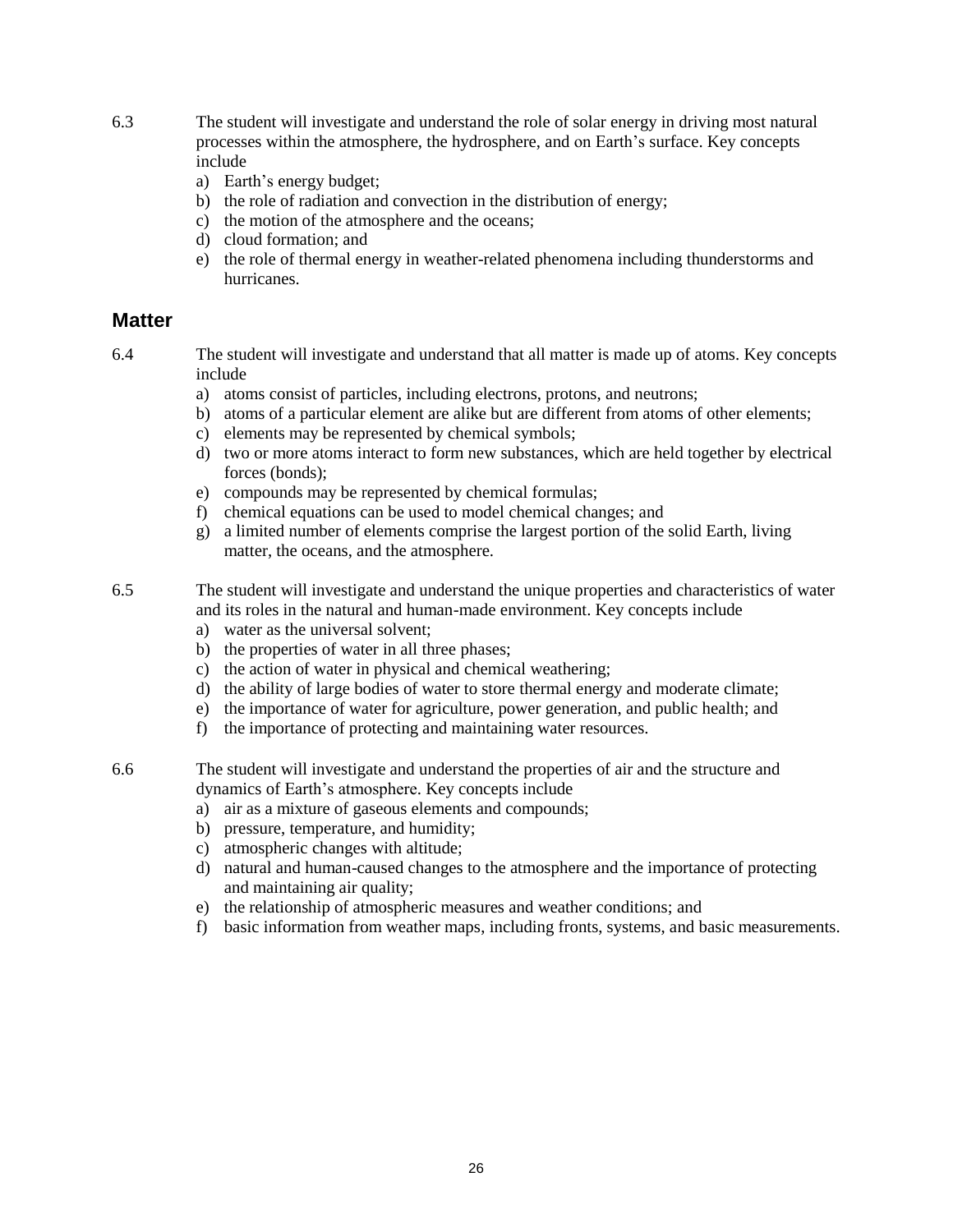#### **Living Systems**

6.7 The student will investigate and understand the natural processes and human interactions that affect watershed systems. Key concepts include

- a) the health of ecosystems and the abiotic factors of a watershed;
- b) the location and structure of Virginia's regional watershed systems;
- c) divides, tributaries, river systems, and river and stream processes;
- d) wetlands;
- e) estuaries;
- f) major conservation, health, and safety issues associated with watersheds; and
- g) water monitoring and analysis using field equipment including hand-held technology.

#### **Interrelationships in Earth/Space Systems**

6.8 The student will investigate and understand the organization of the solar system and the interactions among the various bodies that comprise it. Key concepts include

- a) the sun, moon, Earth, other planets and their moons, dwarf planets, meteors, asteroids, and comets;
- b) relative size of and distance between planets;
- c) the role of gravity;
- d) revolution and rotation;
- e) the mechanics of day and night and the phases of the moon;
- f) the unique properties of Earth as a planet;
- g) the relationship of Earth's tilt and the seasons;
- h) the cause of tides; and
- i) the history and technology of space exploration.

#### **Earth Resources**

6.9 The student will investigate and understand public policy decisions relating to the environment. Key concepts include

- a) management of renewable resources;
- b) management of nonrenewable resources;
- c) the mitigation of land-use and environmental hazards through preventive measures; and
- d) cost/benefit tradeoffs in conservation policies.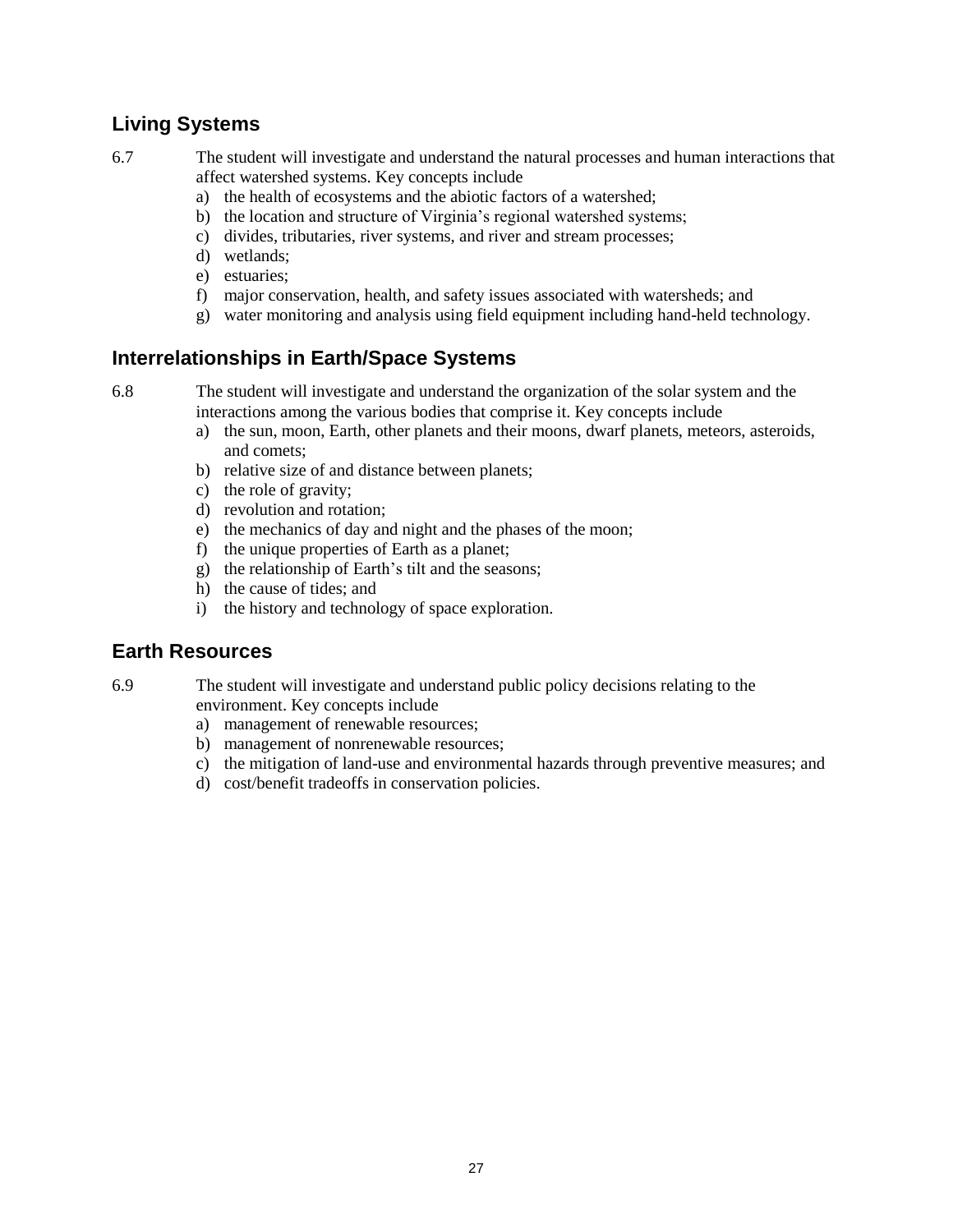## **Life Science**

The Life Science standards emphasize a more complex understanding of change, cycles, patterns, and relationships in the living world. Students build on basic principles related to these concepts by exploring the cellular organization and the classification of organisms; the dynamic relationships among organisms, populations, communities, and ecosystems; and change as a result of the transmission of genetic information from generation to generation. Inquiry skills at this level include organization and mathematical analysis of data, manipulation of variables in experiments, and identification of sources of experimental error. Metric units (SI – International System of Units) are expected to be used as the primary unit of measurement to gather and report data at this level.

The Life Science standards continue to focus on student growth in understanding the nature of science. This scientific view defines the idea that explanations of nature are developed and tested using observation, experimentation, models, evidence, and systematic processes. The nature of science includes the concepts that scientific explanations are based on logical thinking; are subject to rules of evidence; are consistent with observational, inferential, and experimental evidence; are open to rational critique; and are subject to refinement and change with the addition of new scientific evidence. The nature of science includes the concept that science can provide explanations about nature and can predict potential consequences of actions, but cannot be used to answer all questions.

- LS.1 The student will demonstrate an understanding of scientific reasoning, logic, and the nature of science by planning and conducting investigations in which
	- a) data are organized into tables showing repeated trials and means;
	- b) a classification system is developed based on multiple attributes;
	- c) triple beam and electronic balances, thermometers, metric rulers, graduated cylinders, and probeware are used to gather data;
	- d) models and simulations are constructed and used to illustrate and explain phenomena;
	- e) sources of experimental error are identified;
	- f) dependent variables, independent variables, and constants are identified;
	- g) variables are controlled to test hypotheses, and trials are repeated;
	- h) data are organized, communicated through graphical representation, interpreted, and used to make predictions;
	- i) patterns are identified in data and are interpreted and evaluated; and
	- j) current applications are used to reinforce life science concepts.
- LS.2 The student will investigate and understand that all living things are composed of cells. Key concepts include
	- a) cell structure and organelles;
	- b) similarities and differences between plant and animal cells;
	- c) development of cell theory; and
	- d) cell division.
- LS.3 The student will investigate and understand that living things show patterns of cellular organization. Key concepts include
	- a) cells, tissues, organs, and systems; and
	- b) patterns of cellular organization and their relationship to life processes in living things.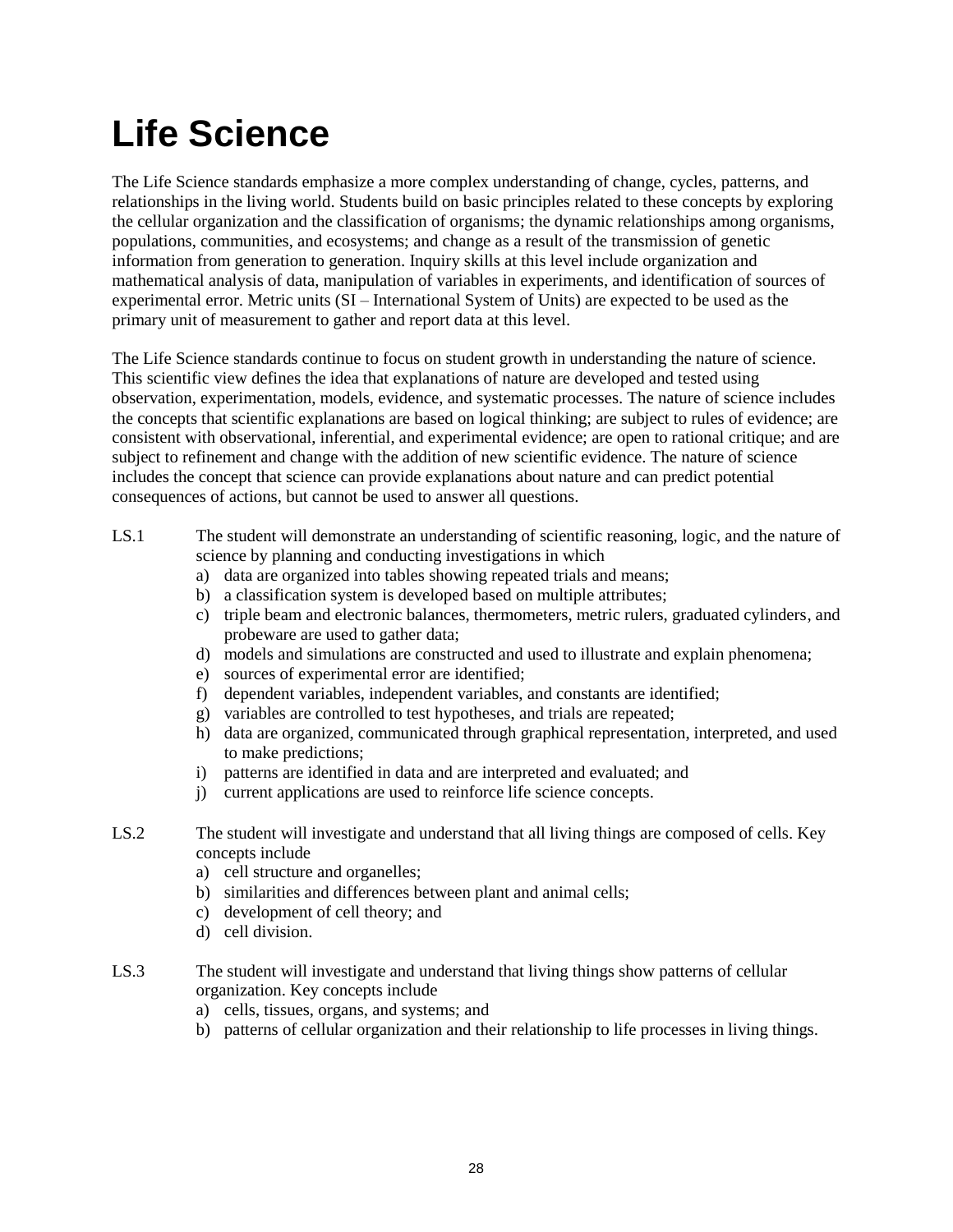- LS.4 The student will investigate and understand how organisms can be classified. Key concepts include
	- a) the distinguishing characteristics of domains of organisms;
	- b) the distinguishing characteristics of kingdoms of organisms;
	- c) the distinguishing characteristics of major animal phyla and plant divisions; and
	- d) the characteristics that define a species.
- LS.5 The student will investigate and understand the basic physical and chemical processes of photosynthesis and its importance to plant and animal life. Key concepts include
	- a) energy transfer between sunlight and chlorophyll;
	- b) transformation of water and carbon dioxide into sugar and oxygen; and
	- c) photosynthesis as the foundation of virtually all food webs.
- LS.6 The student will investigate and understand that organisms within an ecosystem are dependent on one another and on nonliving components of the environment. Key concepts include
	- a) the carbon, water, and nitrogen cycles;
	- b) interactions resulting in a flow of energy and matter throughout the system;
	- c) complex relationships within terrestrial, freshwater, and marine ecosystems; and
	- d) energy flow in food webs and energy pyramids.
- LS.7 The student will investigate and understand that interactions exist among members of a population. Key concepts include
	- a) competition, cooperation, social hierarchy, territorial imperative; and
	- b) influence of behavior on a population.
- LS.8 The student will investigate and understand interactions among populations in a biological community. Key concepts include
	- a) the relationships among producers, consumers, and decomposers in food webs;
	- b) the relationship between predators and prey;
	- c) competition and cooperation;
	- d) symbiotic relationships; and
	- e) niches.
- LS.9 The student will investigate and understand how organisms adapt to biotic and abiotic factors in an ecosystem. Key concepts include
	- a) differences between ecosystems and biomes;
	- b) characteristics of land, marine, and freshwater ecosystems; and
	- c) adaptations that enable organisms to survive within a specific ecosystem.
- LS.10 The student will investigate and understand that ecosystems, communities, populations, and organisms are dynamic, change over time, and respond to daily, seasonal, and long-term changes in their environment. Key concepts include
	- a) phototropism, hibernation, and dormancy;
	- b) factors that increase or decrease population size; and
	- c) eutrophication, climate changes, and catastrophic disturbances.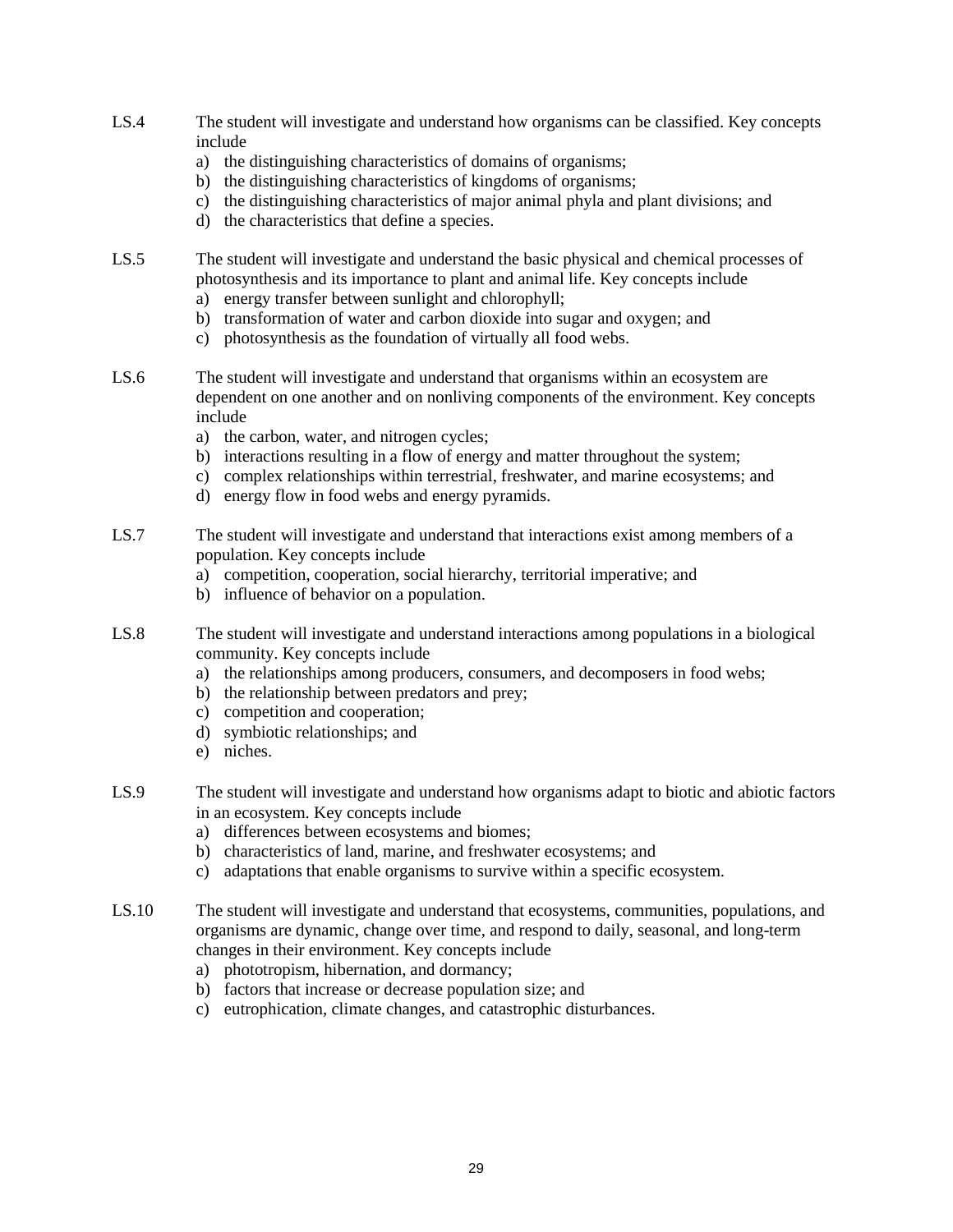- LS.11 The student will investigate and understand the relationships between ecosystem dynamics and human activity. Key concepts include
	- a) food production and harvest;
	- b) change in habitat size, quality, or structure;
	- c) change in species competition;
	- d) population disturbances and factors that threaten or enhance species survival; and
	- e) environmental issues.
- LS.12 The student will investigate and understand that organisms reproduce and transmit genetic information to new generations. Key concepts include
	- a) the structure and role of DNA;
	- b) the function of genes and chromosomes;
	- c) genotypes and phenotypes;
	- d) characteristics that can and cannot be inherited;
	- e) genetic engineering and its applications; and
	- f) historical contributions and significance of discoveries related to genetics.
- LS.13 The student will investigate and understand that populations of organisms change over time. Key concepts include
	- a) the relationships of mutation, adaptation, natural selection, and extinction;
	- b) evidence of evolution of different species in the fossil record; and
	- c) how environmental influences, as well as genetic variation, can lead to diversity of organisms.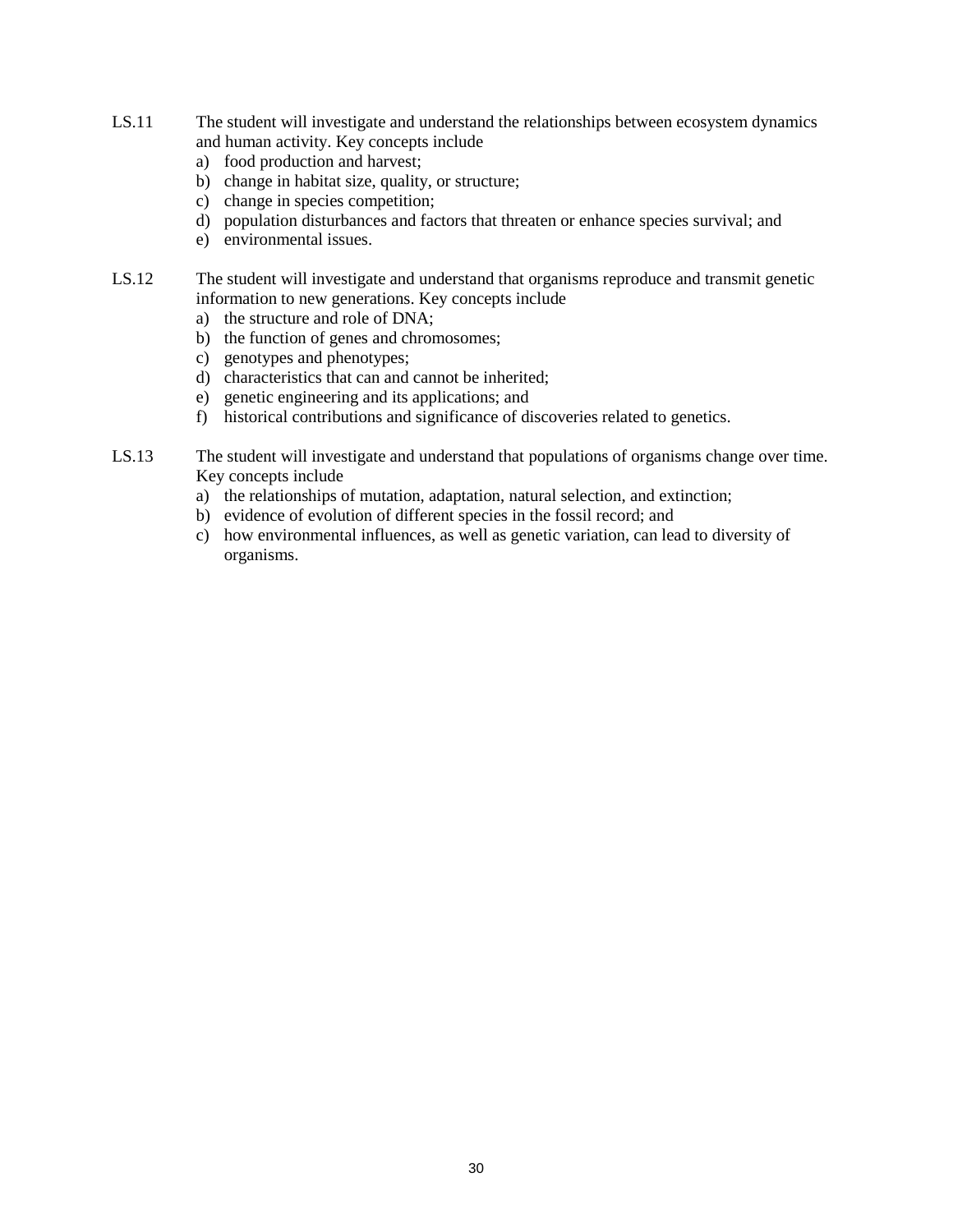### **Physical Science**

The Physical Science standards continue to build on skills of systematic investigation with a clear focus on variables and repeated trials. Validating conclusions using evidence and data becomes increasingly important at this level. Students will plan and conduct research involving both classroom experimentation and literature reviews from written and electronic resources. Research methods and skills highlight practical problems and questions. Students will share their work using written reports and other presentations and will continue to use metric units (SI – International System of Units) as the primary unit of measurement for gathering and reporting data.

The Physical Science standards stress an in-depth understanding of the nature and structure of matter and the characteristics of energy. The standards place considerable emphasis on the technological application of physical science principles. Major areas covered by the standards include the organization and use of the periodic table; physical and chemical changes; nuclear reactions; temperature and heat; sound; light; electricity and magnetism; and work, force, and motion.

The Physical Science standards continue to focus on student growth in understanding the nature of science. This scientific view defines the idea that explanations of nature are developed and tested using observation, experimentation, models, evidence, and systematic processes. The nature of science includes the concepts that scientific explanations are based on logical thinking; are subject to rules of evidence; are consistent with observational, inferential, and experimental evidence; are open to rational critique; and are subject to refinement and change with the addition of new scientific evidence. The nature of science includes the concept that science can provide explanations about nature and can predict potential consequences of actions, but cannot be used to answer all questions.

- PS.1 The student will demonstrate an understanding of scientific reasoning, logic, and the nature of science by planning and conducting investigations in which
	- a) chemicals and equipment are used safely;
	- b) length, mass, volume, density, temperature, weight, and force are accurately measured;
	- c) conversions are made among metric units, applying appropriate prefixes;
	- d) triple beam and electronic balances, thermometers, metric rulers, graduated cylinders, probeware, and spring scales are used to gather data;
	- e) numbers are expressed in scientific notation where appropriate;
	- f) independent and dependent variables, constants, controls, and repeated trials are identified;
	- g) data tables showing the independent and dependent variables, derived quantities, and the number of trials are constructed and interpreted;
	- h) data tables for descriptive statistics showing specific measures of central tendency, the range of the data set, and the number of repeated trials are constructed and interpreted;
	- i) frequency distributions, scatterplots, line plots, and histograms are constructed and interpreted;
	- j) valid conclusions are made after analyzing data;
	- k) research methods are used to investigate practical problems and questions;
	- l) experimental results are presented in appropriate written form;
	- m) models and simulations are constructed and used to illustrate and explain phenomena; and
	- n) current applications of physical science concepts are used.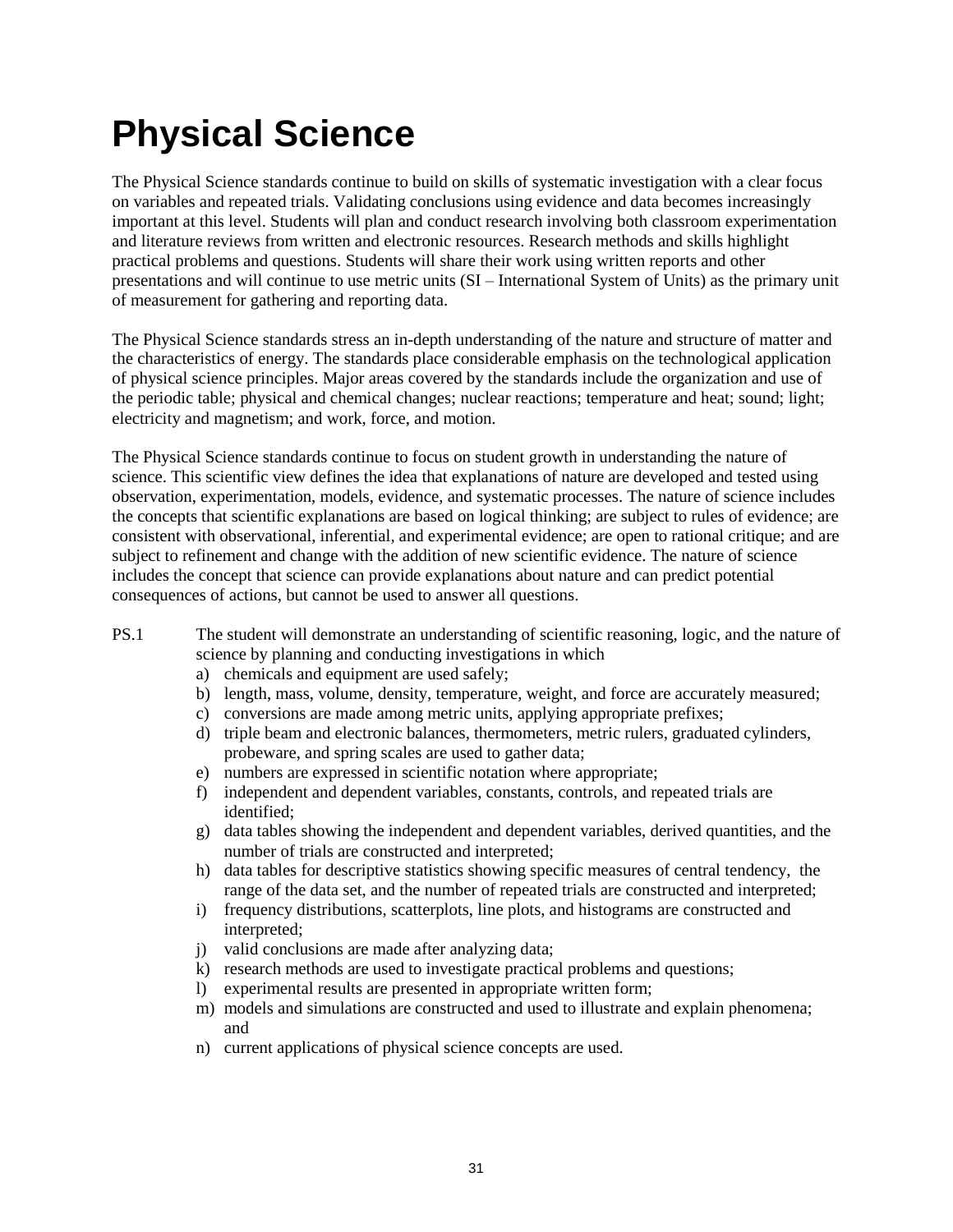- PS.2 The student will investigate and understand the nature of matter. Key concepts include
	- a) the particle theory of matter;
	- b) elements, compounds, mixtures, acids, bases, and salts;
	- c) solids, liquids, and gases;
	- d) physical properties;
	- e) chemical properties; and
	- f) characteristics of types of matter based on physical and chemical properties.
- PS.3 The student will investigate and understand the modern and historical models of atomic structure. Key concepts include
	- a) the contributions of Dalton, Thomson, Rutherford, and Bohr in understanding the atom; and
	- b) the modern model of atomic structure.
- PS.4 The student will investigate and understand the organization and use of the periodic table of elements to obtain information. Key concepts include
	- a) symbols, atomic numbers, atomic mass, chemical families (groups), and periods;
	- b) classification of elements as metals, metalloids, and nonmetals; and
	- c) formation of compounds through ionic and covalent bonding.
- PS.5 The student will investigate and understand changes in matter and the relationship of these changes to the Law of Conservation of Matter and Energy. Key concepts include
	- a) physical changes;
	- b) chemical changes; and
	- c) nuclear reactions.
- PS.6 The student will investigate and understand forms of energy and how energy is transferred and transformed. Key concepts include
	- a) potential and kinetic energy; and
	- b) mechanical, chemical, electrical, thermal, radiant, and nuclear energy.
- PS.7 The student will investigate and understand temperature scales, heat, and thermal energy transfer. Key concepts include
	- a) Celsius and Kelvin temperature scales and absolute zero;
	- b) phase change, freezing point, melting point, boiling point, vaporization, and condensation;
	- c) conduction, convection, and radiation; and
	- d) applications of thermal energy transfer.
- PS.8 The student will investigate and understand the characteristics of sound waves. Key concepts include
	- a) wavelength, frequency, speed, amplitude, rarefaction, and compression;
	- b) resonance;
	- c) the nature of compression waves; and
	- d) technological applications of sound.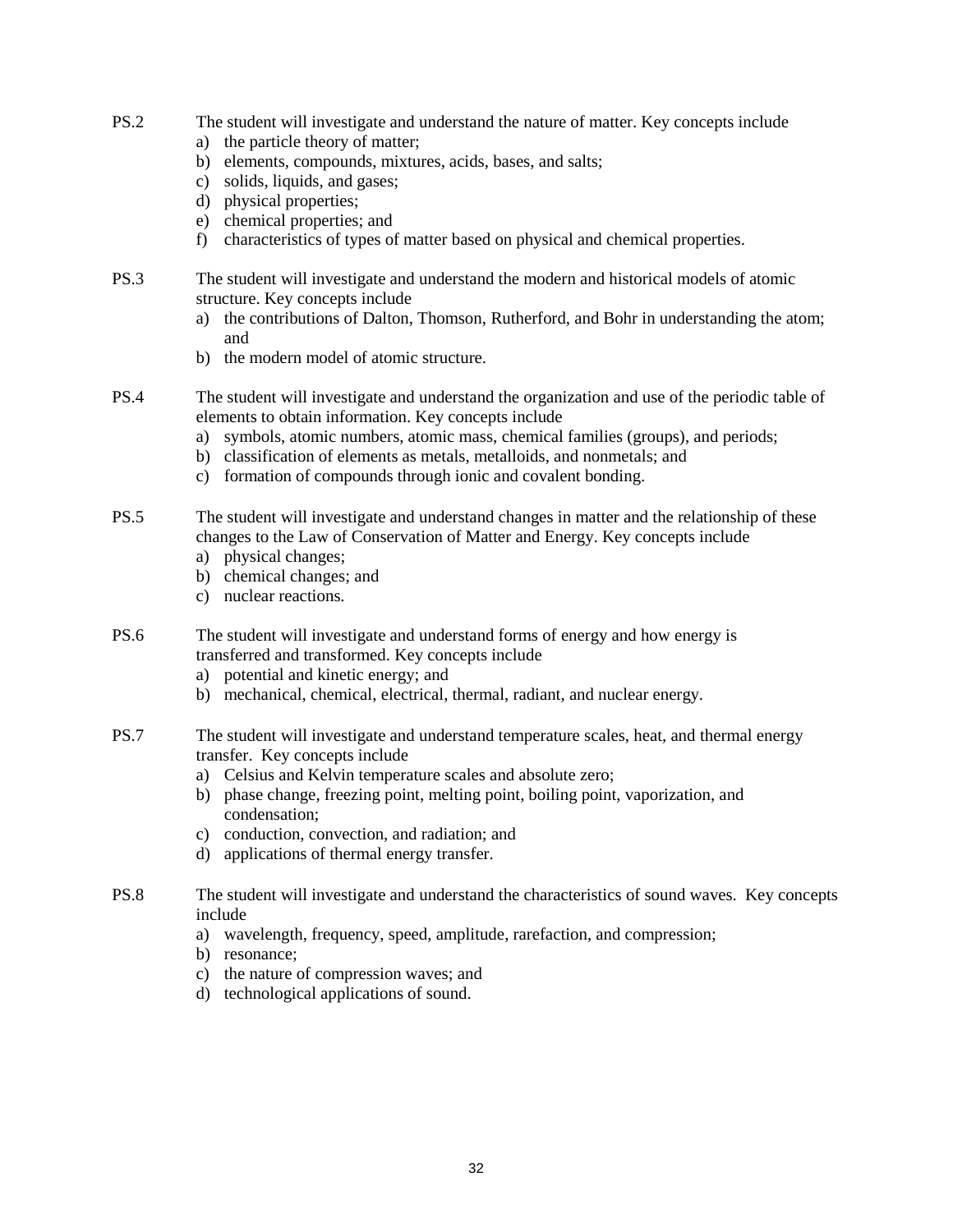- PS.9 The student will investigate and understand the characteristics of transverse waves. Key concepts include
	- a) wavelength, frequency, speed, amplitude, crest, and trough;
	- b) the wave behavior of light;
	- c) images formed by lenses and mirrors;
	- d) the electromagnetic spectrum; and
	- e) technological applications of light.
- PS.10 The student will investigate and understand the scientific principles of work, force, and motion. Key concepts include
	- a) speed, velocity, and acceleration;
	- b) Newton's laws of motion;
	- c) work, force, mechanical advantage, efficiency, and power; and
	- d) technological applications of work, force, and motion.
- PS.11 The student will investigate and understand basic principles of electricity and magnetism. Key concepts include
	- a) static electricity, current electricity, and circuits;
	- b) relationship between a magnetic field and an electric current;
	- c) electromagnets, motors, and generators and their uses; and
	- d) conductors, semiconductors, and insulators.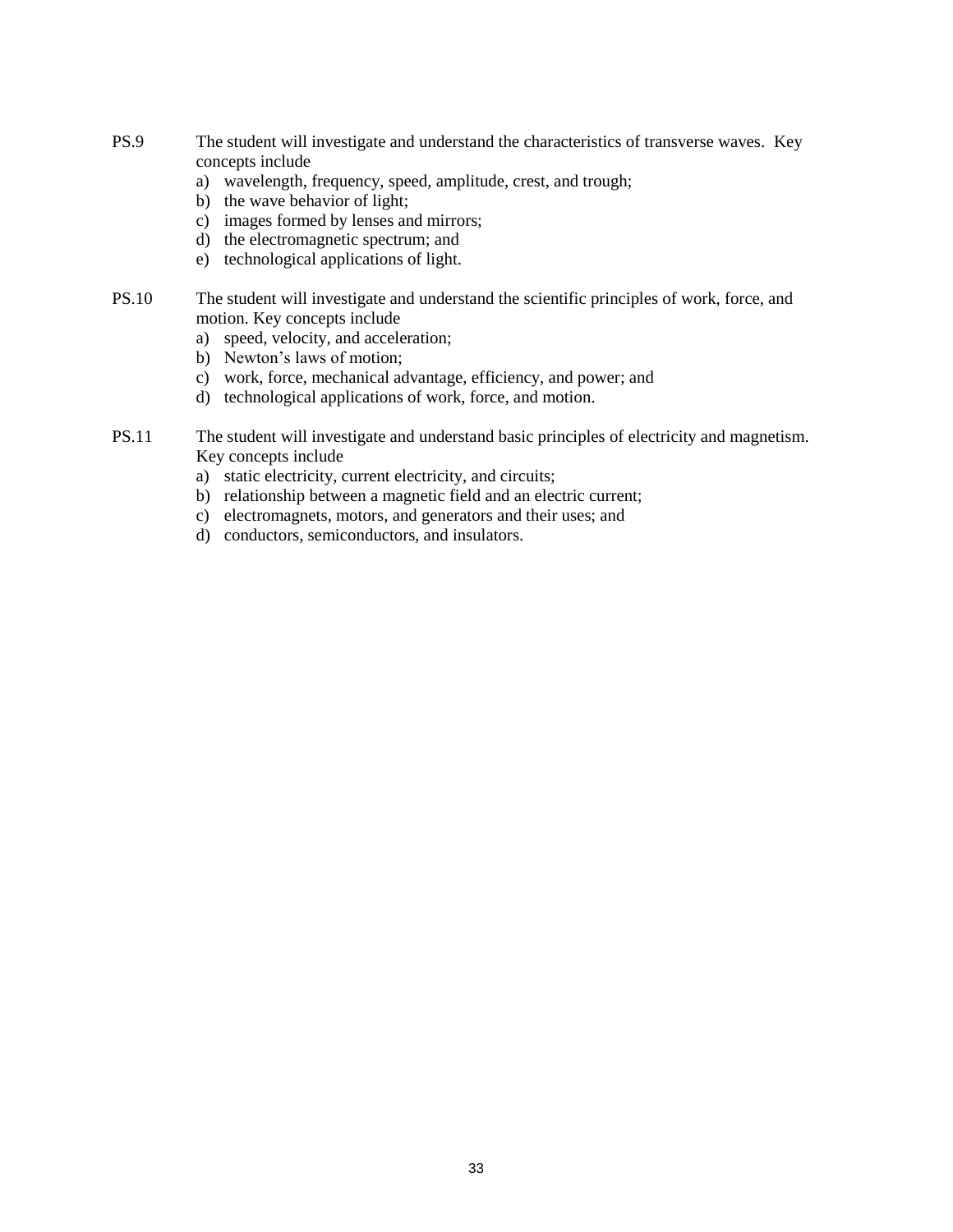### **Earth Science**

The Earth Science standards connect the study of Earth's composition, structure, processes, and history; its atmosphere, fresh water, and oceans; and its environment in space. The standards emphasize historical contributions in the development of scientific thought about Earth and space. The standards stress the interpretation of maps, charts, tables, and profiles; the use of technology to collect, analyze, and report data; and the utilization of science skills in systematic investigation. Problem solving and decision making are an integral part of the standards, especially as they relate to the costs and benefits of utilizing Earth's resources. Major topics of study include plate tectonics, the rock cycle, Earth history, the oceans, the atmosphere, weather and climate, and the solar system and universe.

The Earth Science standards continue to focus on student growth in understanding the nature of science. This scientific view defines the idea that explanations of nature are developed and tested using observation, experimentation, models, evidence, and systematic processes. The nature of science includes the concepts that scientific explanations are based on logical thinking; are subject to rules of evidence; are consistent with observational, inferential, and experimental evidence; are open to rational critique; and are subject to refinement and change with the addition of new scientific evidence. The nature of science includes the concept that science can provide explanations about nature and can predict potential consequences of actions, but cannot be used to answer all questions.

- ES.1 The student will plan and conduct investigations in which
	- a) volume, area, mass, elapsed time, direction, temperature, pressure, distance, density, and changes in elevation/depth are calculated utilizing the most appropriate tools;
	- b) technologies, including computers, probeware, and geospatial technologies, are used to collect, analyze, and report data and to demonstrate concepts and simulate experimental conditions;
	- c) scales, diagrams, charts, graphs, tables, imagery, models, and profiles are constructed and interpreted;
	- d) maps and globes are read and interpreted, including location by latitude and longitude;
	- e) variables are manipulated with repeated trials; and
	- f) current applications are used to reinforce Earth science concepts.
- ES.2 The student will demonstrate an understanding of the nature of science and scientific reasoning and logic. Key concepts include
	- a) science explains and predicts the interactions and dynamics of complex Earth systems;
	- b) evidence is required to evaluate hypotheses and explanations;
	- c) observation and logic are essential for reaching a conclusion; and
	- d) evidence is evaluated for scientific theories.
- ES.3 The student will investigate and understand the characteristics of Earth and the solar system. Key concepts include
	- a) position of Earth in the solar system;
	- b) sun-Earth-moon relationships; (seasons, tides, and eclipses);
	- c) characteristics of the sun, planets and their moons, comets, meteors, and asteroids; and
	- d) the history and contributions of space exploration.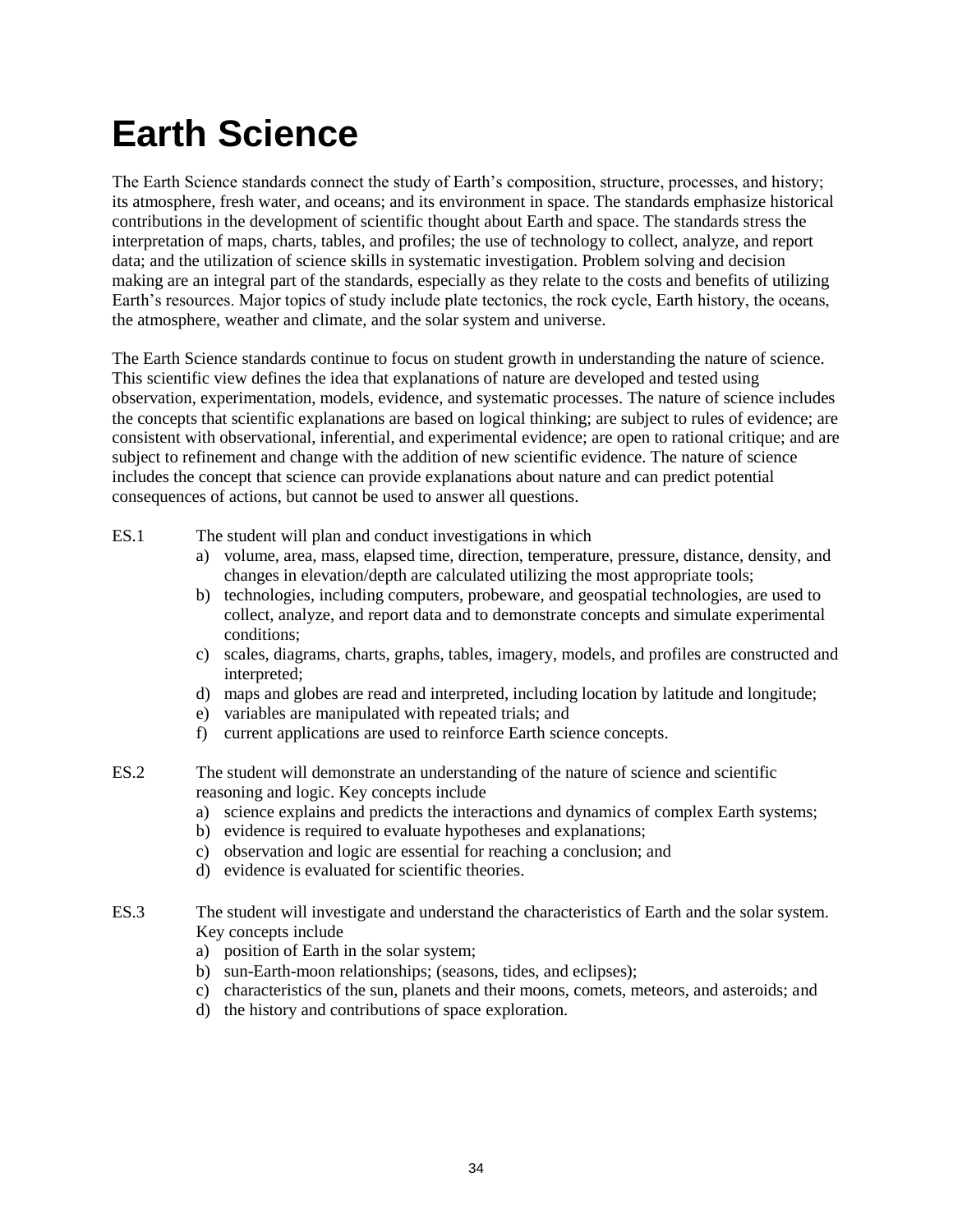- ES.4 The student will investigate and understand how to identify major rock-forming and ore minerals based on physical and chemical properties. Key concepts include
	- a) hardness, color and streak, luster, cleavage, fracture, and unique properties; and
	- b) uses of minerals.
- ES.5 The student will investigate and understand the rock cycle as it relates to the origin and transformation of rock types and how to identify common rock types based on mineral composition and textures. Key concepts include
	- a) igneous rocks;
	- b) sedimentary rocks; and
	- c) metamorphic rocks.
- ES.6 The student will investigate and understand the differences between renewable and nonrenewable resources. Key concepts include
	- a) fossil fuels, minerals, rocks, water, and vegetation;
	- b) advantages and disadvantages of various energy sources;
	- c) resources found in Virginia; and
	- d) environmental costs and benefits.
- ES.7 The student will investigate and understand geologic processes including plate tectonics. Key concepts include
	- a) geologic processes and their resulting features; and
	- b) tectonic processes.
- ES.8 The student will investigate and understand how freshwater resources are influenced by geologic processes and the activities of humans. Key concepts include
	- a) processes of soil development;
	- b) development of karst topography;
	- c) relationships between groundwater zones, including saturated and unsaturated zones, and the water table;
	- d) identification of sources of fresh water including rivers, springs, and aquifers, with reference to the hydrologic cycle;
	- e) dependence on freshwater resources and the effects of human usage on water quality; and
	- f) identification of the major watershed systems in Virginia, including the Chesapeake Bay and its tributaries.
- ES.9 The student will investigate and understand that many aspects of the history and evolution of Earth and life can be inferred by studying rocks and fossils. Key concepts include
	- a) traces and remains of ancient, often extinct, life are preserved by various means in many sedimentary rocks;
	- b) superposition, cross-cutting relationships, index fossils, and radioactive decay are methods of dating bodies of rock;
	- c) absolute and relative dating have different applications but can be used together to determine the age of rocks and structures; and
	- d) rocks and fossils from many different geologic periods and epochs are found in Virginia.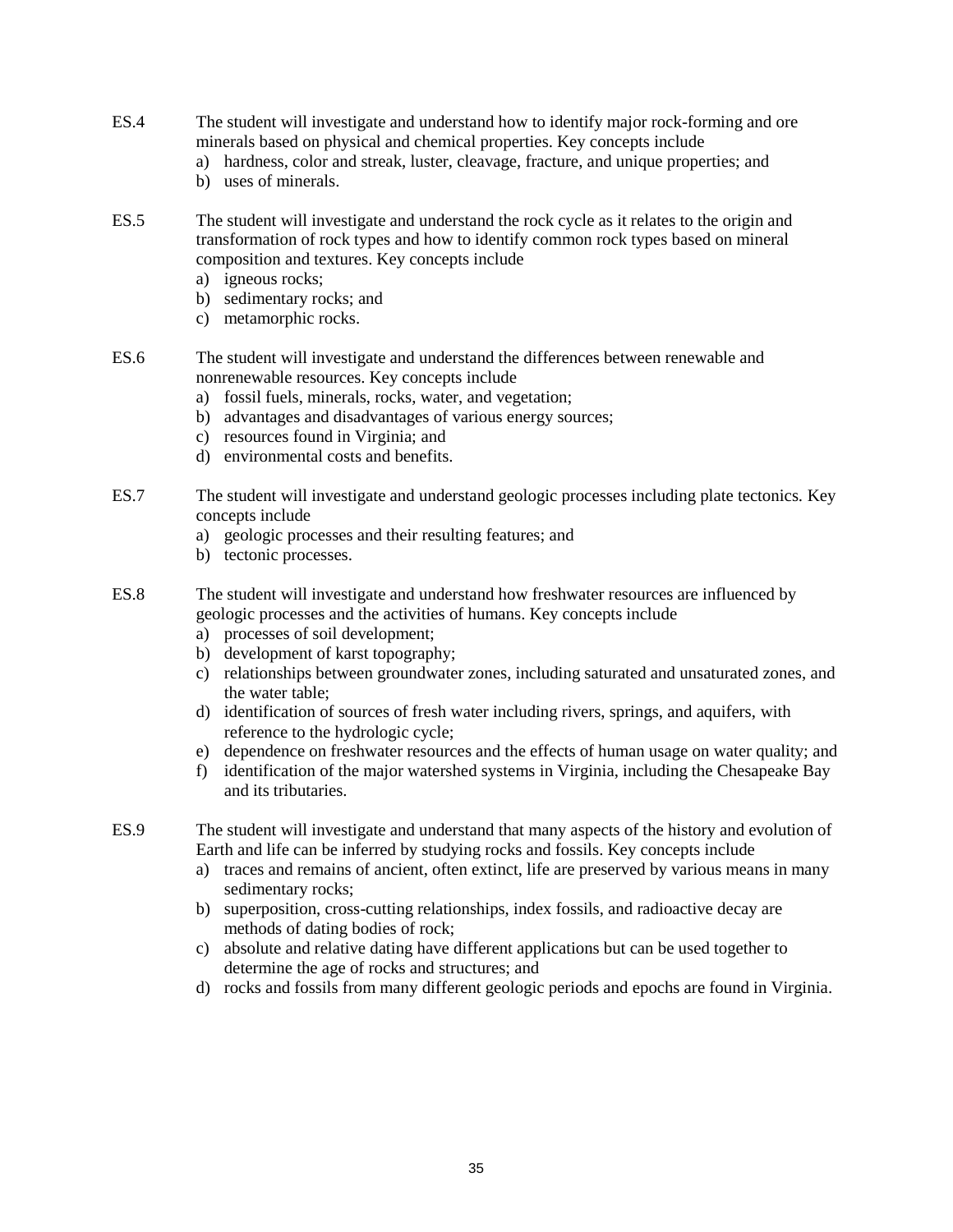- ES.10 The student will investigate and understand that oceans are complex, interactive physical, chemical, and biological systems and are subject to long- and short-term variations. Key concepts include
	- a) physical and chemical changes related to tides, waves, currents, sea level and ice cap variations, upwelling, and salinity variations;
	- b) importance of environmental and geologic implications;
	- c) systems interactions;
	- d) features of the sea floor as reflections of tectonic processes; and
	- e) economic and public policy issues concerning the oceans and the coastal zone including the Chesapeake Bay.
- ES.11 The student will investigate and understand the origin and evolution of the atmosphere and the interrelationship of geologic processes, biologic processes, and human activities on its composition and dynamics. Key concepts include
	- a) scientific evidence for atmospheric composition changes over geologic time;
	- b) current theories related to the effects of early life on the chemical makeup of the atmosphere;
	- c) atmospheric regulation mechanisms including the effects of density differences and energy transfer; and
	- d) potential changes to the atmosphere and climate due to human, biologic, and geologic activity.
- ES.12 The student will investigate and understand that energy transfer between the sun and Earth and its atmosphere drives weather and climate on Earth. Key concepts include
	- a) observation and collection of weather data;
	- b) prediction of weather patterns;
	- c) severe weather occurrences, such as tornadoes, hurricanes, and major storms; and
	- d) weather phenomena and the factors that affect climate including radiation, conduction, and convection.
- ES.13 The student will investigate and understand scientific concepts related to the origin and evolution of the universe. Key concepts include
	- a) cosmology including the Big Bang theory; and
	- b) the origin and evolution of stars, star systems, and galaxies.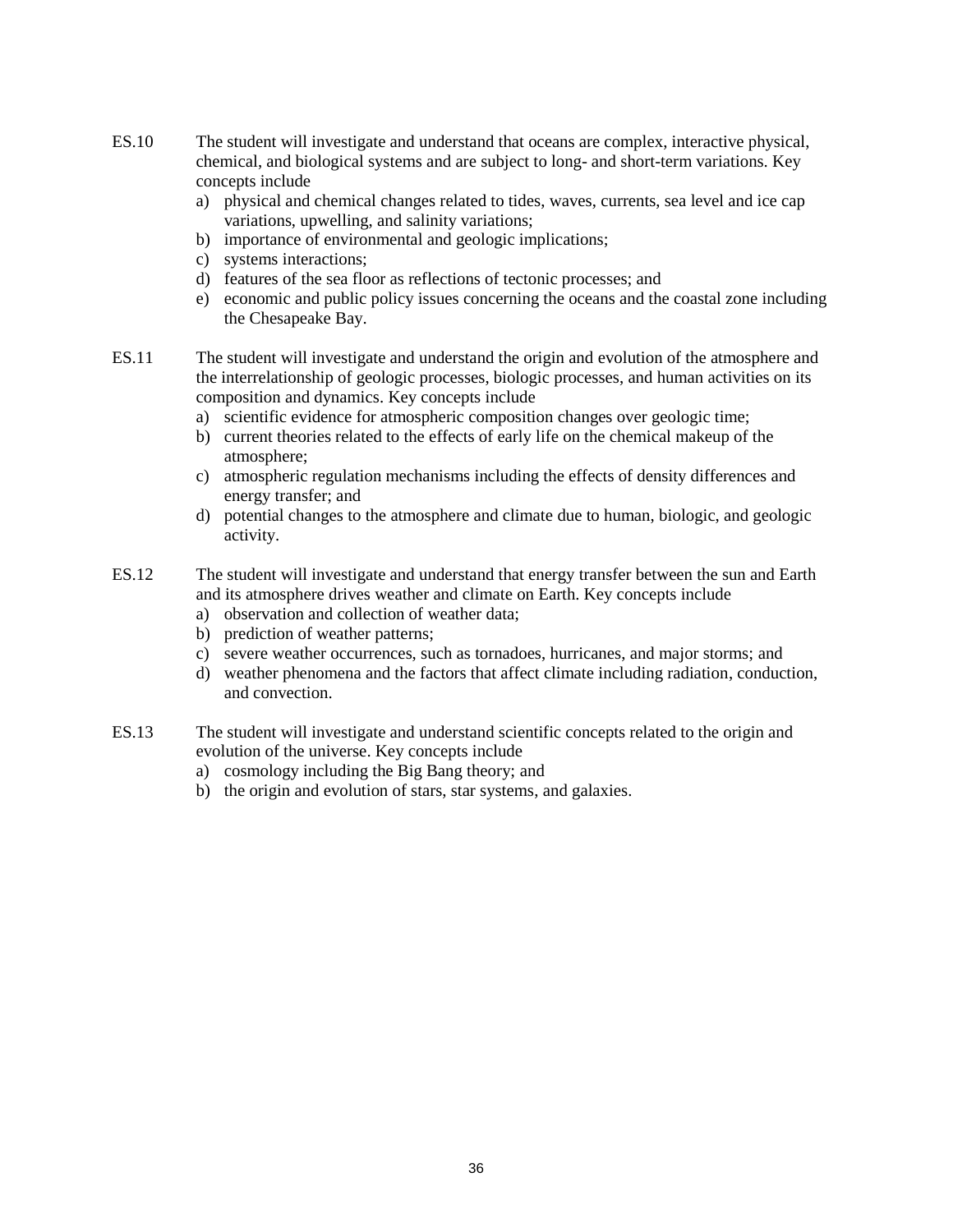## **Biology**

The Biology standards are designed to provide students with a detailed understanding of living systems. Emphasis continues to be placed on the skills necessary to examine alternative scientific explanations, actively conduct controlled experiments, analyze and communicate information, and gather and use information in scientific literature. The history of biological thought and the evidence that supports it are explored, providing the foundation for investigating biochemical life processes, cellular organization, mechanisms of inheritance, dynamic relationships among organisms, and the change in organisms through time. The importance of scientific research that validates or challenges ideas is emphasized at this level. All students are expected to achieve the content of the biology standards.

The Biology standards continue to focus on student growth in understanding the nature of science. This scientific view defines the idea that explanations of nature are developed and tested using observation, experimentation, models, evidence, and systematic processes. The nature of science includes the concepts that scientific explanations are based on logical thinking; are subject to rules of evidence; are consistent with observational, inferential, and experimental evidence; are open to rational critique; and are subject to refinement and change with the addition of new scientific evidence. The nature of science includes the concept that science can provide explanations about nature and can predict potential consequences of actions, but cannot be used to answer all questions.

- BIO.1 The student will demonstrate an understanding of scientific reasoning, logic, and the nature of science by planning and conducting investigations in which
	- a) observations of living organisms are recorded in the lab and in the field;
	- b) hypotheses are formulated based on direct observations and information from scientific literature;
	- c) variables are defined and investigations are designed to test hypotheses;
	- d) graphing and arithmetic calculations are used as tools in data analysis;
	- e) conclusions are formed based on recorded quantitative and qualitative data;
	- f) sources of error inherent in experimental design are identified and discussed;
	- g) validity of data is determined;
	- h) chemicals and equipment are used in a safe manner;
	- i) appropriate technology including computers, graphing calculators, and probeware, is used for gathering and analyzing data, communicating results, modeling concepts, and simulating experimental conditions;
	- j) research utilizes scientific literature;
	- k) differentiation is made between a scientific hypothesis, theory, and law;
	- l) alternative scientific explanations and models are recognized and analyzed; and
	- m) current applications of biological concepts are used.
- BIO.2 The student will investigate and understand the chemical and biochemical principles essential for life. Key concepts include
	- a) water chemistry and its impact on life processes;
	- b) the structure and function of macromolecules;
	- c) the nature of enzymes; and
	- d) the capture, storage, transformation, and flow of energy through the processes of photosynthesis and respiration.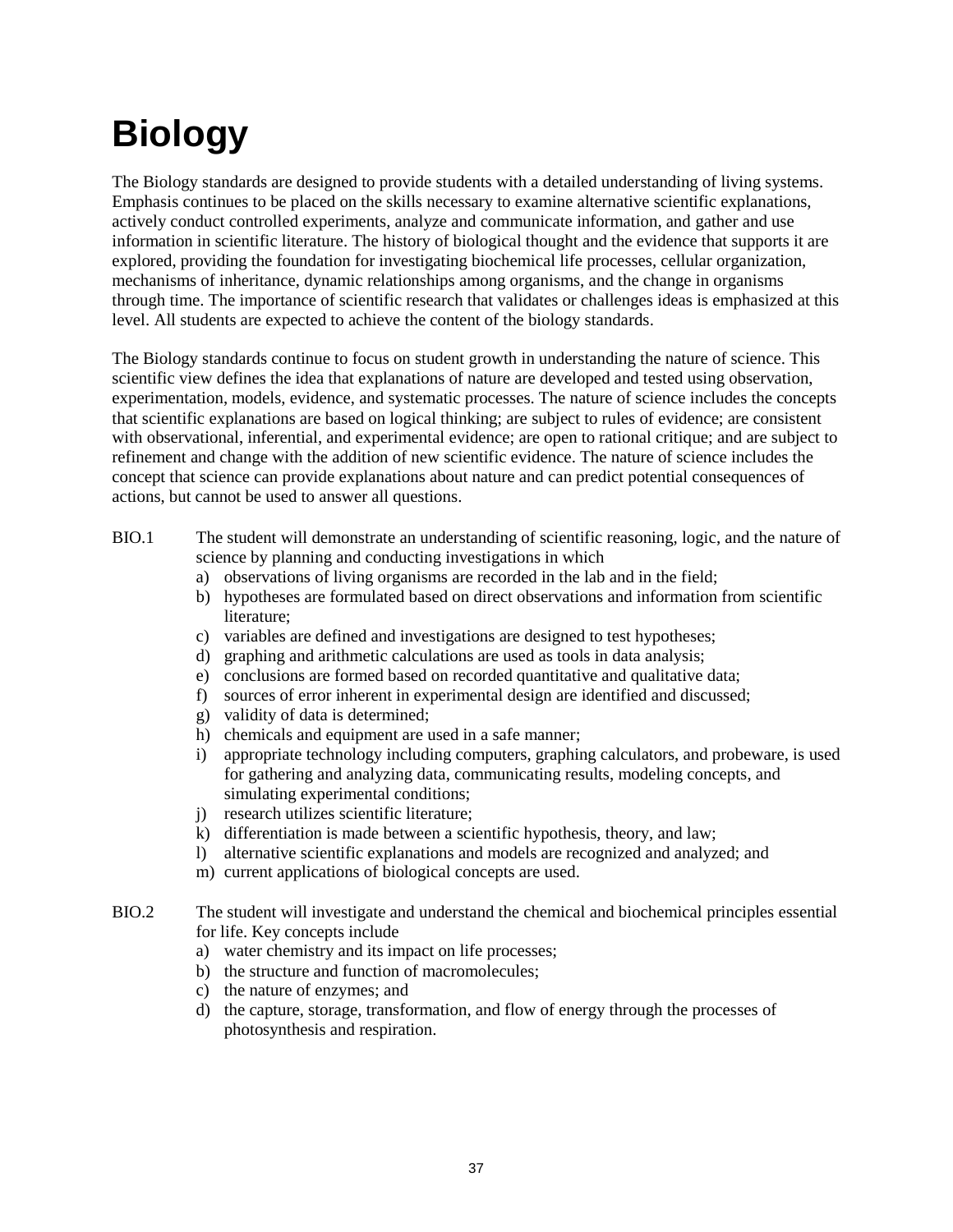- BIO.3 The student will investigate and understand relationships between cell structure and function. Key concepts include
	- a) evidence supporting the cell theory;
	- b) characteristics of prokaryotic and eukaryotic cells;
	- c) similarities between the activities of the organelles in a single cell and a whole organism;
	- d) the cell membrane model; and
	- e) the impact of surface area to volume ratio on cell division, material transport, and other life processes.
- BIO.4 The student will investigate and understand life functions of Archaea, Bacteria and Eukarya. Key concepts include
	- a) comparison of their metabolic activities;
	- b) maintenance of homeostasis;
	- c) how the structures and functions vary among and within the Eukarya kingdoms of protists, fungi, plants, and animals, including humans;
	- d) human health issues, human anatomy, and body systems;
	- e) how viruses compare with organisms; and
	- f) evidence supporting the germ theory of infectious disease.
- BIO.5 The student will investigate and understand common mechanisms of inheritance and protein synthesis. Key concepts include
	- a) cell growth and division;
	- b) gamete formation;
	- c) cell specialization;
	- d) prediction of inheritance of traits based on the Mendelian laws of heredity;
	- e) historical development of the structural model of DNA;
	- f) genetic variation;
	- g) the structure, function, and replication of nucleic acids;
	- h) events involved in the construction of proteins;
	- i) use, limitations, and misuse of genetic information; and
	- j) exploration of the impact of DNA technologies.
- BIO.6 The student will investigate and understand bases for modern classification systems. Key concepts include
	- a) structural similarities among organisms;
	- b) fossil record interpretation;
	- c) comparison of developmental stages in different organisms;
	- d) examination of biochemical similarities and differences among organisms; and
	- e) systems of classification that are adaptable to new scientific discoveries.
- BIO.7 The student will investigate and understand how populations change through time. Key concepts include
	- a) evidence found in fossil records;
	- b) how genetic variation, reproductive strategies, and environmental pressures impact the survival of populations;
	- c) how natural selection leads to adaptations;
	- d) emergence of new species; and
	- e) scientific evidence and explanations for biological evolution.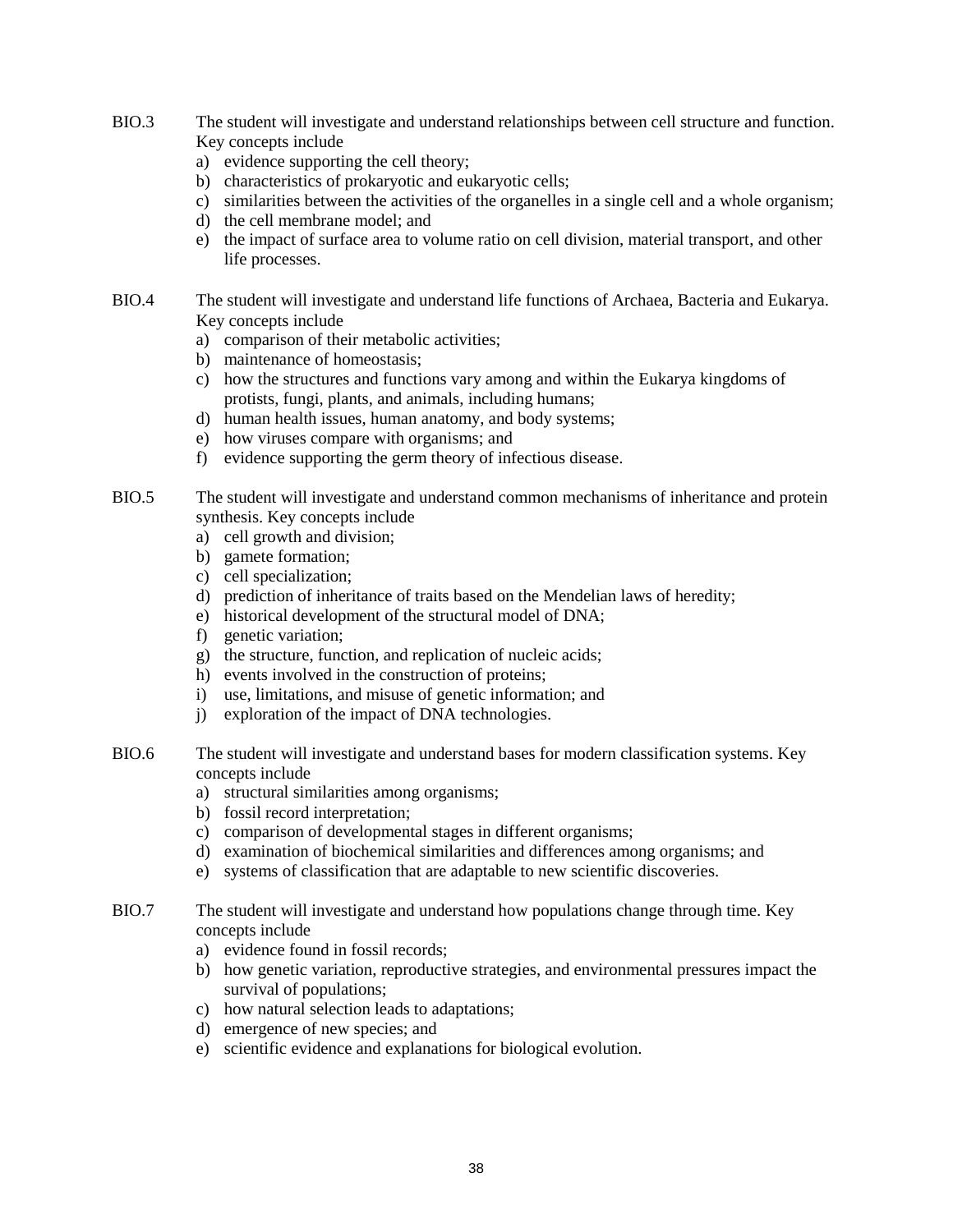#### BIO.8 The student will investigate and understand dynamic equilibria within populations, communities, and ecosystems. Key concepts include

- a) interactions within and among populations including carrying capacities, limiting factors, and growth curves;
- b) nutrient cycling with energy flow through ecosystems;
- c) succession patterns in ecosystems;
- d) the effects of natural events and human activities on ecosystems; and
- e) analysis of the flora, fauna, and microorganisms of Virginia ecosystems.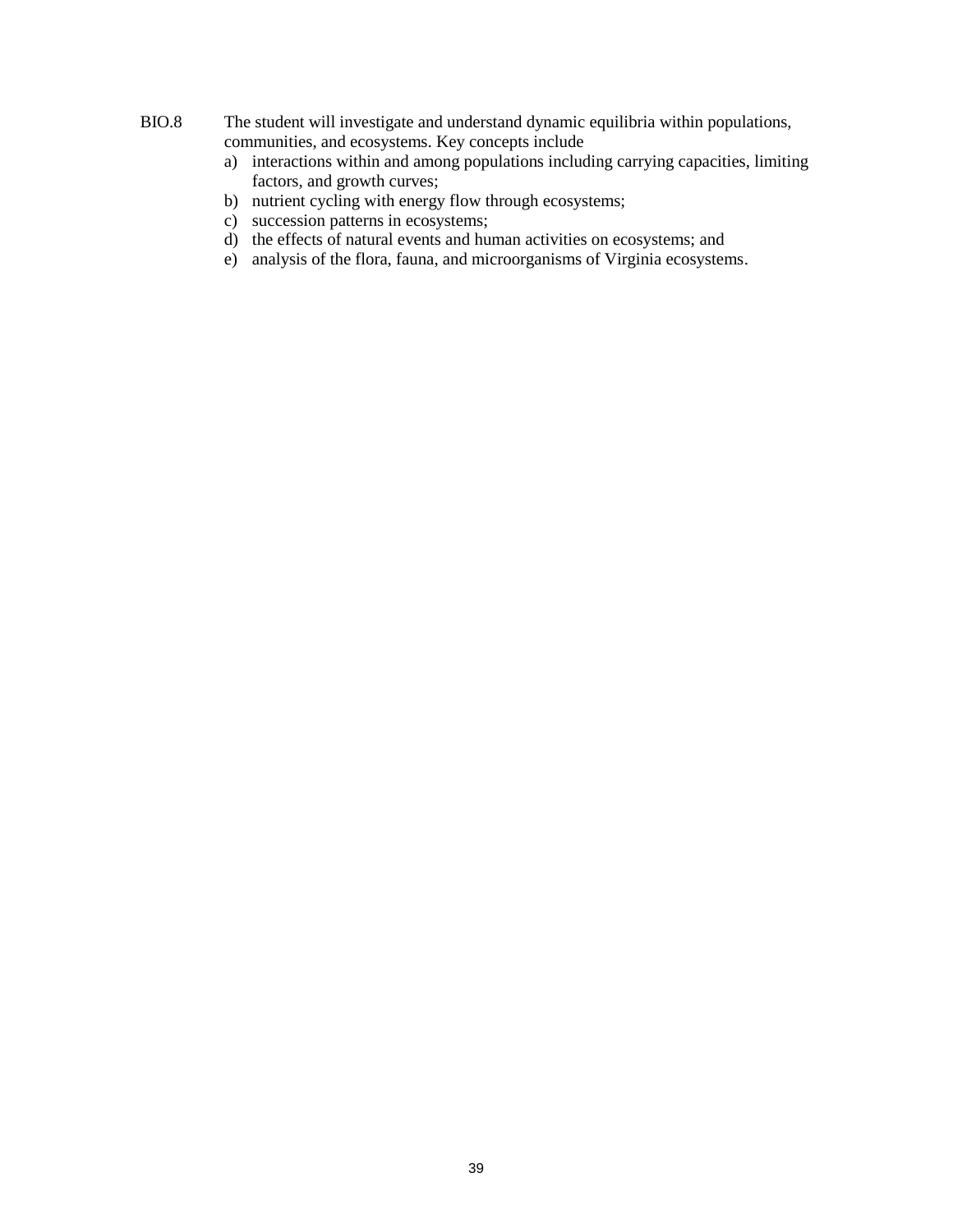## **Chemistry**

The Chemistry standards are designed to provide students with a detailed understanding of the interaction of matter and energy. This interaction is investigated through the use of laboratory techniques, manipulation of chemical quantities, and problem-solving applications. Scientific methodology is employed in experimental and analytical investigations, and concepts are illustrated with current practical applications that should include examples from environmental, nuclear, organic, and biochemistry content areas.

Technology, including graphing calculators, computers, and probeware, are employed where feasible. Students will understand and use safety precautions with chemicals and equipment. The standards emphasize qualitative and quantitative study of substances and the changes that occur in them. In meeting the chemistry standards, students will be encouraged to share their ideas, use the language of chemistry, discuss problem-solving techniques, and communicate effectively.

The Chemistry standards continue to focus on student growth in understanding the nature of science. This scientific view defines the idea that explanations of nature are developed and tested using observation, experimentation, models, evidence, and systematic processes. The nature of science includes the concepts that scientific explanations are based on logical thinking; are subject to rules of evidence; are consistent with observational, inferential, and experimental evidence; are open to rational critique; and are subject to refinement and change with the addition of new scientific evidence. The nature of science includes the concept that science can provide explanations about nature and can predict potential consequences of actions, but cannot be used to answer all questions.

- CH.1 The student will investigate and understand that experiments in which variables are measured, analyzed, and evaluated produce observations and verifiable data. Key concepts include
	- a) designated laboratory techniques;
	- b) safe use of chemicals and equipment;
	- c) proper response to emergency situations;
	- d) manipulation of multiple variables, using repeated trials;
	- e) accurate recording, organization, and analysis of data through repeated trials;
	- f) mathematical and procedural error analysis;
	- g) mathematical manipulations including SI units, scientific notation, linear equations, graphing, ratio and proportion, significant digits, and dimensional analysis;
	- h) use of appropriate technology including computers, graphing calculators, and probeware, for gathering data, communicating results, and using simulations to model concepts;
	- i) construction and defense of a scientific viewpoint; and
	- j) the use of current applications to reinforce chemistry concepts.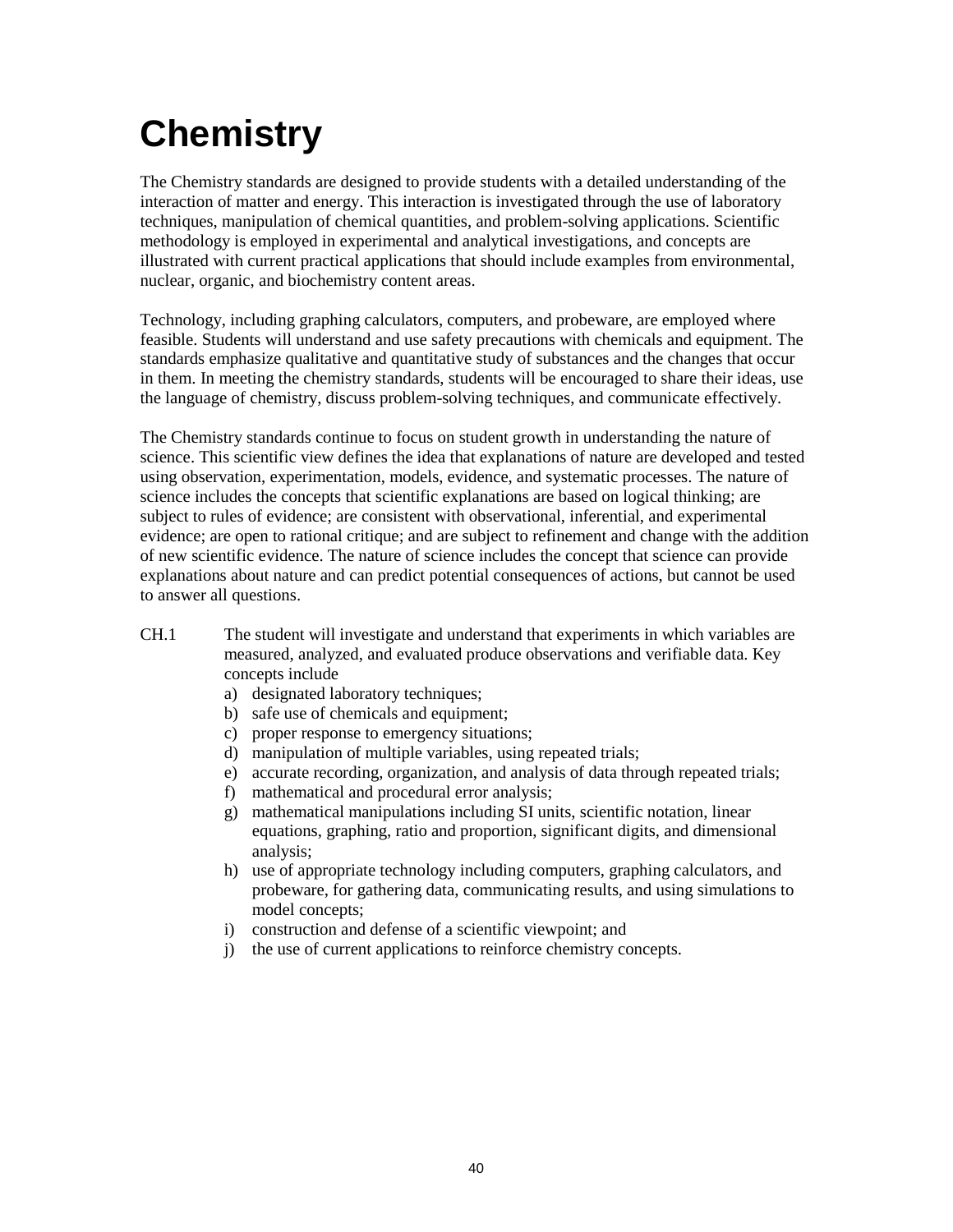- CH.2 The student will investigate and understand that the placement of elements on the periodic table is a function of their atomic structure. The periodic table is a tool used for the investigations of
	- a) average atomic mass, mass number, and atomic number;
	- b) isotopes, half lives, and radioactive decay;
	- c) mass and charge characteristics of subatomic particles;
	- d) families or groups;
	- e) periods;
	- f) trends including atomic radii, electronegativity, shielding effect, and ionization energy;
	- g) electron configurations, valence electrons, and oxidation numbers;
	- h) chemical and physical properties; and
	- i) historical and quantum models.
- CH.3 The student will investigate and understand how conservation of energy and matter is expressed in chemical formulas and balanced equations. Key concepts include
	- a) nomenclature;
	- b) balancing chemical equations;
	- c) writing chemical formulas;
	- d) bonding types;
	- e) reaction types; and
	- f) reaction rates, kinetics, and equilibrium.
- CH.4 The student will investigate and understand that chemical quantities are based on molar relationships. Key concepts include
	- a) Avogadro's principle and molar volume;
	- b) stoichiometric relationships;
	- c) solution concentrations; and
	- d) acid/base theory; strong electrolytes, weak electrolytes, and nonelectrolytes; dissociation and ionization; pH and pOH; and the titration process.
- CH.5 The student will investigate and understand that the phases of matter are explained by kinetic theory and forces of attraction between particles. Key concepts include
	- a) pressure, temperature, and volume;
	- b) partial pressure and gas laws;
	- c) vapor pressure;
	- d) phase changes;
	- e) molar heats of fusion and vaporization;
	- f) specific heat capacity; and
	- g) colligative properties.
- CH.6 The student will investigate and understand how basic chemical properties relate to organic chemistry and biochemistry. Key concepts include
	- a) unique properties of carbon that allow multi-carbon compounds; and
	- b) uses in pharmaceuticals and genetics, petrochemicals, plastics, and food.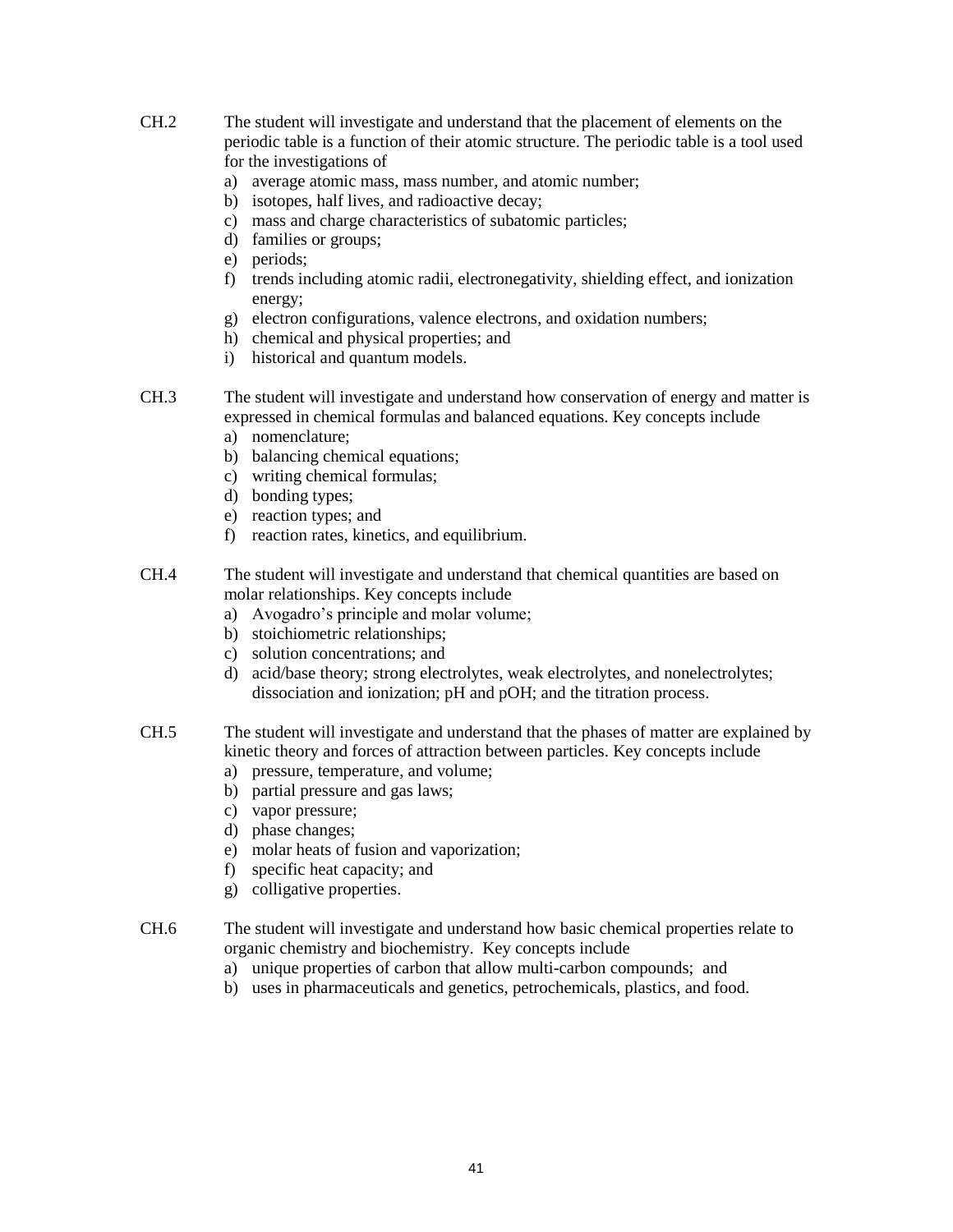## **Physics**

The Physics standards emphasize a more complex understanding of experimentation, the analysis of data, and the use of reasoning and logic to evaluate evidence. The use of mathematics, including algebra and trigonometry, is important, but conceptual understanding of physical systems remains a primary concern. Students build on basic physical science principles by exploring in-depth the nature and characteristics of energy and its dynamic interaction with matter. Key areas covered by the standards include force and motion, energy transformations, wave phenomena and the electromagnetic spectrum, electricity, fields, and non-Newtonian physics. The standards stress the practical application of physics in other areas of science, technology, engineering, and mathematics. The effects of physics on our world are investigated through the study of critical, contemporary global topics.

The Physics standards continue to focus on student growth in understanding the nature of science. This scientific view defines the idea that explanations of nature are developed and tested using observation, experimentation, models, evidence, and systematic processes. The nature of science includes the concepts that scientific explanations are based on logical thinking; are subject to rules of evidence; are consistent with observational, inferential, and experimental evidence; are open to rational critique; and are subject to refinement and change with the addition of new scientific evidence. The nature of science includes the concept that science can provide explanations about nature and can predict potential consequences of actions, but cannot be used to answer all questions.

- PH.1 The student will plan and conduct investigations using experimental design and product design processes. Key concepts include
	- a) the components of a system are defined;
	- b) instruments are selected and used to extend observations and measurements;
	- c) information is recorded and presented in an organized format;
	- d) the limitations of the experimental apparatus and design are recognized;
	- e) the limitations of measured quantities are recognized through the appropriate use of significant figures or error ranges;
	- f) models and simulations are used to visualize and explain phenomena, to make predictions from hypotheses, and to interpret data; and
	- g) appropriate technology, including computers, graphing calculators, and probeware, is used for gathering and analyzing data and communicating results.
- PH.2 The student will investigate and understand how to analyze and interpret data. Key concepts include
	- a) a description of a physical problem is translated into a mathematical statement in order to find a solution;
	- b) relationships between physical quantities are determined using the shape of a curve passing through experimentally obtained data;
	- c) the slope of a linear relationship is calculated and includes appropriate units;
	- d) interpolated, extrapolated, and analyzed trends are used to make predictions; and
	- e) situations with vector quantities are analyzed utilizing trigonometric or graphical methods.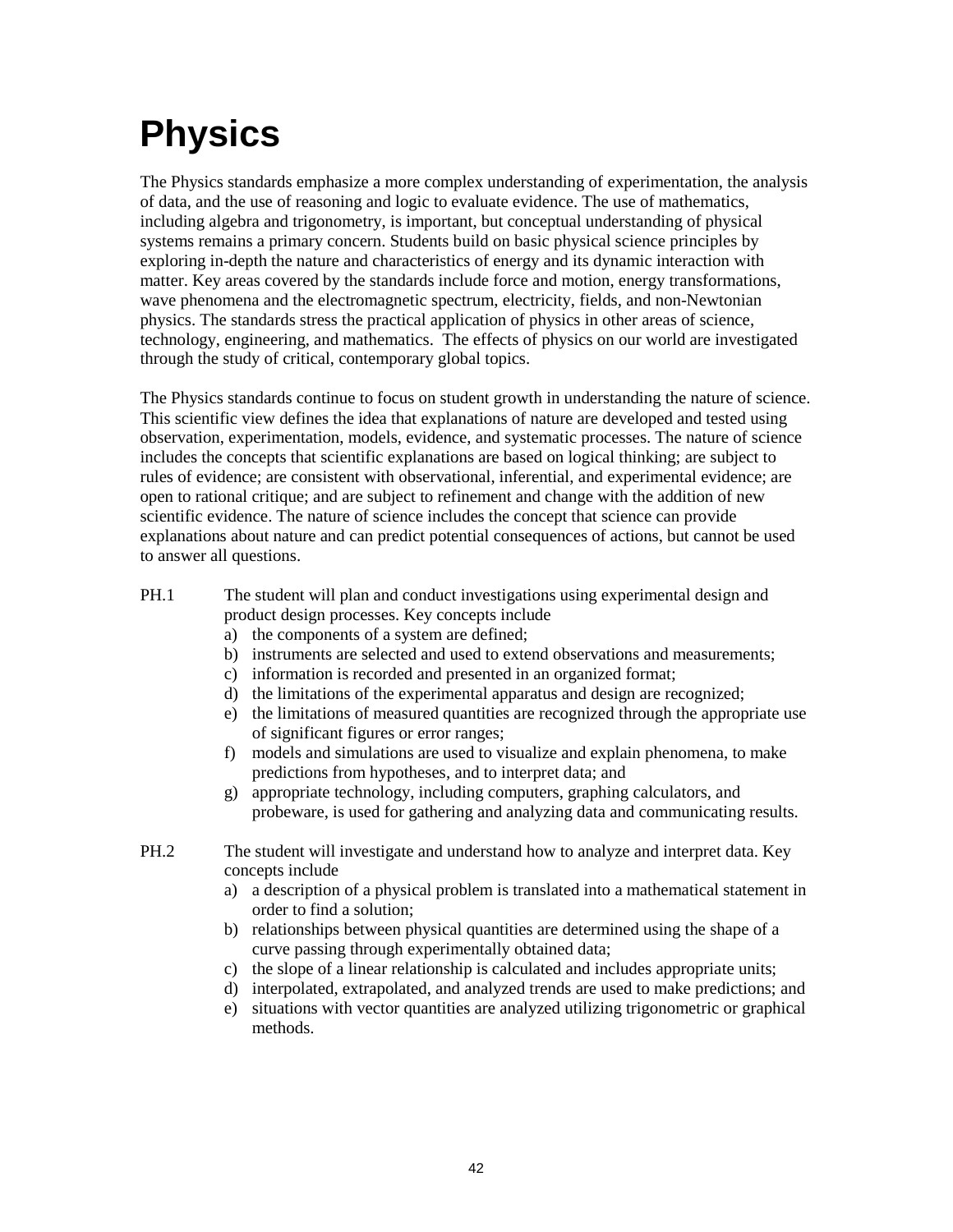- PH.3 The student will investigate and demonstrate an understanding of the nature of science, scientific reasoning, and logic. Key concepts include
	- a) analysis of scientific sources to develop and refine research hypotheses;
	- b) analysis of how science explains and predicts relationships;
	- c) evaluation of evidence for scientific theories;
	- d) examination of how new discoveries result in modification of existing theories or establishment of new paradigms; and
	- e) construction and defense of a scientific viewpoint.
- PH.4 The student will investigate and understand how applications of physics affect the world. Key concepts include
	- a) examples from the real world; and
	- b) exploration of the roles and contributions of science and technology.
- PH.5 The student will investigate and understand the interrelationships among mass, distance, force, and time through mathematical and experimental processes. Key concepts include
	- a) linear motion;
	- b) uniform circular motion;
	- c) projectile motion;
	- d) Newton's laws of motion;
	- e) gravitation;
	- f) planetary motion; and
	- g) work, power, and energy.
- PH.6 The student will investigate and understand that quantities including mass, energy, momentum, and charge are conserved. Key concepts include
	- a) kinetic and potential energy;
	- b) elastic and inelastic collisions; and
	- c) mass/energy equivalence.
- PH.7 The student will investigate and understand that energy can be transferred and transformed to provide usable work. Key concepts include
	- a) transfer and storage of energy among systems including mechanical, thermal, gravitational, electromagnetic, chemical, and nuclear systems; and
	- b) efficiency of systems.
- PH.8 The student will investigate and understand wave phenomena. Key concepts include
	- a) wave characteristics;
	- b) fundamental wave processes; and
	- c) light and sound in terms of wave models.
- PH.9 The student will investigate and understand that different frequencies and wavelengths in the electromagnetic spectrum are phenomena ranging from radio waves through visible light to gamma radiation. Key concepts include
	- a) the properties, behaviors, and relative size of radio waves, microwaves, infrared, visible light, ultraviolet, X-rays, and gamma rays;
	- b) wave/particle dual nature of light; and
	- c) current applications based on the respective wavelengths.